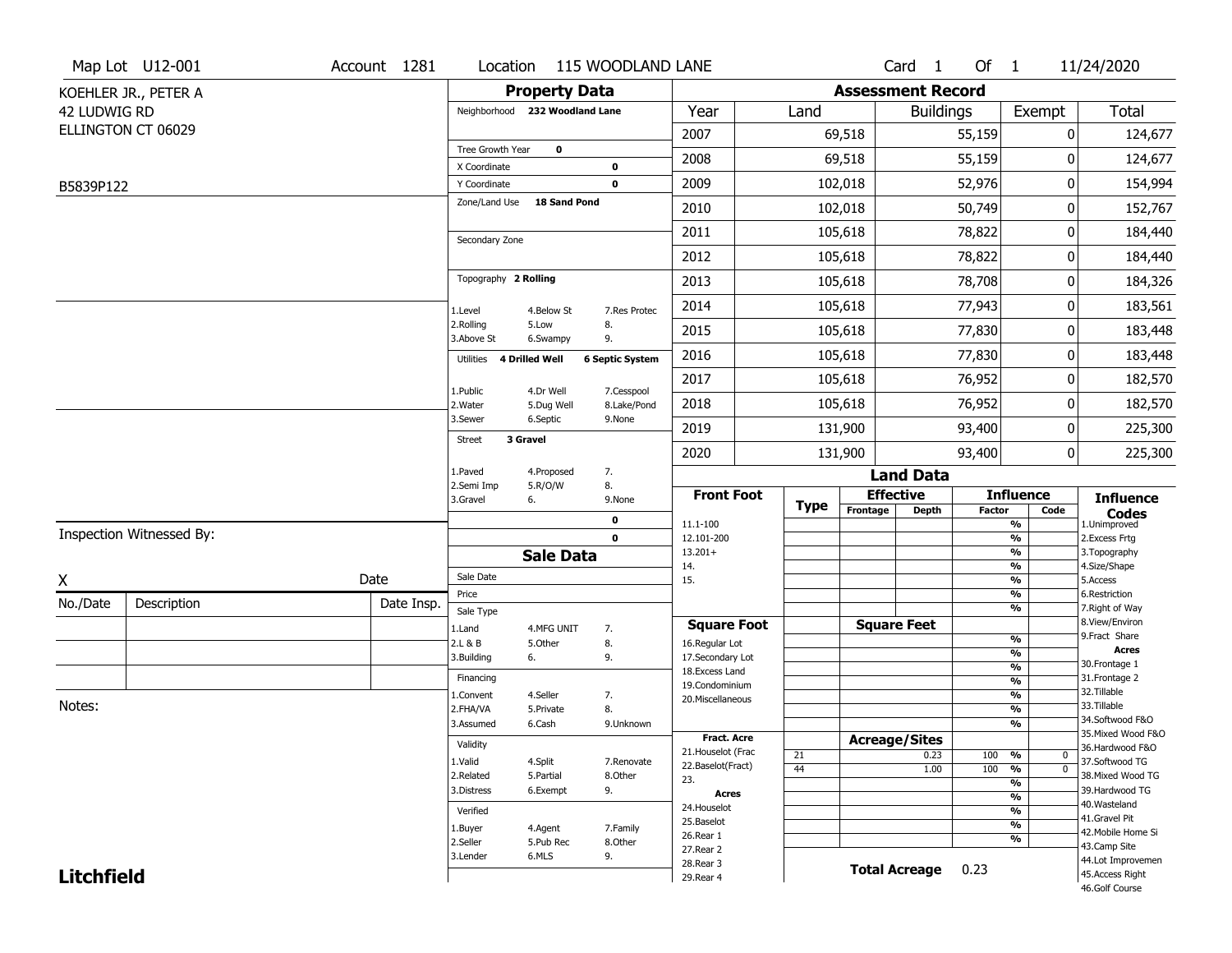|                        |                        |                                                   |                       |                          |                |                                       |                                  |                             |              |             | <b>Litchfield</b>  |                   |      |              |        |        |            |
|------------------------|------------------------|---------------------------------------------------|-----------------------|--------------------------|----------------|---------------------------------------|----------------------------------|-----------------------------|--------------|-------------|--------------------|-------------------|------|--------------|--------|--------|------------|
|                        | Map Lot U12-001        |                                                   |                       |                          |                | Account 1281                          |                                  | Location                    |              |             |                    | 115 WOODLAND LANE |      |              | Card 1 | Of $1$ | 11/24/2020 |
| Building Style 2 Ranch |                        |                                                   | <b>SF Bsmt Living</b> |                          | $\mathbf 0$    |                                       |                                  | Layout                      | 1 Typical    |             |                    |                   |      |              |        |        |            |
| 0.Uncoded              | 4.Cape                 | 8.Log                                             | Fin Bsmt Grade        |                          | 0 <sub>0</sub> |                                       |                                  | 1. Typical                  | 4.           |             | 7.                 |                   |      |              |        |        |            |
| 1.Conv.                | 5.Garrison             | 9.Other                                           |                       | OPEN-5-CUSTOMIZE         | $\mathbf 0$    |                                       |                                  | 2.Inadeg                    | 5.           |             | 8.                 |                   |      |              |        |        |            |
| 2.Ranch                | 6.Split                | 10.Tri-Lev                                        | Heat Type             | 100%                     |                | <b>7 Electric</b>                     |                                  | 3.                          | 6.           |             | 9.                 |                   |      |              |        |        |            |
| 3.R Ranch              | 7.Contemp              | 11.Earth O                                        | 0.Uncoded             |                          | 4.Steam        |                                       | 8.Fl/Wall                        | 9 None<br>Attic             |              |             |                    |                   |      |              |        |        |            |
| Dwelling Units 1       |                        |                                                   | 1.HWBB                |                          | 5.FWA          |                                       | 9.No Heat                        | 1.1/4 Fin                   | 4.Full Fin   |             | 7.                 |                   |      |              |        |        |            |
| Other Units            | 0                      |                                                   | 2.HWCI                |                          | 6.GravWA       |                                       | 10.Radiant                       | 2.1/2 Fin                   | 5.Fl/Stair   |             | 8.                 |                   |      |              |        |        |            |
| Stories                | 1 One Story            |                                                   | 3.H Pump              |                          | 7.Electric     |                                       | 11.Radiant                       | 3.3/4 Fin                   | 6.           |             | 9.None             |                   |      |              |        |        |            |
| 1.1                    | 4.1.5                  | 7.1.25                                            | Cool Type             | 0%                       | 9 None         |                                       |                                  | Insulation                  | 1 Full       |             |                    |                   |      |              |        |        |            |
| 2.2                    | 5.1.75                 | 8.3.5                                             | 1.Refrig              |                          | 4.W&C Air      |                                       | 7.RadHW                          | 1.Full                      | 4.Minimal    |             | 7.                 |                   |      |              |        |        |            |
| 3.3                    | 6.2.5                  | 9.4                                               | 2.Evapor              |                          | 5.Monitor-     | 8.                                    |                                  | 2.Heavy                     | 5.Partial    |             | 8.                 |                   |      |              |        |        |            |
| <b>Exterior Walls</b>  | 14 Log Siding          |                                                   | 3.H Pump              |                          | 6.Monitor-     | 9.None                                |                                  | 3.Capped                    | 6.           |             | 9.None             |                   |      | 1sBFr        |        |        |            |
| 0.Uncoded              | 4.Asbestos             | 8.Concrete                                        | Kitchen Style         |                          | 2 Typical      |                                       |                                  | Unfinished %                | 0%           |             |                    |                   |      |              |        |        |            |
| 1.Wd Clapb             | 5.Stucco               | 9.Other                                           | 1.Modern              |                          | 4.Obsolete     | 7.                                    |                                  | Grade & Factor 2 Fair 100%  |              |             |                    |                   | 42.0 |              |        |        |            |
| 2.Vinyl                | 6.Brick                | 10.Wd shin                                        | 2. Typical            |                          | 5.             | 8.                                    |                                  | 1.E Grade                   |              | 4.B Grade   | 7.AAA Grad         |                   |      |              |        |        |            |
| 3.Compos.              | 7.Stone                | 11.T1-11                                          | 3.Old Type            |                          | 6.             | 9.None                                |                                  | 2.D Grade                   | 5.A Grade    |             | 8.M&S              |                   |      |              |        |        |            |
| Roof Surface           | 1 Asphalt Shingles     |                                                   | Bath(s) Style         |                          |                | 2 Typical Bath(s)                     |                                  | 3.C Grade                   |              | 6.AA Grade  | 9.Same             |                   |      |              |        |        |            |
| 1.Asphalt              | 4.Composit             | 7.Rolled R                                        | 1.Modern              |                          | 4.Obsolete     | 7.                                    |                                  | SQFT (Footprint) 1428       |              |             |                    |                   |      |              |        |        |            |
| 2.Slate                | 5.Wood                 | 8.                                                | 2.Typical             |                          | 5.             | 8.                                    |                                  | Condition                   | 6 Good       |             |                    |                   |      |              |        |        |            |
| 3.Metal                | 6.Other                | 9.                                                | 3.Old Type            |                          | 6.             | 9.None                                |                                  | 1.Poor                      | 4.Avg        |             | 7.V G              |                   |      |              |        |        |            |
| SF Masonry Trim 0      |                        |                                                   | # Rooms               |                          | 5              |                                       |                                  | 2.Fair                      | $5.$ Avg $+$ |             | 8.Exc              |                   |      |              |        |        |            |
| OPEN-3-CUSTOM 0        |                        |                                                   | # Bedrooms            |                          | 3              |                                       |                                  | 3.Avg-                      | 6.Good       |             | 9.Same             |                   |      |              |        |        |            |
| OPEN-4-CUSTOM 0        |                        |                                                   | # Full Baths          |                          | $\mathbf{1}$   |                                       |                                  | Phys. % Good                |              | 0%          |                    |                   |      |              |        |        |            |
| Year Built             | 1950                   |                                                   | # Half Baths          |                          | $\mathbf 0$    |                                       |                                  | Funct. % Good               |              | 100%        |                    |                   |      |              |        |        |            |
| Year Remodeled 0       |                        |                                                   | # Addn Fixtures       |                          | $\mathbf 0$    |                                       |                                  | <b>Functional Code</b>      |              | 9 None      |                    |                   |      |              | 34.0'  |        |            |
| Foundation             | 2 Concrete Block       |                                                   | # Fireplaces          |                          | $\mathbf{1}$   |                                       |                                  | 1.Incomp                    | 4.Delap      |             | 7.No Power         |                   |      |              |        |        |            |
| 1.Concrete             | 4.Wood                 | 7.                                                |                       |                          |                |                                       |                                  | 2.O-Built                   | 5.Bsmt       |             | 8.LongTerm         |                   |      | $50^{\circ}$ |        |        |            |
| 2.C Block              | 5.Slab                 | 8.                                                |                       |                          |                |                                       |                                  | 3.Damage                    |              | 6.Common    | 9.None             |                   |      |              |        |        |            |
| 3.Br/Stone             | 6.Piers                | 9.                                                |                       |                          |                |                                       |                                  | Econ. % Good                | 100%         |             |                    |                   |      | $5.0^\circ$  |        |        |            |
| Basement               | <b>4 Full Basement</b> |                                                   |                       |                          |                |                                       |                                  | Economic Code None          |              |             |                    |                   |      |              |        |        |            |
| $1.1/4$ Bmt            | 4.Full Bmt             | 7.                                                |                       |                          |                |                                       |                                  | 0.None                      |              | 3.No Power  | 9.None             |                   |      |              |        |        |            |
| $2.1/2$ Bmt            | 5.Crawl Sp             | 8.                                                |                       |                          |                |                                       |                                  | 1.Location                  |              | 4.Generate  | 8.                 |                   |      |              |        |        |            |
| 3.3/4 Bmt              | 6.                     | 9.None                                            |                       |                          |                | Software                              |                                  | 2.Encroach                  | 5.Multi-Fa   |             | 9.                 |                   |      |              |        |        |            |
| Bsmt Gar # Cars 0      |                        |                                                   |                       |                          |                | A Division of Harris Computer Systems |                                  | Entrance Code               |              | 5 Estimated |                    |                   |      |              |        |        |            |
| Wet Basement           | 2 Damp Basement        |                                                   |                       |                          |                |                                       |                                  | 1.Interior                  | 4.Vacant     |             | 7.                 |                   |      |              |        |        |            |
| 1.Dry                  | 4.Dirt Flr             | 7.                                                |                       |                          |                |                                       |                                  | 2.Refusal                   |              | 5.Estimate  | 8.                 |                   |      |              |        |        |            |
| 2.Damp                 | 5.                     | 8.                                                |                       |                          |                |                                       |                                  | 3.Informed                  | 6.Existing   |             | 9.                 |                   |      |              |        |        |            |
| 3.Wet                  | 6.                     | 9.                                                |                       |                          |                |                                       |                                  | Information Code 5 Estimate |              |             |                    |                   |      |              |        |        |            |
|                        |                        |                                                   |                       |                          |                |                                       |                                  | 1.Owner                     | 4.Agent      |             | 7.Vacant           |                   |      |              |        |        |            |
|                        |                        |                                                   |                       |                          |                |                                       |                                  | 2.Relative                  |              | 5.Estimate  | 8.                 |                   |      |              |        |        |            |
|                        |                        |                                                   |                       | Date Inspected 8/23/2018 |                |                                       |                                  | 3.Tenant                    | 6.Other      |             | 9.                 |                   |      |              |        |        |            |
|                        |                        | <b>Additions, Outbuildings &amp; Improvements</b> |                       |                          |                |                                       |                                  |                             |              |             | 1.One Story Fram   |                   |      |              |        |        |            |
| Type                   |                        | Year                                              | Units                 | Grade                    | Cond           | Phys.                                 | Funct.                           | Sound Value                 |              |             | 2. Two Story Fram  |                   |      |              |        |        |            |
| 21 Open Frame          |                        | 0                                                 | 25                    | 00                       | 0              | 0                                     | $\frac{9}{0}$ 0<br>$\frac{0}{0}$ |                             |              |             | 3. Three Story Fr  |                   |      |              |        |        |            |
|                        |                        |                                                   |                       |                          |                |                                       |                                  |                             |              |             | 4.1 & 1/2 Story    |                   |      |              |        |        |            |
|                        |                        |                                                   |                       |                          |                | $\frac{0}{0}$                         | $\%$                             |                             |              |             | 5.1 & 3/4 Story    |                   |      |              |        |        |            |
|                        |                        |                                                   |                       |                          |                | $\frac{1}{2}$                         | $\frac{1}{2}$                    |                             |              |             | 6.2 & 1/2 Story    |                   |      |              |        |        |            |
|                        |                        |                                                   |                       |                          |                | $\frac{0}{0}$                         | $\frac{0}{0}$                    |                             |              |             | 21. Open Frame Por |                   |      |              |        |        |            |
|                        |                        |                                                   |                       |                          |                | $\%$                                  | $\%$                             |                             |              |             | 22.Encl Frame Por  |                   |      |              |        |        |            |
|                        |                        |                                                   |                       |                          |                |                                       |                                  |                             |              |             | 23. Frame Garage   |                   |      |              |        |        |            |
|                        |                        |                                                   |                       |                          |                | $\frac{0}{0}$                         | $\frac{0}{0}$                    |                             |              |             | 24.Frame Shed      |                   |      |              |        |        |            |
|                        |                        |                                                   |                       |                          |                | $\frac{0}{0}$                         | $\%$                             |                             |              |             | 25. Frame Bay Wind |                   |      |              |        |        |            |
|                        |                        |                                                   |                       |                          |                | $\frac{1}{2}$                         | $\overline{\frac{0}{6}}$         |                             |              |             | 26.1SFr Overhang   |                   |      |              |        |        |            |
|                        |                        |                                                   |                       |                          |                | $\frac{0}{0}$                         | $\%$                             |                             |              |             | 27.Unfin Basement  |                   |      |              |        |        |            |
|                        |                        |                                                   |                       |                          |                |                                       |                                  |                             |              |             | 28. Unfinished Att |                   |      |              |        |        |            |
|                        |                        |                                                   |                       |                          |                | $\%$                                  | $\frac{0}{0}$                    |                             |              |             | 29. Finished Attic |                   |      |              |        |        |            |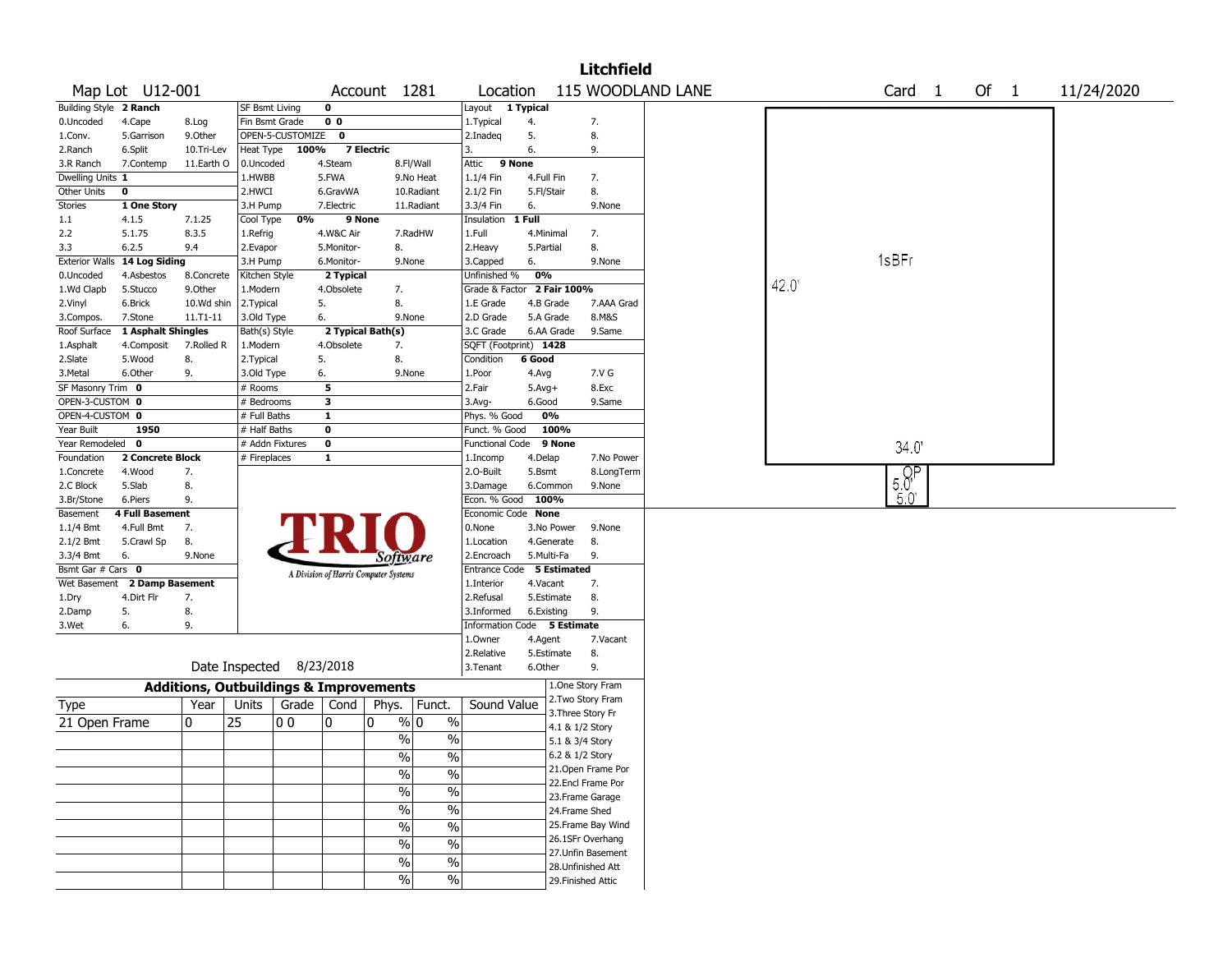|                   | Map Lot U12-002          | Account 930 | Location                       |                      | 113 WOODLAND LANE      |                          |             |                          | Card <sub>1</sub>    | Of $1$ |                                | 11/24/2020                         |
|-------------------|--------------------------|-------------|--------------------------------|----------------------|------------------------|--------------------------|-------------|--------------------------|----------------------|--------|--------------------------------|------------------------------------|
|                   | KEAVENEY, KEVIN B        |             |                                | <b>Property Data</b> |                        |                          |             | <b>Assessment Record</b> |                      |        |                                |                                    |
| KEAVENEY, MARY D  |                          |             | Neighborhood 232 Woodland Lane |                      |                        | Year                     | Land        |                          | <b>Buildings</b>     |        | Exempt                         | <b>Total</b>                       |
| 14 ANNABEL LANE   |                          |             |                                |                      |                        | 2007                     |             | 70,582                   |                      | 38,956 | 0                              | 109,538                            |
|                   | FRANKLIN MA 02038        |             | Tree Growth Year               | $\mathbf 0$          |                        | 2008                     |             | 70,582                   |                      | 38,918 | 0                              | 109,500                            |
|                   |                          |             | X Coordinate                   |                      | $\mathbf 0$            |                          |             |                          |                      |        |                                |                                    |
| B2134P36          |                          |             | Y Coordinate<br>Zone/Land Use  | <b>18 Sand Pond</b>  | $\mathbf 0$            | 2009                     |             | 103,082                  |                      | 36,444 | 0                              | 139,526                            |
|                   |                          |             |                                |                      |                        | 2010                     |             | 103,082                  |                      | 35,951 | 0                              | 139,033                            |
|                   |                          |             | Secondary Zone                 |                      |                        | 2011                     |             | 106,682                  |                      | 24,959 | 0                              | 131,641                            |
|                   |                          |             |                                |                      |                        | 2012                     |             | 106,682                  |                      | 24,959 | 0                              | 131,641                            |
|                   |                          |             | Topography 2 Rolling           |                      |                        | 2013                     |             | 106,682                  |                      | 24,959 | 0                              | 131,641                            |
|                   |                          |             | 1.Level                        | 4.Below St           | 7.Res Protec           | 2014                     |             | 106,682                  |                      | 24,937 | 0                              | 131,619                            |
|                   |                          |             | 2.Rolling<br>3.Above St        | 5.Low<br>6.Swampy    | 8.<br>9.               | 2015                     |             | 106,682                  |                      | 24,937 | 0                              | 131,619                            |
|                   |                          |             | 4 Drilled Well<br>Utilities    |                      | <b>6 Septic System</b> | 2016                     |             | 106,682                  |                      | 24,915 | 0                              | 131,597                            |
|                   |                          |             |                                | 4.Dr Well            | 7.Cesspool             | 2017                     |             | 106,682                  |                      | 24,915 | 0                              | 131,597                            |
|                   |                          |             | 1.Public<br>2. Water           | 5.Dug Well           | 8.Lake/Pond            | 2018                     |             | 106,682                  |                      | 24,893 | 0                              | 131,575                            |
|                   |                          |             | 3.Sewer                        | 6.Septic             | 9.None                 | 2019                     |             | 141,300                  |                      | 42,000 | 0                              | 183,300                            |
|                   |                          |             | 3 Gravel<br><b>Street</b>      |                      |                        | 2020                     |             | 141,300                  |                      | 42,000 | 0                              | 183,300                            |
|                   |                          |             | 1.Paved                        | 4.Proposed           | 7.                     |                          |             |                          | <b>Land Data</b>     |        |                                |                                    |
|                   |                          |             | 2.Semi Imp<br>3.Gravel         | 5.R/O/W<br>6.        | 8.<br>9.None           | <b>Front Foot</b>        | <b>Type</b> | <b>Effective</b>         |                      |        | <b>Influence</b>               | <b>Influence</b>                   |
|                   |                          |             |                                |                      | 0                      | 11.1-100                 |             | Frontage                 | <b>Depth</b>         | Factor | Code<br>%                      | <b>Codes</b><br>1.Unimproved       |
|                   | Inspection Witnessed By: |             |                                |                      | $\mathbf 0$            | 12.101-200               |             |                          |                      |        | $\frac{9}{6}$                  | 2. Excess Frtg                     |
|                   |                          |             |                                | <b>Sale Data</b>     |                        | $13.201+$<br>14.         |             |                          |                      |        | $\frac{9}{6}$<br>$\frac{9}{6}$ | 3. Topography<br>4.Size/Shape      |
| X                 |                          | Date        | Sale Date                      |                      |                        | 15.                      |             |                          |                      |        | $\frac{9}{6}$                  | 5.Access                           |
| No./Date          | Description              | Date Insp.  | Price                          |                      |                        |                          |             |                          |                      |        | %<br>%                         | 6.Restriction<br>7. Right of Way   |
|                   |                          |             | Sale Type<br>1.Land            | 4.MFG UNIT           |                        | <b>Square Foot</b>       |             |                          | <b>Square Feet</b>   |        |                                | 8.View/Environ                     |
|                   |                          |             |                                |                      |                        |                          |             |                          |                      |        |                                |                                    |
|                   |                          |             | 2.L & B                        | 5.Other              | 7.<br>8.               | 16.Regular Lot           |             |                          |                      |        | $\frac{9}{6}$                  | 9.Fract Share                      |
|                   |                          |             | 3.Building                     | 6.                   | 9.                     | 17.Secondary Lot         |             |                          |                      |        | $\frac{9}{6}$                  | <b>Acres</b>                       |
|                   |                          |             | Financing                      |                      |                        | 18.Excess Land           |             |                          |                      |        | $\frac{9}{6}$<br>$\frac{9}{6}$ | 30. Frontage 1<br>31. Frontage 2   |
|                   |                          |             | 1.Convent                      | 4.Seller             | 7.                     | 19.Condominium           |             |                          |                      |        | $\frac{9}{6}$                  | 32.Tillable                        |
| Notes:            |                          |             | 2.FHA/VA                       | 5.Private            | 8.                     | 20.Miscellaneous         |             |                          |                      |        | $\frac{9}{6}$                  | 33.Tillable                        |
|                   |                          |             | 3.Assumed                      | 6.Cash               | 9.Unknown              |                          |             |                          |                      |        | $\frac{9}{6}$                  | 34.Softwood F&O                    |
|                   |                          |             | Validity                       |                      |                        | <b>Fract. Acre</b>       |             | <b>Acreage/Sites</b>     |                      |        |                                | 35. Mixed Wood F&O                 |
|                   |                          |             | 1.Valid                        | 4.Split              | 7.Renovate             | 21. Houselot (Frac       | 21          |                          | 0.27                 | 100    | %<br>0                         | 36.Hardwood F&O<br>37.Softwood TG  |
|                   |                          |             | 2.Related                      | 5.Partial            | 8.Other                | 22.Baselot(Fract)<br>23. | 44          |                          | 1.00                 | 100    | $\frac{9}{6}$<br>$\mathbf 0$   | 38. Mixed Wood TG                  |
|                   |                          |             | 3.Distress                     | 6.Exempt             | 9.                     | <b>Acres</b>             |             |                          |                      |        | $\frac{9}{6}$<br>$\frac{9}{6}$ | 39.Hardwood TG                     |
|                   |                          |             | Verified                       |                      |                        | 24. Houselot             |             |                          |                      |        | $\overline{\frac{9}{6}}$       | 40. Wasteland                      |
|                   |                          |             |                                |                      | 7.Family               | 25.Baselot               |             |                          |                      |        | $\frac{9}{6}$                  | 41.Gravel Pit                      |
|                   |                          |             | 1.Buyer<br>2.Seller            | 4.Agent<br>5.Pub Rec | 8.Other                | 26.Rear 1                |             |                          |                      |        | %                              | 42. Mobile Home Si                 |
|                   |                          |             | 3.Lender                       | 6.MLS                | 9.                     | 27.Rear 2                |             |                          |                      |        |                                | 43.Camp Site<br>44.Lot Improvemen  |
| <b>Litchfield</b> |                          |             |                                |                      |                        | 28. Rear 3<br>29. Rear 4 |             |                          | <b>Total Acreage</b> | 0.27   |                                | 45. Access Right<br>46.Golf Course |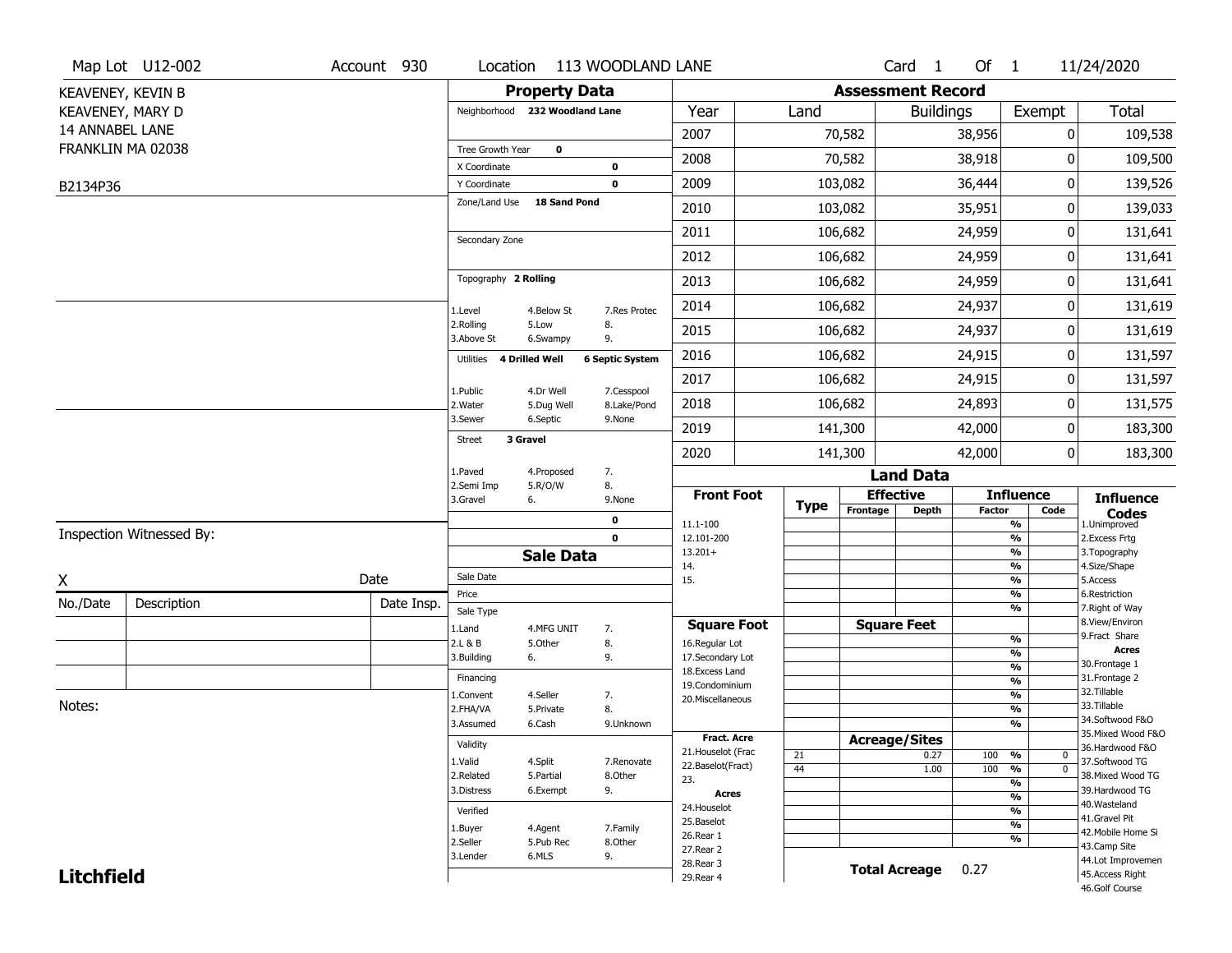|                                |                           |                                                   |                                 |                          |                   |                                       |                      |                             |              |                        | <b>Litchfield</b>                  |               |      |           |        |          |      |      |            |
|--------------------------------|---------------------------|---------------------------------------------------|---------------------------------|--------------------------|-------------------|---------------------------------------|----------------------|-----------------------------|--------------|------------------------|------------------------------------|---------------|------|-----------|--------|----------|------|------|------------|
|                                | Map Lot U12-002           |                                                   |                                 |                          |                   | Account 930                           |                      | Location                    |              |                        | 113 WOODLAND LANE                  |               |      |           | Card 1 |          |      | Of 1 | 11/24/2020 |
|                                | Building Style 15 Cottage |                                                   | <b>SF Bsmt Living</b>           |                          | 0                 |                                       |                      | Layout 1 Typical            |              |                        |                                    |               |      |           |        |          |      |      |            |
| 0.Uncoded                      | 4.Cape                    | 8.Log                                             | Fin Bsmt Grade                  |                          | 0 <sub>0</sub>    |                                       |                      | 1. Typical                  | 4.           |                        | 7.                                 |               |      |           |        |          |      |      | Shed       |
| 1.Conv.                        | 5.Garrison                | 9.Other                                           |                                 | OPEN-5-CUSTOMIZE         | $\mathbf 0$       |                                       |                      | 2.Inadeg                    | 5.           |                        | 8.                                 |               |      |           |        |          |      |      |            |
| 2.Ranch                        | 6.Split                   | 10.Tri-Lev                                        | Heat Type                       | 0%                       |                   | 9 Not Heated                          |                      | 3.                          | 6.           |                        | 9.                                 |               |      |           |        |          |      |      | 12.0       |
| 3.R Ranch                      | 7.Contemp                 | 11.Earth O                                        | 0.Uncoded                       |                          | 4.Steam           |                                       | 8.Fl/Wall            | 9 None<br>Attic             |              |                        |                                    |               |      |           |        |          |      |      |            |
| Dwelling Units 1               |                           |                                                   | 1.HWBB                          |                          | 5.FWA             |                                       | 9.No Heat            | 1.1/4 Fin                   | 4.Full Fin   |                        | 7.                                 |               |      |           |        |          |      |      |            |
| Other Units                    | 0                         |                                                   | 2.HWCI                          |                          | 6.GravWA          |                                       | 10.Radiant           | 2.1/2 Fin                   | 5.Fl/Stair   |                        | 8.                                 |               |      |           |        |          |      |      | 8.0        |
| Stories                        | 4 One & 1/2 Story         |                                                   | 3.H Pump                        |                          | 7.Electric        |                                       | 11.Radiant           | 3.3/4 Fin                   | 6.           |                        | 9.None                             |               |      |           |        |          |      |      |            |
| 1.1                            | 4.1.5                     | 7.1.25                                            | Cool Type                       | 0%                       |                   | 9 None                                |                      | Insulation                  | 9 None       |                        |                                    |               |      |           |        |          |      |      |            |
| 2.2                            | 5.1.75                    | 8.3.5                                             | 1.Refrig                        |                          | 4.W&C Air         |                                       | 7.RadHW              | 1.Full                      |              | 4.Minimal              | 7.                                 |               |      |           |        |          |      |      |            |
| 3.3                            | 6.2.5                     | 9.4                                               | 2.Evapor                        |                          | 5.Monitor-        | 8.                                    |                      | 2. Heavy                    | 5.Partial    |                        | 8.                                 | OP            |      |           |        |          |      |      |            |
| <b>Exterior Walls</b>          | 10 Wood Shingle           |                                                   | 3.H Pump                        |                          | 6.Monitor-        | 9.None                                |                      | 3.Capped                    | 6.           |                        | 9.None                             |               |      |           |        |          |      |      |            |
| 0.Uncoded                      | 4.Asbestos                | 8.Concrete                                        | Kitchen Style                   |                          | 2 Typical         |                                       |                      | Unfinished %                | 0%           |                        |                                    |               |      |           |        |          |      |      |            |
| 1.Wd Clapb                     | 5.Stucco                  | 9.Other                                           | 1.Modern                        |                          | 4.Obsolete        | 7.                                    |                      | Grade & Factor 2 Fair 100%  |              |                        |                                    |               |      |           |        |          |      |      |            |
| 2.Vinyl                        | 6.Brick                   | 10.Wd shin                                        | 2.Typical                       |                          | 5.                | 8.                                    |                      | 1.E Grade                   |              | 4.B Grade              | 7.AAA Grad                         |               |      | 11/2sFr/P |        |          |      |      |            |
| 3.Compos.                      | 7.Stone                   | $11. T1 - 11$                                     | 3.Old Type                      |                          | 6.                | 9.None                                |                      | 2.D Grade                   |              | 5.A Grade              | 8.M&S                              |               |      |           |        |          |      |      |            |
| Roof Surface                   | 1 Asphalt Shingles        |                                                   | Bath(s) Style                   |                          |                   | 2 Typical Bath(s)                     |                      | 3.C Grade                   |              | 6.AA Grade             | 9.Same                             | 24.0          | 24.0 |           |        |          |      |      |            |
| 1.Asphalt                      | 4.Composit                | 7.Rolled R                                        | 1.Modern                        |                          | 4.Obsolete        | 7.                                    |                      | SQFT (Footprint) 480        |              |                        |                                    |               |      |           |        |          |      |      |            |
| 2.Slate                        | 5.Wood                    | 8.                                                | 2.Typical                       |                          | 5.                | 8.                                    |                      | Condition                   |              | <b>5 Above Average</b> |                                    |               |      |           |        |          |      |      |            |
| 3.Metal                        | 6.Other                   | 9.                                                | 3.Old Type                      |                          | 6.                | 9.None                                |                      | 1.Poor                      | 4.Avg        |                        | 7.V G                              |               |      |           |        |          |      |      |            |
| SF Masonry Trim 0              |                           |                                                   | # Rooms                         |                          | 4                 |                                       |                      | 2.Fair                      | $5.$ Avg $+$ |                        | 8.Exc                              |               |      |           |        | 8.0      |      |      |            |
| OPEN-3-CUSTOM 0                |                           |                                                   | # Bedrooms                      |                          | $\mathbf{2}$      |                                       |                      | 3.Avg-                      | 6.Good       |                        | 9.Same                             |               |      |           |        | 8.0      |      |      |            |
| OPEN-4-CUSTOM 0                | 1946                      |                                                   | # Full Baths                    |                          | $\mathbf{1}$<br>0 |                                       |                      | Phys. % Good                |              | 0%<br>100%             |                                    | $8.0^{\circ}$ |      | 20.0      |        |          |      |      |            |
| Year Built<br>Year Remodeled 0 |                           |                                                   | # Half Baths<br># Addn Fixtures |                          | $\bf o$           |                                       |                      | Funct. % Good               |              | 9 None                 |                                    |               |      |           |        |          | 16.0 |      |            |
| Foundation                     | 6 Piers                   |                                                   | # Fireplaces                    |                          | 0                 |                                       |                      | Functional Code<br>1.Incomp | 4.Delap      |                        | 7.No Power                         |               |      |           | 6.0    |          |      |      |            |
| 1.Concrete                     | 4.Wood                    | 7.                                                |                                 |                          |                   |                                       |                      | 2.O-Built                   | 5.Bsmt       |                        | 8.LongTerm                         |               |      |           | 8.0    |          |      |      |            |
| 2.C Block                      | 5.Slab                    | 8.                                                |                                 |                          |                   |                                       |                      | 3.Damage                    |              | 6.Common               | 9.None                             |               |      |           |        |          |      |      |            |
| 3.Br/Stone                     | 6.Piers                   | 9.                                                |                                 |                          |                   |                                       |                      | Econ. % Good                |              | 100%                   |                                    |               |      |           |        | 14.0' WD |      |      |            |
| Basement                       | 9 No Basement             |                                                   |                                 |                          |                   |                                       |                      | Economic Code None          |              |                        |                                    |               |      |           |        |          |      |      |            |
| 1.1/4 Bmt                      | 4.Full Bmt                | 7.                                                |                                 |                          |                   |                                       |                      | 0.None                      |              | 3.No Power             | 9.None                             |               |      |           |        |          |      |      |            |
| 2.1/2 Bmt                      | 5.Crawl Sp                | 8.                                                |                                 |                          |                   |                                       |                      | 1.Location                  |              | 4.Generate             | 8.                                 |               |      |           |        |          |      |      |            |
| 3.3/4 Bmt                      | 6.                        | 9.None                                            |                                 |                          |                   | Software                              |                      | 2.Encroach                  |              | 5.Multi-Fa             | 9.                                 |               |      |           |        |          |      |      |            |
| Bsmt Gar # Cars 0              |                           |                                                   |                                 |                          |                   | A Division of Harris Computer Systems |                      | Entrance Code               |              | 5 Estimated            |                                    |               |      |           |        |          |      |      |            |
| Wet Basement                   | 9 No Basement             |                                                   |                                 |                          |                   |                                       |                      | 1.Interior                  | 4.Vacant     |                        | 7.                                 |               |      |           |        |          |      |      |            |
| 1.Dry                          | 4.Dirt Flr                | 7.                                                |                                 |                          |                   |                                       |                      | 2.Refusal                   |              | 5.Estimate             | 8.                                 |               |      |           |        |          |      |      |            |
| 2.Damp                         | 5.                        | 8.                                                |                                 |                          |                   |                                       |                      | 3.Informed                  |              | 6.Existing             | 9.                                 |               |      |           |        |          |      |      |            |
| 3.Wet                          | 6.                        | 9.                                                |                                 |                          |                   |                                       |                      | Information Code 5 Estimate |              |                        |                                    |               |      |           |        |          |      |      |            |
|                                |                           |                                                   |                                 |                          |                   |                                       |                      | 1.Owner                     | 4.Agent      |                        | 7.Vacant                           |               |      |           |        |          |      |      |            |
|                                |                           |                                                   |                                 |                          |                   |                                       |                      | 2.Relative                  |              | 5.Estimate             | 8.                                 |               |      |           |        |          |      |      |            |
|                                |                           |                                                   |                                 | Date Inspected 8/23/2018 |                   |                                       |                      | 3.Tenant                    | 6.Other      |                        | 9.                                 |               |      |           |        |          |      |      |            |
|                                |                           | <b>Additions, Outbuildings &amp; Improvements</b> |                                 |                          |                   |                                       |                      |                             |              |                        | 1.One Story Fram                   |               |      |           |        |          |      |      |            |
| Type                           |                           | Year                                              | Units                           | Grade   Cond             |                   | Phys.                                 | Funct.               | Sound Value                 |              |                        | 2. Two Story Fram                  |               |      |           |        |          |      |      |            |
| 21 Open Frame                  |                           | 0                                                 | 192                             | 0 <sub>0</sub>           | 10                | 10                                    | $\frac{0}{0}$<br>% 0 |                             |              |                        | 3. Three Story Fr                  |               |      |           |        |          |      |      |            |
| 68 Wood Deck/s                 |                           | 2004                                              | 176                             | 2 100                    | 4                 | 10                                    | % 100 %              |                             |              |                        | 4.1 & 1/2 Story                    |               |      |           |        |          |      |      |            |
|                                |                           |                                                   |                                 |                          |                   |                                       |                      |                             |              |                        | 5.1 & 3/4 Story<br>6.2 & 1/2 Story |               |      |           |        |          |      |      |            |
| 24 Frame Shed                  |                           | 0                                                 |                                 |                          |                   | $\%$                                  |                      | $\frac{800}{100}$           |              |                        | 21. Open Frame Por                 |               |      |           |        |          |      |      |            |
|                                |                           |                                                   |                                 |                          |                   | $\%$                                  | $\sqrt{6}$           |                             |              |                        | 22.Encl Frame Por                  |               |      |           |        |          |      |      |            |
|                                |                           |                                                   |                                 |                          |                   | $\%$                                  | $\sqrt{6}$           |                             |              |                        | 23. Frame Garage                   |               |      |           |        |          |      |      |            |
|                                |                           |                                                   |                                 |                          |                   | $\%$                                  | $\sqrt{6}$           |                             |              |                        | 24.Frame Shed                      |               |      |           |        |          |      |      |            |
|                                |                           |                                                   |                                 |                          |                   |                                       | %                    |                             |              |                        | 25. Frame Bay Wind                 |               |      |           |        |          |      |      |            |
|                                |                           |                                                   |                                 |                          |                   | $\%$                                  |                      |                             |              |                        | 26.1SFr Overhang                   |               |      |           |        |          |      |      |            |
|                                |                           |                                                   |                                 |                          |                   | $\%$                                  | $\sqrt{6}$           |                             |              |                        | 27.Unfin Basement                  |               |      |           |        |          |      |      |            |
|                                |                           |                                                   |                                 |                          |                   | $\%$                                  | $\sqrt{6}$           |                             |              |                        | 28. Unfinished Att                 |               |      |           |        |          |      |      |            |
|                                |                           |                                                   |                                 |                          |                   | $\%$                                  | $\frac{0}{6}$        |                             |              |                        | 29. Finished Attic                 |               |      |           |        |          |      |      |            |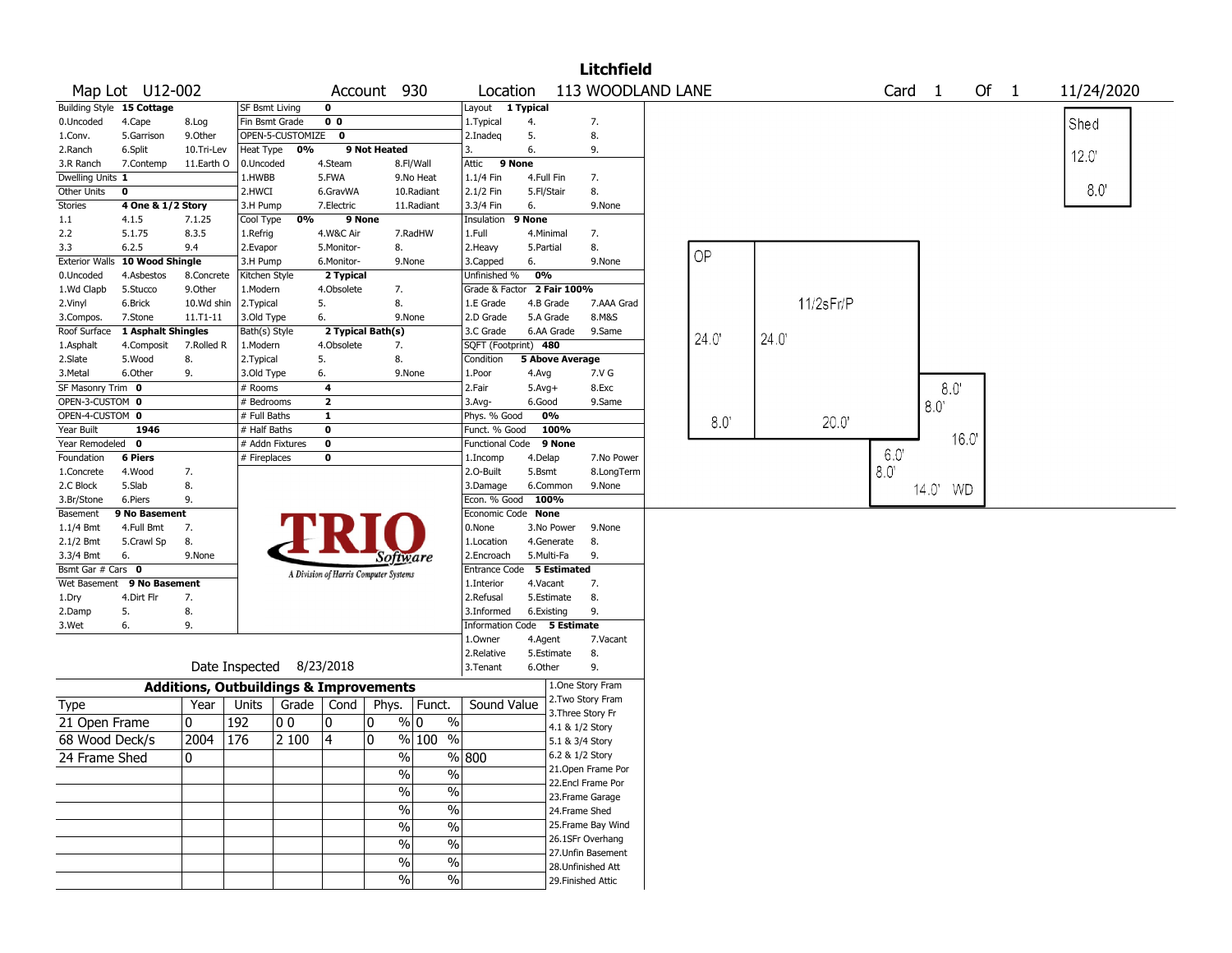| <b>Property Data</b><br><b>Assessment Record</b><br>HOUSTON, DEBORAH J<br><b>Total</b><br>HOUSTON, BARRY W<br>Year<br>Neighborhood 203 Sunset Lane<br>Land<br><b>Buildings</b><br>Exempt<br>PO BOX 64<br>2007<br>24,970<br>34,703<br>$\mathbf{0}$<br>SHAPLEIGH ME 04076<br>Tree Growth Year<br>$\mathbf 0$<br>2008<br>34,596<br>24,970<br>0<br>$\mathbf 0$<br>X Coordinate<br>2009<br>24,970<br>41,069<br>0<br>66,039<br>$\mathbf 0$<br>Y Coordinate<br>B13280P67<br>Zone/Land Use<br><b>11 Residential</b><br><b>Previous Owner</b><br>24,970<br>34,009<br>0<br>2010<br>WRIGHT, STEVEN C<br>2011<br>27,970<br>25,086<br>0<br>WRIGHT, BARBARA M<br>Secondary Zone<br><b>26 LONESOME TREE TRAIL</b><br>2012<br>27,970<br>25,086<br>0<br>FAIRFIELD VA 24435<br>Topography 2 Rolling<br>27,970<br>25,019<br>0<br>2013<br>Sale Date: 7/25/2019<br>2014<br>27,970<br>25,015<br>0<br>Previous Owner<br>1.Level<br>7.Res Protec<br>4.Below St<br>2.Rolling<br>8.<br>5.Low<br>EDMONDSON, MARGARET & RONALD<br>2015<br>27,970<br>24,944<br>0<br>3.Above St<br>9.<br>6.Swampy<br>C/O BARBARA & STEVEN WRIGHT<br>24,944<br>2016<br>27,970<br>0<br>5 Dug Well<br><b>6 Septic System</b><br>Utilities<br>26 LONESOME TREE TRAIL |                    |      |        |        |   | 11/24/2020         |
|--------------------------------------------------------------------------------------------------------------------------------------------------------------------------------------------------------------------------------------------------------------------------------------------------------------------------------------------------------------------------------------------------------------------------------------------------------------------------------------------------------------------------------------------------------------------------------------------------------------------------------------------------------------------------------------------------------------------------------------------------------------------------------------------------------------------------------------------------------------------------------------------------------------------------------------------------------------------------------------------------------------------------------------------------------------------------------------------------------------------------------------------------------------------------------------------------------------------|--------------------|------|--------|--------|---|--------------------|
|                                                                                                                                                                                                                                                                                                                                                                                                                                                                                                                                                                                                                                                                                                                                                                                                                                                                                                                                                                                                                                                                                                                                                                                                                    |                    |      |        |        |   |                    |
|                                                                                                                                                                                                                                                                                                                                                                                                                                                                                                                                                                                                                                                                                                                                                                                                                                                                                                                                                                                                                                                                                                                                                                                                                    |                    |      |        |        |   |                    |
|                                                                                                                                                                                                                                                                                                                                                                                                                                                                                                                                                                                                                                                                                                                                                                                                                                                                                                                                                                                                                                                                                                                                                                                                                    |                    |      |        |        |   | 59,673             |
|                                                                                                                                                                                                                                                                                                                                                                                                                                                                                                                                                                                                                                                                                                                                                                                                                                                                                                                                                                                                                                                                                                                                                                                                                    |                    |      |        |        |   | 59,566             |
|                                                                                                                                                                                                                                                                                                                                                                                                                                                                                                                                                                                                                                                                                                                                                                                                                                                                                                                                                                                                                                                                                                                                                                                                                    |                    |      |        |        |   |                    |
|                                                                                                                                                                                                                                                                                                                                                                                                                                                                                                                                                                                                                                                                                                                                                                                                                                                                                                                                                                                                                                                                                                                                                                                                                    |                    |      |        |        |   |                    |
|                                                                                                                                                                                                                                                                                                                                                                                                                                                                                                                                                                                                                                                                                                                                                                                                                                                                                                                                                                                                                                                                                                                                                                                                                    |                    |      |        |        |   | 58,979             |
|                                                                                                                                                                                                                                                                                                                                                                                                                                                                                                                                                                                                                                                                                                                                                                                                                                                                                                                                                                                                                                                                                                                                                                                                                    |                    |      |        |        |   | 53,056             |
|                                                                                                                                                                                                                                                                                                                                                                                                                                                                                                                                                                                                                                                                                                                                                                                                                                                                                                                                                                                                                                                                                                                                                                                                                    |                    |      |        |        |   | 53,056             |
|                                                                                                                                                                                                                                                                                                                                                                                                                                                                                                                                                                                                                                                                                                                                                                                                                                                                                                                                                                                                                                                                                                                                                                                                                    |                    |      |        |        |   | 52,989             |
|                                                                                                                                                                                                                                                                                                                                                                                                                                                                                                                                                                                                                                                                                                                                                                                                                                                                                                                                                                                                                                                                                                                                                                                                                    |                    |      |        |        |   | 52,985             |
|                                                                                                                                                                                                                                                                                                                                                                                                                                                                                                                                                                                                                                                                                                                                                                                                                                                                                                                                                                                                                                                                                                                                                                                                                    |                    |      |        |        |   | 52,914             |
|                                                                                                                                                                                                                                                                                                                                                                                                                                                                                                                                                                                                                                                                                                                                                                                                                                                                                                                                                                                                                                                                                                                                                                                                                    |                    |      |        |        |   | 52,914             |
|                                                                                                                                                                                                                                                                                                                                                                                                                                                                                                                                                                                                                                                                                                                                                                                                                                                                                                                                                                                                                                                                                                                                                                                                                    | FAIRFIELD VA 24435 | 2017 | 27,970 | 24,873 | 0 | 52,843             |
| 1.Public<br>4.Dr Well<br>7.Cesspool<br>Sale Date: 8/19/2013<br>2018<br>27,970<br>24,869<br>0<br>2. Water<br>8.Lake/Pond<br>5.Dug Well                                                                                                                                                                                                                                                                                                                                                                                                                                                                                                                                                                                                                                                                                                                                                                                                                                                                                                                                                                                                                                                                              |                    |      |        |        |   | 52,839             |
| 3.Sewer<br>6.Septic<br>9.None<br>27,800<br>2019<br>64,400<br>0                                                                                                                                                                                                                                                                                                                                                                                                                                                                                                                                                                                                                                                                                                                                                                                                                                                                                                                                                                                                                                                                                                                                                     |                    |      |        |        |   | 92,200             |
| <b>Street</b><br>3 Gravel<br>2020<br>64,400<br>27,800<br>0                                                                                                                                                                                                                                                                                                                                                                                                                                                                                                                                                                                                                                                                                                                                                                                                                                                                                                                                                                                                                                                                                                                                                         |                    |      |        |        |   | 92,200             |
| 1.Paved<br>4.Proposed<br>7.<br><b>Land Data</b>                                                                                                                                                                                                                                                                                                                                                                                                                                                                                                                                                                                                                                                                                                                                                                                                                                                                                                                                                                                                                                                                                                                                                                    |                    |      |        |        |   |                    |
| 2.Semi Imp<br>5.R/O/W<br>8.<br><b>Front Foot</b><br><b>Effective</b><br><b>Influence</b><br>3.Gravel<br>6.<br>9.None                                                                                                                                                                                                                                                                                                                                                                                                                                                                                                                                                                                                                                                                                                                                                                                                                                                                                                                                                                                                                                                                                               |                    |      |        |        |   | <b>Influence</b>   |
| <b>Type</b><br>Frontage<br>Depth<br><b>Factor</b><br>Code<br><b>Codes</b><br>0<br>$\frac{9}{6}$<br>11.1-100<br>1.Unimproved                                                                                                                                                                                                                                                                                                                                                                                                                                                                                                                                                                                                                                                                                                                                                                                                                                                                                                                                                                                                                                                                                        |                    |      |        |        |   |                    |
| Inspection Witnessed By:<br>$\mathbf 0$<br>$\frac{9}{6}$<br>2.Excess Frtg<br>12.101-200                                                                                                                                                                                                                                                                                                                                                                                                                                                                                                                                                                                                                                                                                                                                                                                                                                                                                                                                                                                                                                                                                                                            |                    |      |        |        |   |                    |
| $\frac{9}{6}$<br>$13.201+$<br>3. Topography<br><b>Sale Data</b><br>$\frac{9}{6}$<br>4.Size/Shape<br>14.                                                                                                                                                                                                                                                                                                                                                                                                                                                                                                                                                                                                                                                                                                                                                                                                                                                                                                                                                                                                                                                                                                            |                    |      |        |        |   |                    |
| Sale Date<br>7/25/2019<br>Date<br>Χ<br>15.<br>$\frac{9}{6}$<br>5.Access                                                                                                                                                                                                                                                                                                                                                                                                                                                                                                                                                                                                                                                                                                                                                                                                                                                                                                                                                                                                                                                                                                                                            |                    |      |        |        |   |                    |
| $\frac{9}{6}$<br>Price<br>100,000<br>6.Restriction<br>No./Date<br>Description<br>Date Insp.<br>$\frac{9}{6}$<br>7. Right of Way                                                                                                                                                                                                                                                                                                                                                                                                                                                                                                                                                                                                                                                                                                                                                                                                                                                                                                                                                                                                                                                                                    |                    |      |        |        |   |                    |
| Sale Type<br>2 Land & Buildings<br>8.View/Environ<br><b>Square Feet</b><br><b>Square Foot</b><br>4.MFG UNIT<br>1.Land<br>7.                                                                                                                                                                                                                                                                                                                                                                                                                                                                                                                                                                                                                                                                                                                                                                                                                                                                                                                                                                                                                                                                                        |                    |      |        |        |   |                    |
| 9.Fract Share<br>%<br>2.L & B<br>5.Other<br>8.<br>16.Regular Lot<br><b>Acres</b>                                                                                                                                                                                                                                                                                                                                                                                                                                                                                                                                                                                                                                                                                                                                                                                                                                                                                                                                                                                                                                                                                                                                   |                    |      |        |        |   |                    |
| $\frac{9}{6}$<br>9.<br>6.<br>17.Secondary Lot<br>3.Building<br>30. Frontage 1<br>$\frac{9}{6}$                                                                                                                                                                                                                                                                                                                                                                                                                                                                                                                                                                                                                                                                                                                                                                                                                                                                                                                                                                                                                                                                                                                     |                    |      |        |        |   |                    |
| 18.Excess Land<br>9 Unknown<br>31. Frontage 2<br>Financing<br>$\frac{9}{6}$<br>19.Condominium                                                                                                                                                                                                                                                                                                                                                                                                                                                                                                                                                                                                                                                                                                                                                                                                                                                                                                                                                                                                                                                                                                                      |                    |      |        |        |   |                    |
| 32.Tillable<br>$\frac{9}{6}$<br>4.Seller<br>7.<br>1.Convent<br>20.Miscellaneous<br>33.Tillable                                                                                                                                                                                                                                                                                                                                                                                                                                                                                                                                                                                                                                                                                                                                                                                                                                                                                                                                                                                                                                                                                                                     |                    |      |        |        |   |                    |
| Notes:<br>$\frac{9}{6}$<br>2.FHA/VA<br>5.Private<br>8.<br>34.Softwood F&O                                                                                                                                                                                                                                                                                                                                                                                                                                                                                                                                                                                                                                                                                                                                                                                                                                                                                                                                                                                                                                                                                                                                          |                    |      |        |        |   |                    |
| $\frac{9}{6}$<br>3.Assumed<br>9.Unknown<br>6.Cash<br><b>Fract. Acre</b>                                                                                                                                                                                                                                                                                                                                                                                                                                                                                                                                                                                                                                                                                                                                                                                                                                                                                                                                                                                                                                                                                                                                            |                    |      |        |        |   | 35. Mixed Wood F&O |
| <b>Acreage/Sites</b><br>1 Arms Length Sale<br>Validity<br>21. Houselot (Frac                                                                                                                                                                                                                                                                                                                                                                                                                                                                                                                                                                                                                                                                                                                                                                                                                                                                                                                                                                                                                                                                                                                                       |                    |      |        |        |   | 36.Hardwood F&O    |
| 21<br>0.45<br>100 %<br>0<br>1.Valid<br>37.Softwood TG<br>4.Split<br>7.Renovate<br>22.Baselot(Fract)<br>44<br>85<br>1.00<br>$\frac{9}{6}$<br>$\mathbf 0$                                                                                                                                                                                                                                                                                                                                                                                                                                                                                                                                                                                                                                                                                                                                                                                                                                                                                                                                                                                                                                                            |                    |      |        |        |   |                    |
| 2.Related<br>8.Other<br>5.Partial<br>23.<br>45<br>100<br>$\overline{\frac{9}{6}}$<br>1.00<br>$\mathbf{0}$                                                                                                                                                                                                                                                                                                                                                                                                                                                                                                                                                                                                                                                                                                                                                                                                                                                                                                                                                                                                                                                                                                          |                    |      |        |        |   | 38. Mixed Wood TG  |
| 39.Hardwood TG<br>9.<br>3.Distress<br>6.Exempt<br>Acres<br>$\frac{9}{6}$                                                                                                                                                                                                                                                                                                                                                                                                                                                                                                                                                                                                                                                                                                                                                                                                                                                                                                                                                                                                                                                                                                                                           |                    |      |        |        |   |                    |
| 40. Wasteland<br>24. Houselot<br>$\frac{9}{6}$<br>Verified<br><b>5 Public Record</b><br>41.Gravel Pit                                                                                                                                                                                                                                                                                                                                                                                                                                                                                                                                                                                                                                                                                                                                                                                                                                                                                                                                                                                                                                                                                                              |                    |      |        |        |   |                    |
| 25.Baselot<br>$\overline{\frac{9}{6}}$<br>4.Agent<br>7.Family<br>1.Buyer<br>26.Rear 1                                                                                                                                                                                                                                                                                                                                                                                                                                                                                                                                                                                                                                                                                                                                                                                                                                                                                                                                                                                                                                                                                                                              |                    |      |        |        |   | 42. Mobile Home Si |
| %<br>2.Seller<br>5.Pub Rec<br>8.Other<br>43.Camp Site<br>27. Rear 2                                                                                                                                                                                                                                                                                                                                                                                                                                                                                                                                                                                                                                                                                                                                                                                                                                                                                                                                                                                                                                                                                                                                                |                    |      |        |        |   |                    |
| 9.<br>3.Lender<br>6.MLS<br>28. Rear 3                                                                                                                                                                                                                                                                                                                                                                                                                                                                                                                                                                                                                                                                                                                                                                                                                                                                                                                                                                                                                                                                                                                                                                              |                    |      |        |        |   | 44.Lot Improvemen  |
| <b>Total Acreage</b><br>0.45<br><b>Litchfield</b><br>45.Access Right<br>29. Rear 4<br>46.Golf Course                                                                                                                                                                                                                                                                                                                                                                                                                                                                                                                                                                                                                                                                                                                                                                                                                                                                                                                                                                                                                                                                                                               |                    |      |        |        |   |                    |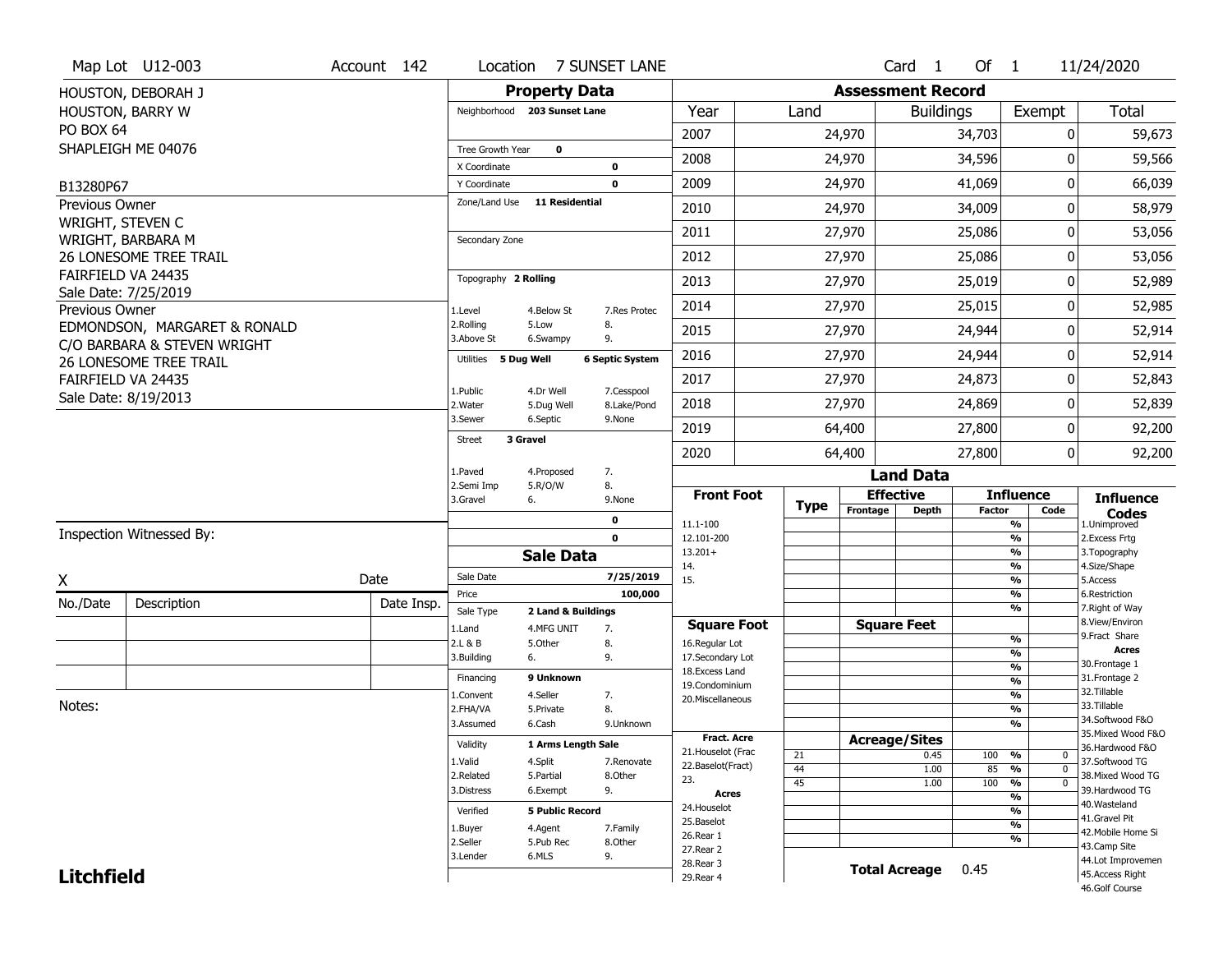|                                 |                           |            |                                                   |                  |                                       |              |                                  |                             |           |                                  | <b>Litchfield</b>                  |             |       |      |      |                   |        |      |              |           |
|---------------------------------|---------------------------|------------|---------------------------------------------------|------------------|---------------------------------------|--------------|----------------------------------|-----------------------------|-----------|----------------------------------|------------------------------------|-------------|-------|------|------|-------------------|--------|------|--------------|-----------|
|                                 | Map Lot U12-003           |            |                                                   |                  |                                       | Account 142  |                                  | Location                    |           |                                  | 7 SUNSET LANE                      |             |       |      |      | Card <sub>1</sub> | Of $1$ |      | 11/24/2020   |           |
|                                 | Building Style 15 Cottage |            | SF Bsmt Living                                    |                  | 0                                     |              |                                  | Layout 1 Typical            |           |                                  |                                    |             |       |      |      |                   |        |      |              |           |
| 0.Uncoded                       | 4.Cape                    | 8.Log      | Fin Bsmt Grade                                    |                  | 0 <sub>0</sub>                        |              |                                  | 1. Typical                  | 4.        |                                  | 7.                                 |             |       |      | OP   |                   |        |      |              |           |
| 1.Conv.                         | 5.Garrison                | 9.Other    |                                                   | OPEN-5-CUSTOMIZE | $\mathbf 0$                           |              |                                  | 2.Inadeq                    | 5.        |                                  | 8.                                 |             |       |      |      |                   |        |      |              |           |
| 2.Ranch                         | 6.Split                   | 10.Tri-Lev | Heat Type                                         | 0%               |                                       | 9 Not Heated |                                  | 3.                          | 6.        |                                  | 9.                                 |             |       |      |      |                   |        |      |              |           |
| 3.R Ranch                       | 7.Contemp                 | 11.Earth O | 0.Uncoded                                         |                  | 4.Steam                               |              | 8.Fl/Wall                        | Attic                       | 9 None    |                                  |                                    |             |       |      |      |                   |        |      |              |           |
| Dwelling Units 1<br>Other Units | $\mathbf 0$               |            | 1.HWBB<br>2.HWCI                                  |                  | 5.FWA                                 |              | 9.No Heat                        | 1.1/4 Fin                   |           | 4.Full Fin                       | 7.<br>8.                           |             |       |      |      |                   | 1sFr/P |      |              |           |
| Stories                         | 1 One Story               |            | 3.H Pump                                          |                  | 6.GravWA<br>7.Electric                |              | 10.Radiant<br>11.Radiant         | 2.1/2 Fin<br>3.3/4 Fin      | 6.        | 5.Fl/Stair                       | 9.None                             |             |       |      | 21.0 | 21.0              |        |      |              |           |
| 1.1                             | 4.1.5                     | 7.1.25     | Cool Type                                         | 0%               | 9 None                                |              |                                  | Insulation                  | 4 Minimal |                                  |                                    |             |       |      |      |                   |        |      |              |           |
| 2.2                             | 5.1.75                    | 8.3.5      | 1.Refrig                                          |                  | 4.W&C Air                             |              | 7.RadHW                          | 1.Full                      |           | 4.Minimal                        | 7.                                 |             |       |      |      |                   |        |      |              |           |
| 3.3                             | 6.2.5                     | 9.4        | 2.Evapor                                          |                  | 5.Monitor-                            | 8.           |                                  | 2.Heavy                     | 5.Partial |                                  | 8.                                 |             |       |      |      |                   |        |      |              |           |
| <b>Exterior Walls</b>           | 1 Clapboard               |            | 3.H Pump                                          |                  | 6.Monitor-                            |              | 9.None                           | 3.Capped                    | 6.        |                                  | 9.None                             |             |       |      |      |                   |        |      |              |           |
| 0.Uncoded                       | 4.Asbestos                | 8.Concrete | Kitchen Style                                     |                  | 2 Typical                             |              |                                  | Unfinished %                | 0%        |                                  |                                    |             |       |      |      |                   |        |      |              |           |
| 1.Wd Clapb                      | 5.Stucco                  | 9.Other    | 1.Modern                                          |                  | 4.Obsolete                            |              | 7.                               | Grade & Factor 2 Fair 90%   |           |                                  |                                    |             |       |      | 8.0  |                   |        | 24.0 |              |           |
| 2.Vinyl                         | 6.Brick                   | 10.Wd shin | 2. Typical                                        |                  | 5.                                    | 8.           |                                  | 1.E Grade                   |           | 4.B Grade                        | 7.AAA Grad                         |             |       |      |      |                   |        |      |              |           |
| 3.Compos.                       | 7.Stone                   | 11.T1-11   | 3.Old Type                                        |                  | 6.                                    |              | 9.None                           | 2.D Grade                   |           | 5.A Grade                        | 8.M&S                              |             |       |      |      |                   |        |      |              | <b>WD</b> |
| Roof Surface                    | 3 Sheet Metal             |            | Bath(s) Style                                     |                  | 2 Typical Bath(s)                     |              |                                  | 3.C Grade                   |           | 6.AA Grade                       | 9.Same                             |             |       |      |      |                   |        |      | $5.0'$ 12.0' |           |
| 1.Asphalt                       | 4.Composit                | 7.Rolled R | 1.Modern                                          |                  | 4.Obsolete                            | 7.           |                                  | SQFT (Footprint) 504        |           |                                  |                                    |             |       |      |      |                   |        |      |              |           |
| 2.Slate                         | 5.Wood                    | 8.         | 2. Typical                                        |                  | 5.                                    | 8.           |                                  | Condition                   | 4 Average |                                  |                                    |             |       |      |      |                   |        |      |              |           |
| 3.Metal                         | 6.Other                   | 9.         | 3.Old Type                                        |                  | 6.                                    |              | 9.None                           | 1.Poor                      | 4.Avg     |                                  | 7.V G                              |             |       |      |      |                   |        |      |              |           |
| SF Masonry Trim 0               |                           |            | # Rooms                                           |                  | $\overline{\mathbf{2}}$               |              |                                  | 2.Fair                      | $5.Avg+$  |                                  | 8.Exc                              |             |       |      |      |                   |        |      |              |           |
| OPEN-3-CUSTOM 0                 |                           |            | # Bedrooms                                        |                  | $\mathbf{1}$                          |              |                                  | $3.$ Avg-                   | 6.Good    |                                  | 9.Same                             |             |       |      |      |                   |        |      |              |           |
| OPEN-4-CUSTOM 0                 |                           |            | # Full Baths                                      |                  | $\mathbf{1}$                          |              |                                  | Phys. % Good                |           | 0%                               |                                    |             |       |      |      |                   |        |      |              |           |
| Year Built                      | 1950                      |            | # Half Baths                                      |                  | $\mathbf 0$                           |              |                                  | Funct. % Good               |           | 100%                             |                                    |             |       |      |      |                   |        |      |              |           |
| Year Remodeled                  | 2001                      |            | # Addn Fixtures                                   |                  | $\mathbf 0$                           |              |                                  | <b>Functional Code</b>      |           | 9 None                           |                                    | pnp:        | Shed  | pnpy |      |                   |        |      |              |           |
| Foundation                      | <b>6 Piers</b>            |            | # Fireplaces                                      |                  | 0                                     |              |                                  | 1.Incomp                    | 4.Delap   |                                  | 7.No Power                         | 8.0 8.0'    |       | 8.0  |      |                   |        |      |              |           |
| 1.Concrete                      | 4.Wood                    | 7.         |                                                   |                  |                                       |              |                                  | 2.O-Built                   | 5.Bsmt    |                                  | 8.LongTerm                         |             |       |      |      |                   |        |      |              |           |
| 2.C Block                       | 5.Slab                    | 8.         |                                                   |                  |                                       |              |                                  | 3.Damage                    |           | 6.Common                         | 9.None                             | $3.0^\circ$ | 12.0' | 3.0' |      |                   |        |      |              |           |
| 3.Br/Stone                      | 6.Piers                   | 9.         |                                                   |                  |                                       |              |                                  | Econ. % Good                |           | 100%                             |                                    |             |       |      |      |                   |        |      |              |           |
| Basement                        | 9 No Basement             |            |                                                   |                  |                                       |              |                                  | Economic Code None          |           |                                  |                                    |             |       |      |      |                   |        |      |              |           |
| 1.1/4 Bmt                       | 4.Full Bmt                | 7.         |                                                   |                  |                                       |              |                                  | 0.None                      |           | 3.No Power                       | 9.None                             |             |       |      |      |                   |        |      |              |           |
| 2.1/2 Bmt                       | 5.Crawl Sp                | 8.         |                                                   |                  |                                       |              |                                  | 1.Location                  |           | 4.Generate                       | 8.                                 |             |       |      |      |                   |        |      |              |           |
| 3.3/4 Bmt<br>Bsmt Gar # Cars 0  | 6.                        | 9.None     |                                                   |                  |                                       |              | Software                         | 2.Encroach                  |           | 5.Multi-Fa<br><b>5 Estimated</b> | 9.                                 |             |       |      |      |                   |        |      |              |           |
| Wet Basement                    | 9 No Basement             |            |                                                   |                  | A Division of Harris Computer Systems |              |                                  | Entrance Code<br>1.Interior |           | 4.Vacant                         | 7.                                 |             |       |      |      |                   |        |      |              |           |
| 1.Dry                           | 4.Dirt Flr                | 7.         |                                                   |                  |                                       |              |                                  | 2.Refusal                   |           | 5.Estimate                       | 8.                                 |             |       |      |      |                   |        |      |              |           |
| 2.Damp                          | 5.                        | 8.         |                                                   |                  |                                       |              |                                  | 3.Informed                  |           | 6.Existing                       | 9.                                 |             |       |      |      |                   |        |      |              |           |
| 3.Wet                           | 6.                        | 9.         |                                                   |                  |                                       |              |                                  | Information Code 5 Estimate |           |                                  |                                    |             |       |      |      |                   |        |      |              |           |
|                                 |                           |            |                                                   |                  |                                       |              |                                  | 1.0wner                     | 4.Agent   |                                  | 7.Vacant                           |             |       |      |      |                   |        |      |              |           |
|                                 |                           |            |                                                   |                  |                                       |              |                                  | 2.Relative                  |           | 5.Estimate                       | 8.                                 |             |       |      |      |                   |        |      |              |           |
|                                 |                           |            | Date Inspected 8/23/2018                          |                  |                                       |              |                                  | 3.Tenant                    | 6.Other   |                                  | 9.                                 |             |       |      |      |                   |        |      |              |           |
|                                 |                           |            | <b>Additions, Outbuildings &amp; Improvements</b> |                  |                                       |              |                                  |                             |           |                                  | 1.One Story Fram                   |             |       |      |      |                   |        |      |              |           |
| Type                            |                           | Year       | Units                                             | Grade            | Cond                                  | Phys.        | Funct.                           | Sound Value                 |           |                                  | 2.Two Story Fram                   |             |       |      |      |                   |        |      |              |           |
| 21 Open Frame                   |                           | 10         | 168                                               | 00               | 0                                     | 10           | $\%$<br>% 0                      |                             |           |                                  | 3. Three Story Fr                  |             |       |      |      |                   |        |      |              |           |
| 68 Wood Deck/s                  |                           | 0          | 60                                                | 0 <sub>0</sub>   | 0                                     | 10           | $\%$<br>$\frac{9}{0}$ 0          |                             |           |                                  | 4.1 & 1/2 Story<br>5.1 & 3/4 Story |             |       |      |      |                   |        |      |              |           |
|                                 |                           | ١o         |                                                   |                  |                                       |              |                                  |                             |           |                                  | 6.2 & 1/2 Story                    |             |       |      |      |                   |        |      |              |           |
| 24 Frame Shed                   |                           |            |                                                   |                  |                                       |              | $\%$                             | % 500                       |           |                                  | 21. Open Frame Por                 |             |       |      |      |                   |        |      |              |           |
| 61 Canopy/s                     |                           | 10         |                                                   |                  |                                       |              | $\%$                             | $\sqrt{20}$ 100             |           |                                  | 22.Encl Frame Por                  |             |       |      |      |                   |        |      |              |           |
| 61 Canopy/s                     |                           | 10         |                                                   |                  |                                       |              | $\%$                             | $\frac{9}{6}$ 100           |           |                                  | 23. Frame Garage                   |             |       |      |      |                   |        |      |              |           |
|                                 |                           |            |                                                   |                  |                                       |              | $\sqrt{6}$<br>$\%$               |                             |           |                                  | 24.Frame Shed                      |             |       |      |      |                   |        |      |              |           |
|                                 |                           |            |                                                   |                  |                                       |              | $\frac{9}{6}$<br>$\%$            |                             |           |                                  | 25. Frame Bay Wind                 |             |       |      |      |                   |        |      |              |           |
|                                 |                           |            |                                                   |                  |                                       |              |                                  |                             |           |                                  | 26.1SFr Overhang                   |             |       |      |      |                   |        |      |              |           |
|                                 |                           |            |                                                   |                  |                                       |              | $\overline{\frac{0}{0}}$<br>$\%$ |                             |           |                                  | 27.Unfin Basement                  |             |       |      |      |                   |        |      |              |           |
|                                 |                           |            |                                                   |                  |                                       |              | $\overline{\frac{0}{0}}$<br>$\%$ |                             |           |                                  | 28. Unfinished Att                 |             |       |      |      |                   |        |      |              |           |
|                                 |                           |            |                                                   |                  |                                       |              | $\sqrt{6}$<br>$\%$               |                             |           |                                  | 29. Finished Attic                 |             |       |      |      |                   |        |      |              |           |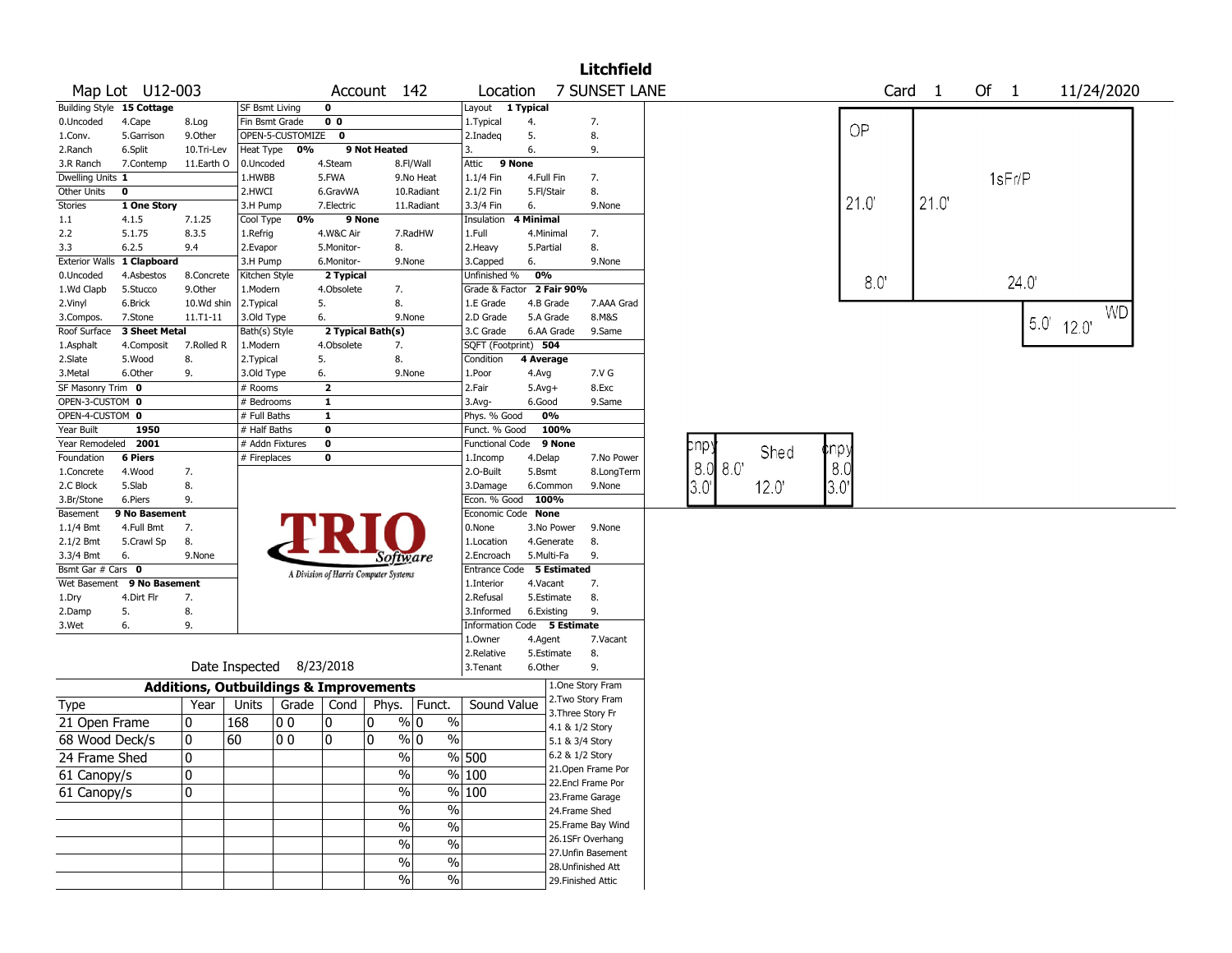| <b>Property Data</b><br><b>Assessment Record</b><br>YOUNG, LARRY W<br>Total<br>1585 AUGUSTA ROAD<br>Year<br>Land<br>Exempt<br>Neighborhood 203 Sunset Lane<br><b>Buildings</b><br>BOWDOIN ME 04287<br>2007<br>65,980<br>33,994<br>99,974<br>0<br>$\mathbf 0$<br>Tree Growth Year<br>2008<br>33,975<br>99,955<br>65,980<br>0<br>X Coordinate<br>$\bf{0}$<br>2009<br>98,480<br>35,049<br>0<br>133,529<br>$\mathbf 0$<br>Y Coordinate<br>B4830P45 B13018P142 B13109P197 B13109P200<br>Zone/Land Use<br><b>18 Sand Pond</b><br>2010<br>98,480<br>33,453<br>131,933<br>0<br>50,577<br>2011<br>101,480<br>0<br>Secondary Zone<br>2012<br>101,480<br>50,577<br>0<br>Topography 2 Rolling<br>2013<br>50,577<br>101,480<br>0<br>2014<br>101,480<br>50,334<br>0<br>7.Res Protec<br>1.Level<br>4.Below St<br>2.Rolling<br>8.<br>5.Low<br>2015<br>101,480<br>50,334<br>0<br>3.Above St<br>9.<br>6.Swampy<br>2016<br>50,091<br>0<br>101,480<br>Utilities 8 Lake/Pond<br><b>6 Septic System</b><br>2017<br>101,480<br>50,091<br>0<br>7.Cesspool<br>1.Public<br>4.Dr Well<br>49,848<br>2018<br>101,480<br>0<br>2. Water<br>5.Dug Well<br>8.Lake/Pond<br>3.Sewer<br>6.Septic<br>9.None<br>2019<br>141,800<br>52,100<br>0<br>3 Gravel<br><b>Street</b><br>141,800<br>77,200<br>0<br>2020<br>1.Paved<br>4.Proposed<br>7.<br><b>Land Data</b><br>8.<br>2.Semi Imp<br>5.R/O/W<br><b>Front Foot</b><br><b>Effective</b><br><b>Influence</b><br><b>Influence</b><br>3.Gravel<br>6.<br>9.None<br><b>Type</b><br>Frontage<br><b>Depth</b><br><b>Factor</b><br>Code<br><b>Codes</b><br>0<br>11.1-100<br>%<br>1.Unimproved<br>Inspection Witnessed By:<br>$\overline{\frac{9}{6}}$<br>$\mathbf 0$<br>12.101-200<br>2.Excess Frtg<br>$13.201+$<br>%<br>3. Topography<br><b>Sale Data</b><br>4.Size/Shape<br>%<br>14.<br>Sale Date<br>7/10/1991<br>Date<br>X<br>15.<br>%<br>5.Access<br>35,000<br>%<br>6.Restriction<br>Price<br>No./Date<br>Description<br>Date Insp.<br>%<br>7. Right of Way<br>Sale Type<br>2 Land & Buildings<br>8.View/Environ<br><b>Square Foot</b><br><b>Square Feet</b><br>1.Land<br>4.MFG UNIT<br>7.<br>9.Fract Share<br>$\frac{9}{6}$<br>2.L & B<br>5.Other<br>8.<br>16.Regular Lot<br><b>Acres</b><br>$\frac{9}{6}$<br>3.Building<br>9.<br>17.Secondary Lot<br>6. | Map Lot U12-004 | Account 1930 | Location | <b>6 SUNSET LANE</b> |  |  | Card <sub>1</sub> | Of $1$ |               | 11/24/2020     |
|------------------------------------------------------------------------------------------------------------------------------------------------------------------------------------------------------------------------------------------------------------------------------------------------------------------------------------------------------------------------------------------------------------------------------------------------------------------------------------------------------------------------------------------------------------------------------------------------------------------------------------------------------------------------------------------------------------------------------------------------------------------------------------------------------------------------------------------------------------------------------------------------------------------------------------------------------------------------------------------------------------------------------------------------------------------------------------------------------------------------------------------------------------------------------------------------------------------------------------------------------------------------------------------------------------------------------------------------------------------------------------------------------------------------------------------------------------------------------------------------------------------------------------------------------------------------------------------------------------------------------------------------------------------------------------------------------------------------------------------------------------------------------------------------------------------------------------------------------------------------------------------------------------------------------------------------------------------------------------------------------------------------------------------------------------------------------------------------------------------------------------------------------------------------------------------------------------------------------------------------------------------|-----------------|--------------|----------|----------------------|--|--|-------------------|--------|---------------|----------------|
|                                                                                                                                                                                                                                                                                                                                                                                                                                                                                                                                                                                                                                                                                                                                                                                                                                                                                                                                                                                                                                                                                                                                                                                                                                                                                                                                                                                                                                                                                                                                                                                                                                                                                                                                                                                                                                                                                                                                                                                                                                                                                                                                                                                                                                                                  |                 |              |          |                      |  |  |                   |        |               |                |
|                                                                                                                                                                                                                                                                                                                                                                                                                                                                                                                                                                                                                                                                                                                                                                                                                                                                                                                                                                                                                                                                                                                                                                                                                                                                                                                                                                                                                                                                                                                                                                                                                                                                                                                                                                                                                                                                                                                                                                                                                                                                                                                                                                                                                                                                  |                 |              |          |                      |  |  |                   |        |               |                |
|                                                                                                                                                                                                                                                                                                                                                                                                                                                                                                                                                                                                                                                                                                                                                                                                                                                                                                                                                                                                                                                                                                                                                                                                                                                                                                                                                                                                                                                                                                                                                                                                                                                                                                                                                                                                                                                                                                                                                                                                                                                                                                                                                                                                                                                                  |                 |              |          |                      |  |  |                   |        |               |                |
|                                                                                                                                                                                                                                                                                                                                                                                                                                                                                                                                                                                                                                                                                                                                                                                                                                                                                                                                                                                                                                                                                                                                                                                                                                                                                                                                                                                                                                                                                                                                                                                                                                                                                                                                                                                                                                                                                                                                                                                                                                                                                                                                                                                                                                                                  |                 |              |          |                      |  |  |                   |        |               |                |
|                                                                                                                                                                                                                                                                                                                                                                                                                                                                                                                                                                                                                                                                                                                                                                                                                                                                                                                                                                                                                                                                                                                                                                                                                                                                                                                                                                                                                                                                                                                                                                                                                                                                                                                                                                                                                                                                                                                                                                                                                                                                                                                                                                                                                                                                  |                 |              |          |                      |  |  |                   |        |               |                |
|                                                                                                                                                                                                                                                                                                                                                                                                                                                                                                                                                                                                                                                                                                                                                                                                                                                                                                                                                                                                                                                                                                                                                                                                                                                                                                                                                                                                                                                                                                                                                                                                                                                                                                                                                                                                                                                                                                                                                                                                                                                                                                                                                                                                                                                                  |                 |              |          |                      |  |  |                   |        |               |                |
|                                                                                                                                                                                                                                                                                                                                                                                                                                                                                                                                                                                                                                                                                                                                                                                                                                                                                                                                                                                                                                                                                                                                                                                                                                                                                                                                                                                                                                                                                                                                                                                                                                                                                                                                                                                                                                                                                                                                                                                                                                                                                                                                                                                                                                                                  |                 |              |          |                      |  |  |                   |        |               |                |
|                                                                                                                                                                                                                                                                                                                                                                                                                                                                                                                                                                                                                                                                                                                                                                                                                                                                                                                                                                                                                                                                                                                                                                                                                                                                                                                                                                                                                                                                                                                                                                                                                                                                                                                                                                                                                                                                                                                                                                                                                                                                                                                                                                                                                                                                  |                 |              |          |                      |  |  |                   |        |               | 152,057        |
|                                                                                                                                                                                                                                                                                                                                                                                                                                                                                                                                                                                                                                                                                                                                                                                                                                                                                                                                                                                                                                                                                                                                                                                                                                                                                                                                                                                                                                                                                                                                                                                                                                                                                                                                                                                                                                                                                                                                                                                                                                                                                                                                                                                                                                                                  |                 |              |          |                      |  |  |                   |        |               | 152,057        |
|                                                                                                                                                                                                                                                                                                                                                                                                                                                                                                                                                                                                                                                                                                                                                                                                                                                                                                                                                                                                                                                                                                                                                                                                                                                                                                                                                                                                                                                                                                                                                                                                                                                                                                                                                                                                                                                                                                                                                                                                                                                                                                                                                                                                                                                                  |                 |              |          |                      |  |  |                   |        |               | 152,057        |
|                                                                                                                                                                                                                                                                                                                                                                                                                                                                                                                                                                                                                                                                                                                                                                                                                                                                                                                                                                                                                                                                                                                                                                                                                                                                                                                                                                                                                                                                                                                                                                                                                                                                                                                                                                                                                                                                                                                                                                                                                                                                                                                                                                                                                                                                  |                 |              |          |                      |  |  |                   |        |               | 151,814        |
|                                                                                                                                                                                                                                                                                                                                                                                                                                                                                                                                                                                                                                                                                                                                                                                                                                                                                                                                                                                                                                                                                                                                                                                                                                                                                                                                                                                                                                                                                                                                                                                                                                                                                                                                                                                                                                                                                                                                                                                                                                                                                                                                                                                                                                                                  |                 |              |          |                      |  |  |                   |        |               | 151,814        |
|                                                                                                                                                                                                                                                                                                                                                                                                                                                                                                                                                                                                                                                                                                                                                                                                                                                                                                                                                                                                                                                                                                                                                                                                                                                                                                                                                                                                                                                                                                                                                                                                                                                                                                                                                                                                                                                                                                                                                                                                                                                                                                                                                                                                                                                                  |                 |              |          |                      |  |  |                   |        |               | 151,571        |
|                                                                                                                                                                                                                                                                                                                                                                                                                                                                                                                                                                                                                                                                                                                                                                                                                                                                                                                                                                                                                                                                                                                                                                                                                                                                                                                                                                                                                                                                                                                                                                                                                                                                                                                                                                                                                                                                                                                                                                                                                                                                                                                                                                                                                                                                  |                 |              |          |                      |  |  |                   |        |               | 151,571        |
|                                                                                                                                                                                                                                                                                                                                                                                                                                                                                                                                                                                                                                                                                                                                                                                                                                                                                                                                                                                                                                                                                                                                                                                                                                                                                                                                                                                                                                                                                                                                                                                                                                                                                                                                                                                                                                                                                                                                                                                                                                                                                                                                                                                                                                                                  |                 |              |          |                      |  |  |                   |        |               | 151,328        |
|                                                                                                                                                                                                                                                                                                                                                                                                                                                                                                                                                                                                                                                                                                                                                                                                                                                                                                                                                                                                                                                                                                                                                                                                                                                                                                                                                                                                                                                                                                                                                                                                                                                                                                                                                                                                                                                                                                                                                                                                                                                                                                                                                                                                                                                                  |                 |              |          |                      |  |  |                   |        |               | 193,900        |
|                                                                                                                                                                                                                                                                                                                                                                                                                                                                                                                                                                                                                                                                                                                                                                                                                                                                                                                                                                                                                                                                                                                                                                                                                                                                                                                                                                                                                                                                                                                                                                                                                                                                                                                                                                                                                                                                                                                                                                                                                                                                                                                                                                                                                                                                  |                 |              |          |                      |  |  |                   |        |               | 219,000        |
|                                                                                                                                                                                                                                                                                                                                                                                                                                                                                                                                                                                                                                                                                                                                                                                                                                                                                                                                                                                                                                                                                                                                                                                                                                                                                                                                                                                                                                                                                                                                                                                                                                                                                                                                                                                                                                                                                                                                                                                                                                                                                                                                                                                                                                                                  |                 |              |          |                      |  |  |                   |        |               |                |
|                                                                                                                                                                                                                                                                                                                                                                                                                                                                                                                                                                                                                                                                                                                                                                                                                                                                                                                                                                                                                                                                                                                                                                                                                                                                                                                                                                                                                                                                                                                                                                                                                                                                                                                                                                                                                                                                                                                                                                                                                                                                                                                                                                                                                                                                  |                 |              |          |                      |  |  |                   |        |               |                |
|                                                                                                                                                                                                                                                                                                                                                                                                                                                                                                                                                                                                                                                                                                                                                                                                                                                                                                                                                                                                                                                                                                                                                                                                                                                                                                                                                                                                                                                                                                                                                                                                                                                                                                                                                                                                                                                                                                                                                                                                                                                                                                                                                                                                                                                                  |                 |              |          |                      |  |  |                   |        |               |                |
|                                                                                                                                                                                                                                                                                                                                                                                                                                                                                                                                                                                                                                                                                                                                                                                                                                                                                                                                                                                                                                                                                                                                                                                                                                                                                                                                                                                                                                                                                                                                                                                                                                                                                                                                                                                                                                                                                                                                                                                                                                                                                                                                                                                                                                                                  |                 |              |          |                      |  |  |                   |        |               |                |
|                                                                                                                                                                                                                                                                                                                                                                                                                                                                                                                                                                                                                                                                                                                                                                                                                                                                                                                                                                                                                                                                                                                                                                                                                                                                                                                                                                                                                                                                                                                                                                                                                                                                                                                                                                                                                                                                                                                                                                                                                                                                                                                                                                                                                                                                  |                 |              |          |                      |  |  |                   |        |               |                |
|                                                                                                                                                                                                                                                                                                                                                                                                                                                                                                                                                                                                                                                                                                                                                                                                                                                                                                                                                                                                                                                                                                                                                                                                                                                                                                                                                                                                                                                                                                                                                                                                                                                                                                                                                                                                                                                                                                                                                                                                                                                                                                                                                                                                                                                                  |                 |              |          |                      |  |  |                   |        |               |                |
|                                                                                                                                                                                                                                                                                                                                                                                                                                                                                                                                                                                                                                                                                                                                                                                                                                                                                                                                                                                                                                                                                                                                                                                                                                                                                                                                                                                                                                                                                                                                                                                                                                                                                                                                                                                                                                                                                                                                                                                                                                                                                                                                                                                                                                                                  |                 |              |          |                      |  |  |                   |        |               |                |
|                                                                                                                                                                                                                                                                                                                                                                                                                                                                                                                                                                                                                                                                                                                                                                                                                                                                                                                                                                                                                                                                                                                                                                                                                                                                                                                                                                                                                                                                                                                                                                                                                                                                                                                                                                                                                                                                                                                                                                                                                                                                                                                                                                                                                                                                  |                 |              |          |                      |  |  |                   |        |               |                |
|                                                                                                                                                                                                                                                                                                                                                                                                                                                                                                                                                                                                                                                                                                                                                                                                                                                                                                                                                                                                                                                                                                                                                                                                                                                                                                                                                                                                                                                                                                                                                                                                                                                                                                                                                                                                                                                                                                                                                                                                                                                                                                                                                                                                                                                                  |                 |              |          |                      |  |  |                   |        |               |                |
|                                                                                                                                                                                                                                                                                                                                                                                                                                                                                                                                                                                                                                                                                                                                                                                                                                                                                                                                                                                                                                                                                                                                                                                                                                                                                                                                                                                                                                                                                                                                                                                                                                                                                                                                                                                                                                                                                                                                                                                                                                                                                                                                                                                                                                                                  |                 |              |          |                      |  |  |                   |        | $\frac{9}{6}$ | 30. Frontage 1 |
| 18.Excess Land<br>9 Unknown<br>31. Frontage 2<br>Financing<br>$\frac{9}{6}$<br>19.Condominium                                                                                                                                                                                                                                                                                                                                                                                                                                                                                                                                                                                                                                                                                                                                                                                                                                                                                                                                                                                                                                                                                                                                                                                                                                                                                                                                                                                                                                                                                                                                                                                                                                                                                                                                                                                                                                                                                                                                                                                                                                                                                                                                                                    |                 |              |          |                      |  |  |                   |        |               |                |
| 32.Tillable<br>4.Seller<br>$\overline{\frac{9}{6}}$<br>7.<br>1.Convent<br>20.Miscellaneous                                                                                                                                                                                                                                                                                                                                                                                                                                                                                                                                                                                                                                                                                                                                                                                                                                                                                                                                                                                                                                                                                                                                                                                                                                                                                                                                                                                                                                                                                                                                                                                                                                                                                                                                                                                                                                                                                                                                                                                                                                                                                                                                                                       |                 |              |          |                      |  |  |                   |        |               |                |
| Notes:<br>33.Tillable<br>$\overline{\frac{9}{6}}$<br>2.FHA/VA<br>8.<br>5.Private<br>34.Softwood F&O                                                                                                                                                                                                                                                                                                                                                                                                                                                                                                                                                                                                                                                                                                                                                                                                                                                                                                                                                                                                                                                                                                                                                                                                                                                                                                                                                                                                                                                                                                                                                                                                                                                                                                                                                                                                                                                                                                                                                                                                                                                                                                                                                              |                 |              |          |                      |  |  |                   |        |               |                |
| $\frac{9}{6}$<br>3.Assumed<br>6.Cash<br>9.Unknown<br>$2/14/20$ vac. call comp. adj grade + cond.<br>35. Mixed Wood F&O<br><b>Fract. Acre</b>                                                                                                                                                                                                                                                                                                                                                                                                                                                                                                                                                                                                                                                                                                                                                                                                                                                                                                                                                                                                                                                                                                                                                                                                                                                                                                                                                                                                                                                                                                                                                                                                                                                                                                                                                                                                                                                                                                                                                                                                                                                                                                                     |                 |              |          |                      |  |  |                   |        |               |                |
| <b>Acreage/Sites</b><br>'19.98 & 3.21 & 3.35 ACRES FROM R11 LOT 42<br>Validity<br>1 Arms Length Sale<br>36.Hardwood F&O<br>21. Houselot (Frac                                                                                                                                                                                                                                                                                                                                                                                                                                                                                                                                                                                                                                                                                                                                                                                                                                                                                                                                                                                                                                                                                                                                                                                                                                                                                                                                                                                                                                                                                                                                                                                                                                                                                                                                                                                                                                                                                                                                                                                                                                                                                                                    |                 |              |          |                      |  |  |                   |        |               |                |
| 21<br>0.30<br>100 %<br>0<br>1.Valid<br>4.Split<br>37.Softwood TG<br>7.Renovate<br>22.Baselot(Fract)<br>44<br>70<br>1.00<br>$\frac{9}{6}$<br>$\mathbf 0$                                                                                                                                                                                                                                                                                                                                                                                                                                                                                                                                                                                                                                                                                                                                                                                                                                                                                                                                                                                                                                                                                                                                                                                                                                                                                                                                                                                                                                                                                                                                                                                                                                                                                                                                                                                                                                                                                                                                                                                                                                                                                                          |                 |              |          |                      |  |  |                   |        |               |                |
| 38. Mixed Wood TG<br>2.Related<br>5.Partial<br>8.Other<br>23.<br>$\frac{9}{6}$                                                                                                                                                                                                                                                                                                                                                                                                                                                                                                                                                                                                                                                                                                                                                                                                                                                                                                                                                                                                                                                                                                                                                                                                                                                                                                                                                                                                                                                                                                                                                                                                                                                                                                                                                                                                                                                                                                                                                                                                                                                                                                                                                                                   |                 |              |          |                      |  |  |                   |        |               |                |
| 3.Distress<br>6.Exempt<br>9.<br>39.Hardwood TG<br><b>Acres</b><br>$\frac{9}{6}$                                                                                                                                                                                                                                                                                                                                                                                                                                                                                                                                                                                                                                                                                                                                                                                                                                                                                                                                                                                                                                                                                                                                                                                                                                                                                                                                                                                                                                                                                                                                                                                                                                                                                                                                                                                                                                                                                                                                                                                                                                                                                                                                                                                  |                 |              |          |                      |  |  |                   |        |               |                |
| 40. Wasteland<br>24. Houselot<br>$\frac{9}{6}$<br><b>5 Public Record</b><br>Verified<br>41.Gravel Pit                                                                                                                                                                                                                                                                                                                                                                                                                                                                                                                                                                                                                                                                                                                                                                                                                                                                                                                                                                                                                                                                                                                                                                                                                                                                                                                                                                                                                                                                                                                                                                                                                                                                                                                                                                                                                                                                                                                                                                                                                                                                                                                                                            |                 |              |          |                      |  |  |                   |        |               |                |
| 25.Baselot<br>$\frac{9}{6}$<br>1.Buyer<br>4.Agent<br>7.Family<br>42. Mobile Home Si<br>26.Rear 1                                                                                                                                                                                                                                                                                                                                                                                                                                                                                                                                                                                                                                                                                                                                                                                                                                                                                                                                                                                                                                                                                                                                                                                                                                                                                                                                                                                                                                                                                                                                                                                                                                                                                                                                                                                                                                                                                                                                                                                                                                                                                                                                                                 |                 |              |          |                      |  |  |                   |        |               |                |
| %<br>2.Seller<br>8.Other<br>5.Pub Rec<br>43.Camp Site<br>27.Rear 2                                                                                                                                                                                                                                                                                                                                                                                                                                                                                                                                                                                                                                                                                                                                                                                                                                                                                                                                                                                                                                                                                                                                                                                                                                                                                                                                                                                                                                                                                                                                                                                                                                                                                                                                                                                                                                                                                                                                                                                                                                                                                                                                                                                               |                 |              |          |                      |  |  |                   |        |               |                |
| 6.MLS<br>9.<br>3.Lender<br>44.Lot Improvemen<br>28. Rear 3                                                                                                                                                                                                                                                                                                                                                                                                                                                                                                                                                                                                                                                                                                                                                                                                                                                                                                                                                                                                                                                                                                                                                                                                                                                                                                                                                                                                                                                                                                                                                                                                                                                                                                                                                                                                                                                                                                                                                                                                                                                                                                                                                                                                       |                 |              |          |                      |  |  |                   |        |               |                |
| <b>Total Acreage</b><br>0.30<br><b>Litchfield</b><br>45. Access Right<br>29. Rear 4<br>46.Golf Course                                                                                                                                                                                                                                                                                                                                                                                                                                                                                                                                                                                                                                                                                                                                                                                                                                                                                                                                                                                                                                                                                                                                                                                                                                                                                                                                                                                                                                                                                                                                                                                                                                                                                                                                                                                                                                                                                                                                                                                                                                                                                                                                                            |                 |              |          |                      |  |  |                   |        |               |                |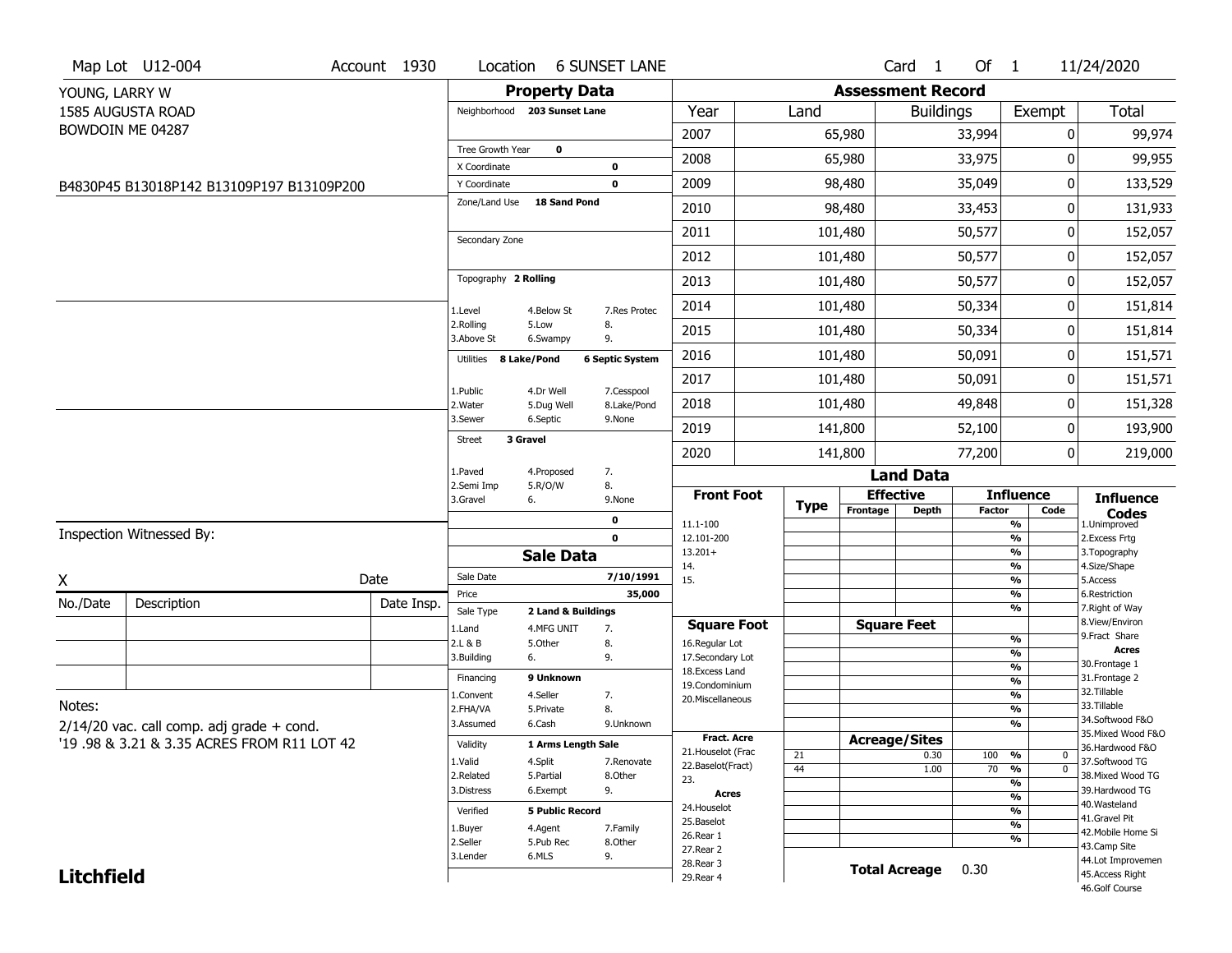|                       |                               |                                                   |                          |       |                   |                                       |               |                             |              |                      | <b>Litchfield</b>  |                   |  |        |            |  |
|-----------------------|-------------------------------|---------------------------------------------------|--------------------------|-------|-------------------|---------------------------------------|---------------|-----------------------------|--------------|----------------------|--------------------|-------------------|--|--------|------------|--|
|                       | Map Lot U12-004               |                                                   |                          |       | Account 1930      |                                       | Location      |                             |              | <b>6 SUNSET LANE</b> |                    | Card <sub>1</sub> |  | Of $1$ | 11/24/2020 |  |
|                       | Building Style 1 Conventional |                                                   | <b>SF Bsmt Living</b>    |       | $\mathbf 0$       |                                       |               | Layout 1 Typical            |              |                      |                    |                   |  |        |            |  |
| 0.Uncoded             | 4.Cape                        | 8.Log                                             | Fin Bsmt Grade           |       | 0 <sub>0</sub>    |                                       |               | 1. Typical                  | 4.           |                      | 7.                 |                   |  |        |            |  |
| 1.Conv.               | 5.Garrison                    | 9.0ther                                           | OPEN-5-CUSTOMIZE 0       |       |                   |                                       |               | 2.Inadeq                    | 5.           |                      | 8.                 |                   |  |        |            |  |
| 2.Ranch               | 6.Split                       | 10.Tri-Lev                                        | Heat Type                | 0%    |                   | 11 Radiant Heat                       |               | 3.                          | 6.           |                      | 9.                 |                   |  |        |            |  |
| 3.R Ranch             | 7.Contemp                     | 11.Earth O                                        | 0.Uncoded                |       | 4.Steam           | 8.Fl/Wall                             |               | Attic<br>9 None             |              |                      |                    |                   |  |        |            |  |
| Dwelling Units 1      |                               |                                                   | 1.HWBB                   |       | 5.FWA             |                                       | 9.No Heat     | 1.1/4 Fin                   |              | 4.Full Fin           | 7.                 |                   |  |        |            |  |
| Other Units           | $\pmb{0}$                     |                                                   | 2.HWCI                   |       | 6.GravWA          |                                       | 10.Radiant    | 2.1/2 Fin                   |              | 5.Fl/Stair           | 8.                 |                   |  |        | 2sFr/S     |  |
| <b>Stories</b>        | 2 Two Story                   |                                                   | 3.H Pump                 |       | 7.Electric        |                                       | 11.Radiant    | 3.3/4 Fin                   | 6.           |                      | 9.None             |                   |  |        |            |  |
| 1.1                   | 4.1.5                         | 7.1.25                                            | Cool Type                | 0%    | 9 None            |                                       |               | Insulation                  | 1 Full       |                      |                    |                   |  | 36.0   |            |  |
| 2.2                   | 5.1.75                        | 8.3.5                                             | 1.Refrig                 |       | 4.W&C Air         |                                       | 7.RadHW       | 1.Full                      |              | 4.Minimal            | 7.                 |                   |  |        |            |  |
| 3.3                   | 6.2.5                         | 9.4                                               | 2.Evapor                 |       | 5.Monitor-        | 8.                                    |               | 2. Heavy                    | 5.Partial    |                      | 8.                 |                   |  |        |            |  |
| <b>Exterior Walls</b> | 2 Vinyl                       |                                                   | 3.H Pump                 |       | 6.Monitor-        | 9.None                                |               | 3.Capped                    | 6.           |                      | 9.None             |                   |  |        |            |  |
| 0.Uncoded             | 4.Asbestos                    | 8.Concrete                                        | Kitchen Style            |       | 2 Typical         |                                       |               | Unfinished %                | 0%           |                      |                    |                   |  |        |            |  |
| 1.Wd Clapb            | 5.Stucco                      | 9.0ther                                           | 1.Modern                 |       | 4.Obsolete        | 7.                                    |               | Grade & Factor 2 Fair 110%  |              |                      |                    |                   |  |        |            |  |
| 2.Vinyl               | 6.Brick                       | 10.Wd shin                                        | 2. Typical               |       | 5.                | 8.                                    |               | 1.E Grade                   |              | 4.B Grade            | 7.AAA Grad         |                   |  |        |            |  |
| 3.Compos.             | 7.Stone                       | $11. T1 - 11$                                     | 3.Old Type               |       | 6.                | 9.None                                |               | 2.D Grade                   |              | 5.A Grade            | 8.M&S              |                   |  |        |            |  |
| Roof Surface          | 1 Asphalt Shingles            |                                                   | Bath(s) Style            |       | 2 Typical Bath(s) |                                       |               | 3.C Grade                   |              | 6.AA Grade           | 9.Same             |                   |  |        | 19.0       |  |
| 1.Asphalt             | 4.Composit                    | 7.Rolled R                                        | 1.Modern                 |       | 4.Obsolete        | 7.                                    |               | SQFT (Footprint) 684        |              |                      |                    |                   |  |        |            |  |
| 2.Slate               | 5.Wood                        | 8.                                                | 2. Typical               |       | 5.                | 8.                                    |               | Condition                   |              | 8 Excellent          |                    |                   |  |        |            |  |
| 3. Metal              | 6.Other                       | 9.                                                | 3.Old Type               |       | 6.                | 9.None                                |               | 1.Poor                      | 4.Avg        |                      | 7.V G              |                   |  |        |            |  |
| SF Masonry Trim 0     |                               |                                                   | # Rooms                  |       | $\mathbf 0$       |                                       |               | 2.Fair                      | $5.$ Avg $+$ |                      | 8.Exc              |                   |  |        |            |  |
| OPEN-3-CUSTOM 0       |                               |                                                   | # Bedrooms               |       | $\mathbf 0$       |                                       |               | 3.Avg-                      | 6.Good       |                      | 9.Same             |                   |  |        |            |  |
| OPEN-4-CUSTOM 0       |                               |                                                   | # Full Baths             |       | $\mathbf{1}$      |                                       |               | Phys. % Good                |              | 0%                   |                    |                   |  |        |            |  |
| Year Built            | 1950                          |                                                   | # Half Baths             |       | $\mathbf 0$       |                                       |               | Funct. % Good               |              | 100%                 |                    |                   |  |        |            |  |
| Year Remodeled 2019   |                               |                                                   | # Addn Fixtures          |       | $\mathbf 0$       |                                       |               | <b>Functional Code</b>      |              | 1 Incomplete         |                    | Shed              |  |        |            |  |
| Foundation            | <b>5 Concrete Slab</b>        |                                                   | # Fireplaces             |       | 0                 |                                       |               | 1.Incomp                    | 4.Delap      |                      | 7.No Power         |                   |  |        |            |  |
| 1.Concrete            | 4.Wood                        | 7.                                                |                          |       |                   |                                       |               | 2.O-Built                   | 5.Bsmt       |                      | 8.LongTerm         | 12.0'             |  |        |            |  |
| 2.C Block             | 5.Slab                        | 8.                                                |                          |       |                   |                                       |               | 3.Damage                    |              | 6.Common             | 9.None             |                   |  |        |            |  |
| 3.Br/Stone            | 6.Piers                       | 9.                                                |                          |       |                   |                                       |               | Econ. % Good                |              | 100%                 |                    | 10.0 <sup>°</sup> |  |        |            |  |
| Basement              | 9 No Basement                 |                                                   |                          |       |                   |                                       |               | Economic Code None          |              |                      |                    |                   |  |        |            |  |
| $1.1/4$ Bmt           | 4.Full Bmt                    | 7.                                                |                          |       |                   |                                       |               | 0.None                      |              | 3.No Power           | 9.None             |                   |  |        |            |  |
| 2.1/2 Bmt             | 5.Crawl Sp                    | 8.                                                |                          |       |                   |                                       |               | 1.Location                  |              | 4.Generate           | 8.                 |                   |  |        |            |  |
| 3.3/4 Bmt             | 6.                            | 9.None                                            |                          |       |                   | Software                              |               | 2.Encroach                  |              | 5.Multi-Fa           | 9.                 |                   |  |        |            |  |
| Bsmt Gar # Cars 0     |                               |                                                   |                          |       |                   | A Division of Harris Computer Systems |               | Entrance Code               |              | 5 Estimated          |                    |                   |  |        |            |  |
|                       | Wet Basement 9 No Basement    |                                                   |                          |       |                   |                                       |               | 1.Interior                  |              | 4.Vacant             | 7.                 |                   |  |        |            |  |
| 1.Dry                 | 4.Dirt Flr                    | 7.                                                |                          |       |                   |                                       |               | 2.Refusal                   |              | 5.Estimate           | 8.                 |                   |  |        |            |  |
| 2.Damp                | 5.                            | 8.                                                |                          |       |                   |                                       |               | 3.Informed                  |              | 6.Existing           | 9.                 |                   |  |        |            |  |
| 3.Wet                 | 6.                            | 9.                                                |                          |       |                   |                                       |               | Information Code 5 Estimate |              |                      |                    |                   |  |        |            |  |
|                       |                               |                                                   |                          |       |                   |                                       |               | 1.Owner                     | 4.Agent      |                      | 7.Vacant           |                   |  |        |            |  |
|                       |                               |                                                   |                          |       |                   |                                       |               | 2.Relative                  |              | 5.Estimate           | 8.                 |                   |  |        |            |  |
|                       |                               |                                                   | Date Inspected 8/23/2018 |       |                   |                                       |               | 3.Tenant                    | 6.Other      |                      | 9.                 |                   |  |        |            |  |
|                       |                               | <b>Additions, Outbuildings &amp; Improvements</b> |                          |       |                   |                                       |               |                             |              |                      | 1.One Story Fram   |                   |  |        |            |  |
|                       |                               |                                                   |                          |       |                   |                                       |               |                             |              |                      | 2. Two Story Fram  |                   |  |        |            |  |
| <b>Type</b>           |                               | Year                                              | Units                    | Grade | Cond              | Phys.                                 | Funct.        | Sound Value                 |              |                      | 3. Three Story Fr  |                   |  |        |            |  |
| 24 Frame Shed         |                               | 0                                                 |                          |       |                   | %                                     |               | %300                        |              |                      | 4.1 & 1/2 Story    |                   |  |        |            |  |
|                       |                               |                                                   |                          |       |                   | %                                     | $\%$          |                             |              | 5.1 & 3/4 Story      |                    |                   |  |        |            |  |
|                       |                               |                                                   |                          |       |                   | %                                     | %             |                             |              |                      | 6.2 & 1/2 Story    |                   |  |        |            |  |
|                       |                               |                                                   |                          |       |                   | $\frac{0}{6}$                         | $\frac{9}{6}$ |                             |              |                      | 21. Open Frame Por |                   |  |        |            |  |
|                       |                               |                                                   |                          |       |                   |                                       |               |                             |              |                      | 22.Encl Frame Por  |                   |  |        |            |  |
|                       |                               |                                                   |                          |       |                   | $\frac{1}{2}$                         | $\frac{1}{2}$ |                             |              |                      | 23.Frame Garage    |                   |  |        |            |  |
|                       |                               |                                                   |                          |       |                   | $\frac{1}{2}$                         | $\frac{9}{6}$ |                             |              |                      | 24.Frame Shed      |                   |  |        |            |  |
|                       |                               |                                                   |                          |       |                   | $\%$                                  | $\frac{9}{6}$ |                             |              |                      | 25. Frame Bay Wind |                   |  |        |            |  |
|                       |                               |                                                   |                          |       |                   |                                       |               |                             |              |                      | 26.1SFr Overhang   |                   |  |        |            |  |
|                       |                               |                                                   |                          |       |                   | $\%$                                  | $\frac{9}{6}$ |                             |              |                      | 27. Unfin Basement |                   |  |        |            |  |
|                       |                               |                                                   |                          |       |                   | $\%$                                  | $\%$          |                             |              |                      | 28. Unfinished Att |                   |  |        |            |  |
|                       |                               |                                                   |                          |       |                   | $\%$                                  | $\sqrt{6}$    |                             |              |                      | 29. Finished Attic |                   |  |        |            |  |
|                       |                               |                                                   |                          |       |                   |                                       |               |                             |              |                      |                    |                   |  |        |            |  |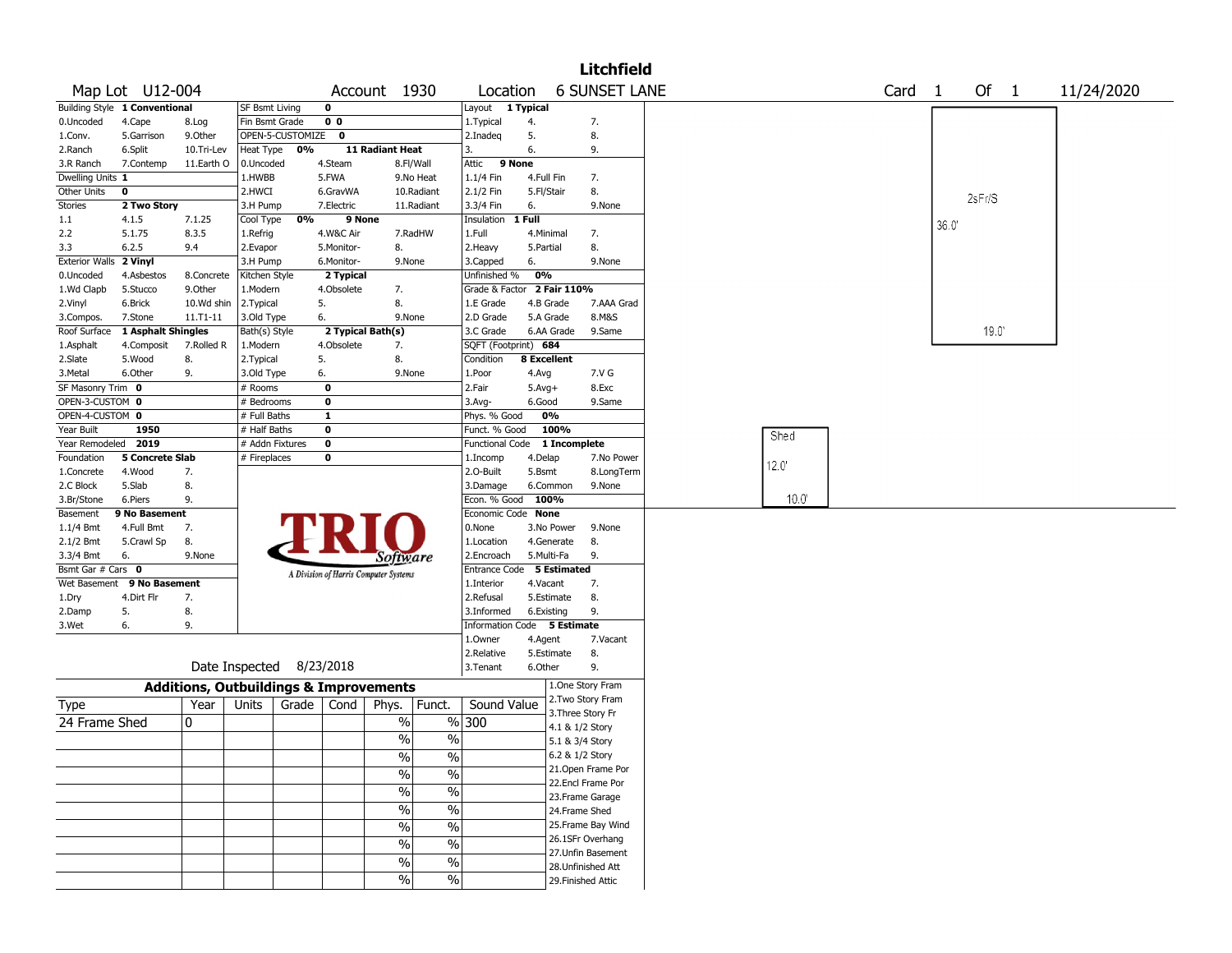|                   | Map Lot U12-005          | Account 1934 | Location                      |                                        | <b>8 SUNSET LANE</b>                          |                                    |      |                          | Card <sub>1</sub> | Of 1          |                                | 11/24/2020                            |
|-------------------|--------------------------|--------------|-------------------------------|----------------------------------------|-----------------------------------------------|------------------------------------|------|--------------------------|-------------------|---------------|--------------------------------|---------------------------------------|
| BEAUDOIN, ROGER   |                          |              |                               | <b>Property Data</b>                   |                                               |                                    |      | <b>Assessment Record</b> |                   |               |                                |                                       |
| BEAUDOIN, JANICE  |                          |              |                               | Neighborhood 203 Sunset Lane           |                                               | Year                               | Land |                          | <b>Buildings</b>  |               | Exempt                         | Total                                 |
|                   | 78 OLD WEBSTER ROAD      |              |                               |                                        |                                               | 2007                               |      | 43,788                   |                   | 39,517        | 0                              | 83,305                                |
|                   | LEWISTON ME 04240        |              | Tree Growth Year              | $\bf{0}$                               |                                               | 2008                               |      | 43,788                   |                   | 39,775        | 0                              | 83,563                                |
|                   |                          |              | X Coordinate                  |                                        | 0<br>$\mathbf 0$                              | 2009                               |      | 63,288                   |                   | 46,672        | 0                              | 109,960                               |
| B5201P190         |                          |              | Y Coordinate<br>Zone/Land Use | <b>18 Sand Pond</b>                    |                                               |                                    |      |                          |                   |               |                                |                                       |
|                   |                          |              |                               |                                        |                                               | 2010                               |      | 63,288                   |                   | 34,626        | 0                              | 97,914                                |
|                   |                          |              | Secondary Zone                |                                        |                                               | 2011                               |      | 63,288                   |                   | 39,774        | 0                              | 103,062                               |
|                   |                          |              |                               |                                        |                                               | 2012                               |      | 63,288                   |                   | 39,774        | 0                              | 103,062                               |
|                   |                          |              | Topography 2 Rolling          |                                        |                                               | 2013                               |      | 63,288                   |                   | 39,774        | 0                              | 103,062                               |
|                   |                          |              | 1.Level                       | 4.Below St                             | 7.Res Protec                                  | 2014                               |      | 63,288                   |                   | 39,774        | 0                              | 103,062                               |
|                   |                          |              | 2.Rolling<br>3.Above St       | 5.Low<br>6.Swampy                      | 8.<br>9.                                      | 2015                               |      | 63,288                   |                   | 39,774        | 0                              | 103,062                               |
|                   |                          |              | Utilities                     | $\overline{\mathbf{z}}$<br>8 Lake/Pond |                                               | 2016                               |      | 63,288                   |                   | 39,774        | 0                              | 103,062                               |
|                   |                          |              | 1.Public                      | 4.Dr Well                              | <b>Cesspool/Holding</b><br>Tank<br>7.Cesspool | 2017                               |      | 63,288                   |                   | 39,774        | 0                              | 103,062                               |
|                   |                          |              | 2. Water                      | 5.Dug Well                             | 8.Lake/Pond                                   | 2018                               |      | 63,288                   |                   | 39,774        | 0                              | 103,062                               |
|                   |                          |              | 3.Sewer                       | 6.Septic                               | 9.None                                        | 2019                               |      | 94,200                   |                   | 41,800        | 0                              | 136,000                               |
|                   |                          |              | <b>Street</b>                 | 3 Gravel                               |                                               | 2020                               |      | 94,200                   |                   | 41,800        | 0                              | 136,000                               |
|                   |                          |              | 1.Paved                       | 4.Proposed                             | 7.                                            |                                    |      |                          | <b>Land Data</b>  |               |                                |                                       |
|                   |                          |              | 2.Semi Imp<br>3.Gravel        | 5.R/O/W<br>6.                          | 8.<br>9.None                                  | <b>Front Foot</b>                  |      | <b>Effective</b>         |                   |               | <b>Influence</b>               | <b>Influence</b>                      |
|                   |                          |              |                               |                                        | 0                                             | 11.1-100                           | Type | Frontage                 | Depth             | <b>Factor</b> | Code<br>$\frac{9}{6}$          | <b>Codes</b><br>1.Unimproved          |
|                   | Inspection Witnessed By: |              |                               |                                        | $\mathbf 0$                                   | 12.101-200                         |      |                          |                   |               | $\frac{9}{6}$                  | 2. Excess Frtg                        |
|                   |                          |              |                               | <b>Sale Data</b>                       |                                               | $13.201+$<br>14.                   |      |                          |                   |               | $\frac{9}{6}$<br>$\frac{9}{6}$ | 3. Topography<br>4.Size/Shape         |
| X                 |                          | Date         | Sale Date                     |                                        | 8/19/1996                                     | 15.                                |      |                          |                   |               | $\frac{9}{6}$                  | 5.Access                              |
| No./Date          | Description              | Date Insp.   | Price                         |                                        | 49,000                                        |                                    |      |                          |                   |               | $\frac{9}{6}$<br>$\frac{9}{6}$ | 6.Restriction                         |
|                   |                          |              | Sale Type                     | 2 Land & Buildings                     |                                               | <b>Square Foot</b>                 |      | <b>Square Feet</b>       |                   |               |                                | 7. Right of Way<br>8.View/Environ     |
|                   |                          |              | 1.Land<br>2.L & B             | 4.MFG UNIT<br>5.Other                  | 7.<br>8.                                      | 16.Regular Lot                     |      |                          |                   |               | %                              | 9.Fract Share                         |
|                   |                          |              | 3.Building                    | 6.                                     | 9.                                            | 17.Secondary Lot                   |      |                          |                   |               | $\frac{9}{6}$                  | <b>Acres</b><br>30. Frontage 1        |
|                   |                          |              | Financing                     | 9 Unknown                              |                                               | 18. Excess Land                    |      |                          |                   |               | $\frac{9}{6}$<br>$\frac{9}{6}$ | 31. Frontage 2                        |
|                   |                          |              | 1.Convent                     | 4.Seller                               | 7.                                            | 19.Condominium<br>20.Miscellaneous |      |                          |                   |               | $\frac{9}{6}$                  | 32.Tillable                           |
| Notes:            |                          |              | 2.FHA/VA                      | 5.Private                              | 8.                                            |                                    |      |                          |                   |               | $\frac{9}{6}$                  | 33.Tillable                           |
|                   |                          |              | 3.Assumed                     | 6.Cash                                 | 9.Unknown                                     |                                    |      |                          |                   |               | $\frac{9}{6}$                  | 34.Softwood F&O                       |
|                   |                          |              | Validity                      | 1 Arms Length Sale                     |                                               | <b>Fract. Acre</b>                 |      | <b>Acreage/Sites</b>     |                   |               |                                | 35. Mixed Wood F&O<br>36.Hardwood F&O |
|                   |                          |              | 1.Valid                       | 4.Split                                | 7.Renovate                                    | 21. Houselot (Frac                 | 21   |                          | 0.18              | 85            | %<br>3                         | 37.Softwood TG                        |
|                   |                          |              | 2.Related                     | 5.Partial                              | 8.Other                                       | 22.Baselot(Fract)<br>23.           | 44   |                          | 1.00              | $50 - 96$     | $\overline{0}$                 | 38. Mixed Wood TG                     |
|                   |                          |              | 3.Distress                    | 6.Exempt                               | 9.                                            | Acres                              |      |                          |                   |               | $\frac{9}{6}$<br>$\frac{9}{6}$ | 39.Hardwood TG                        |
|                   |                          |              | Verified                      | <b>5 Public Record</b>                 |                                               | 24. Houselot                       |      |                          |                   |               | $\frac{9}{6}$                  | 40. Wasteland                         |
|                   |                          |              |                               |                                        |                                               | 25.Baselot                         |      |                          |                   |               | $\overline{\frac{9}{6}}$       | 41.Gravel Pit                         |
|                   |                          |              | 1.Buyer<br>2.Seller           | 4.Agent<br>5.Pub Rec                   | 7.Family<br>8.Other                           | 26.Rear 1                          |      |                          |                   |               | %                              | 42. Mobile Home Si                    |
|                   |                          |              |                               |                                        |                                               |                                    |      |                          |                   |               |                                | 43.Camp Site                          |
| <b>Litchfield</b> |                          |              | 3.Lender                      | 6.MLS                                  | 9.                                            | 27.Rear 2                          |      |                          |                   |               |                                |                                       |
|                   |                          |              |                               |                                        |                                               | 28. Rear 3<br>29. Rear 4           |      | <b>Total Acreage</b>     |                   | 0.18          |                                | 44.Lot Improvemen<br>45.Access Right  |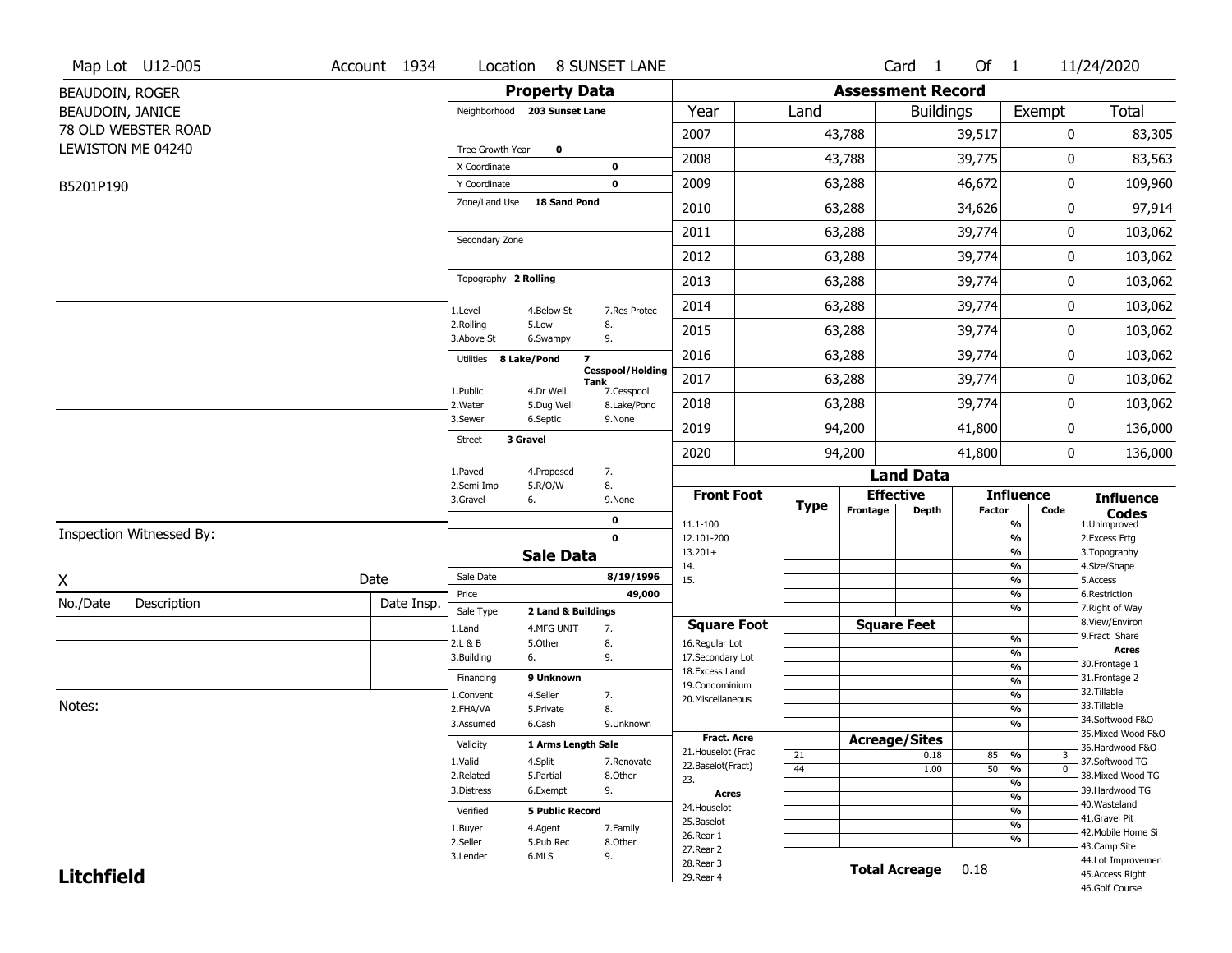|                       |                           |                                                   |                       |                          |                         |                                       |                          |                             |                        |                    | <b>Litchfield</b>    |      |       |                   |                |                      |               |            |
|-----------------------|---------------------------|---------------------------------------------------|-----------------------|--------------------------|-------------------------|---------------------------------------|--------------------------|-----------------------------|------------------------|--------------------|----------------------|------|-------|-------------------|----------------|----------------------|---------------|------------|
|                       | Map Lot U12-005           |                                                   |                       |                          |                         | Account 1934                          |                          | Location                    |                        |                    | <b>8 SUNSET LANE</b> |      |       | Card <sub>1</sub> |                | Of<br>$\overline{1}$ |               | 11/24/2020 |
|                       | Building Style 15 Cottage |                                                   | <b>SF Bsmt Living</b> |                          | 0                       |                                       |                          | Layout 1 Typical            |                        |                    |                      |      |       |                   |                |                      |               |            |
| 0.Uncoded             | 4.Cape                    | 8.Log                                             | Fin Bsmt Grade        |                          | 0 <sub>0</sub>          |                                       |                          | 1. Typical                  | 4.                     |                    | 7.                   |      |       | 28.0'             |                |                      | <b>WD</b>     |            |
| 1.Conv.               | 5.Garrison                | 9.Other                                           |                       | OPEN-5-CUSTOMIZE         | $\mathbf{o}$            |                                       |                          | 2.Inadeq                    | 5.                     |                    | 8.                   |      |       |                   |                |                      |               |            |
| 2.Ranch               | 6.Split                   | 10.Tri-Lev                                        | Heat Type             | 100%                     |                         | 8 Floor/Wall Unit                     |                          | 3.                          | 6.                     |                    | 9.                   | 8.0  |       |                   |                |                      |               |            |
| 3.R Ranch             | 7.Contemp                 | 11.Earth O                                        | 0.Uncoded             |                          | 4.Steam                 |                                       | 8.Fl/Wall                | Attic                       | 11/4 Finished          |                    |                      |      |       |                   |                |                      |               |            |
| Dwelling Units 1      |                           |                                                   | 1.HWBB                |                          | 5.FWA                   |                                       | 9.No Heat                | 1.1/4 Fin                   | 4.Full Fin             |                    | 7.                   |      |       |                   | 24.0'          |                      | $8.0^{\circ}$ |            |
| Other Units           | $\mathbf 0$               |                                                   | 2.HWCI                |                          | 6.GravWA                |                                       | 10.Radiant               | 2.1/2 Fin                   | 5.Fl/Stair             |                    | 8.                   |      |       |                   |                |                      |               |            |
| <b>Stories</b>        | 1 One Story               |                                                   | 3.H Pump              |                          | 7.Electric              |                                       | 11.Radiant               | 3.3/4 Fin                   | 6.                     |                    | 9.None               |      |       |                   |                |                      |               |            |
| 1.1                   | 4.1.5                     | 7.1.25                                            | Cool Type             | 0%                       |                         | 9 None                                |                          | Insulation                  | <b>4 Minimal</b>       |                    |                      |      |       |                   |                |                      |               |            |
| 2.2                   | 5.1.75                    | 8.3.5                                             | 1.Refrig              |                          | 4.W&C Air               |                                       | 7.RadHW                  | 1.Full                      | 4.Minimal              |                    | 7.                   |      |       |                   |                |                      |               |            |
| 3.3                   | 6.2.5                     | 9.4                                               | 2.Evapor              |                          | 5.Monitor-              | 8.                                    |                          | 2.Heavy                     | 5.Partial              |                    | 8.                   |      |       |                   |                |                      |               |            |
| <b>Exterior Walls</b> | 10 Wood Shingle           |                                                   | 3.H Pump              |                          | 6.Monitor-              | 9.None                                |                          | 3.Capped                    | 6.                     |                    | 9.None               |      |       |                   |                |                      |               |            |
| 0.Uncoded             | 4.Asbestos                | 8.Concrete                                        | Kitchen Style         |                          | 2 Typical               |                                       |                          | Unfinished %                | 0%                     |                    |                      |      |       |                   |                |                      |               |            |
| 1.Wd Clapb            | 5.Stucco                  | 9.Other                                           | 1.Modern              |                          | 4.Obsolete              | 7.                                    |                          | Grade & Factor 2 Fair 100%  |                        |                    |                      |      |       |                   |                |                      |               |            |
| 2.Vinyl               | 6.Brick                   | 10.Wd shin                                        | 2.Typical             |                          | 5.                      | 8.                                    |                          | 1.E Grade                   | 4.B Grade              |                    | 7.AAA Grad           |      |       |                   |                |                      |               |            |
| 3.Compos.             | 7.Stone                   | $11. T1 - 11$                                     | 3.Old Type            |                          | 6.                      | 9.None                                |                          | 2.D Grade                   | 5.A Grade              |                    | 8.M&S                | 20.0 |       |                   | A(1/4f)/1sFr/P |                      |               |            |
| Roof Surface          | 1 Asphalt Shingles        |                                                   | Bath(s) Style         |                          |                         | 2 Typical Bath(s)                     |                          | 3.C Grade                   | 6.AA Grade             |                    | 9.Same               |      |       |                   |                |                      |               |            |
| 1.Asphalt             | 4.Composit                | 7.Rolled R                                        | 1.Modern              |                          | 4.Obsolete              | 7.                                    |                          | SQFT (Footprint) 648        |                        |                    |                      |      |       |                   |                |                      |               |            |
| 2.Slate               | 5.Wood                    | 8.                                                | 2. Typical            |                          | 5.                      | 8.                                    |                          | Condition                   | <b>5 Above Average</b> |                    |                      |      | 27.0' |                   |                |                      |               |            |
| 3.Metal               | 6.Other                   | 9.                                                | 3.Old Type            |                          | 6.                      | 9.None                                |                          | 1.Poor                      | 4.Avg                  |                    | 7.V G                |      |       |                   |                |                      |               |            |
| SF Masonry Trim 0     |                           |                                                   | # Rooms               |                          | 4                       |                                       |                          | 2.Fair                      | $5.Avg+$               |                    | 8.Exc                |      |       |                   |                |                      |               |            |
| OPEN-3-CUSTOM 0       |                           |                                                   | # Bedrooms            |                          | $\overline{\mathbf{2}}$ |                                       |                          | $3.$ Avg-                   | 6.Good                 |                    | 9.Same               | 6.0' |       |                   |                |                      |               |            |
| OPEN-4-CUSTOM 0       |                           |                                                   | # Full Baths          |                          | 0                       |                                       |                          | Phys. % Good                | 0%                     |                    |                      |      |       |                   |                |                      |               |            |
| Year Built            | 1946                      |                                                   | # Half Baths          |                          | 0                       |                                       |                          | Funct. % Good               | 100%                   |                    |                      |      |       |                   |                |                      |               |            |
| Year Remodeled 1995   |                           |                                                   |                       | # Addn Fixtures          | $\mathbf{1}$            |                                       |                          | <b>Functional Code</b>      | 9 None                 |                    |                      |      |       |                   |                |                      |               |            |
| Foundation            | 4 Wood                    |                                                   | # Fireplaces          |                          | $\mathbf{1}$            |                                       |                          | 1.Incomp                    | 4.Delap                |                    | 7.No Power           |      |       |                   |                |                      |               |            |
| 1.Concrete            | 4.Wood                    | 7.                                                |                       |                          |                         |                                       |                          | 2.O-Built                   | 5.Bsmt                 |                    | 8.LongTerm           |      |       |                   |                |                      |               |            |
| 2.C Block             | 5.Slab                    | 8.                                                |                       |                          |                         |                                       |                          | 3.Damage                    | 6.Common               |                    | 9.None               |      |       |                   | 24.0'          |                      |               |            |
| 3.Br/Stone            | 6.Piers                   | 9.                                                |                       |                          |                         |                                       |                          | Econ. % Good 100%           |                        |                    |                      |      |       |                   |                |                      |               |            |
| Basement              | 9 No Basement             |                                                   |                       |                          |                         |                                       |                          | Economic Code None          |                        |                    |                      |      |       |                   |                |                      |               |            |
| 1.1/4 Bmt             | 4.Full Bmt                | 7.                                                |                       |                          |                         |                                       |                          | 0.None                      | 3.No Power             |                    | 9.None               |      |       |                   |                |                      |               |            |
| 2.1/2 Bmt             | 5.Crawl Sp                | 8.                                                |                       |                          |                         |                                       |                          | 1.Location                  | 4.Generate             |                    | 8.                   |      |       |                   |                |                      |               |            |
| 3.3/4 Bmt             | 6.                        | 9.None                                            |                       |                          |                         |                                       |                          | 2.Encroach                  | 5.Multi-Fa             |                    | 9.                   |      |       |                   |                |                      |               |            |
| Bsmt Gar # Cars 0     |                           |                                                   |                       |                          |                         | Software                              |                          | Entrance Code 5 Estimated   |                        |                    |                      |      |       |                   |                |                      |               |            |
| Wet Basement 0        |                           |                                                   |                       |                          |                         | A Division of Harris Computer Systems |                          | 1.Interior                  | 4.Vacant               |                    | 7.                   |      |       |                   |                |                      |               |            |
| 1.Dry                 | 4.Dirt Flr                | 7.                                                |                       |                          |                         |                                       |                          | 2.Refusal                   | 5.Estimate             |                    | 8.                   |      |       |                   |                |                      |               |            |
| 2.Damp                | 5.                        | 8.                                                |                       |                          |                         |                                       |                          | 3.Informed                  | 6.Existing             |                    | 9.                   |      |       |                   |                |                      |               |            |
| 3.Wet                 | 6.                        | 9.                                                |                       |                          |                         |                                       |                          | Information Code 5 Estimate |                        |                    |                      |      |       |                   |                |                      |               |            |
|                       |                           |                                                   |                       |                          |                         |                                       |                          | 1.Owner                     | 4.Agent                |                    | 7.Vacant             |      |       |                   |                |                      |               |            |
|                       |                           |                                                   |                       |                          |                         |                                       |                          | 2.Relative                  | 5.Estimate             |                    | 8.                   |      |       |                   |                |                      |               |            |
|                       |                           |                                                   |                       | Date Inspected 8/23/2018 |                         |                                       |                          | 3.Tenant                    | 6.Other                |                    | 9.                   |      |       |                   |                |                      |               |            |
|                       |                           |                                                   |                       |                          |                         |                                       |                          |                             |                        |                    |                      |      |       |                   |                |                      |               |            |
|                       |                           | <b>Additions, Outbuildings &amp; Improvements</b> |                       |                          |                         |                                       |                          |                             |                        | 1.One Story Fram   |                      |      |       |                   |                |                      |               |            |
| Type                  |                           | Year                                              | Units                 | Grade   Cond             |                         |                                       | Phys.   Funct.           | Sound Value                 |                        | 2. Two Story Fram  |                      |      |       |                   |                |                      |               |            |
| 68 Wood Deck/s        |                           | 0                                                 | 344                   | 00                       | 10                      | 0                                     | $\frac{9}{0}$ 0<br>$\%$  |                             |                        | 3. Three Story Fr  |                      |      |       |                   |                |                      |               |            |
|                       |                           |                                                   |                       |                          |                         |                                       |                          |                             |                        | 4.1 & 1/2 Story    |                      |      |       |                   |                |                      |               |            |
|                       |                           |                                                   |                       |                          |                         | $\%$                                  | $\%$                     |                             |                        | 5.1 & 3/4 Story    |                      |      |       |                   |                |                      |               |            |
|                       |                           |                                                   |                       |                          |                         | $\sqrt{6}$                            | $\%$                     |                             |                        | 6.2 & 1/2 Story    |                      |      |       |                   |                |                      |               |            |
|                       |                           |                                                   |                       |                          |                         | $\%$                                  | $\frac{0}{0}$            |                             |                        |                    | 21.Open Frame Por    |      |       |                   |                |                      |               |            |
|                       |                           |                                                   |                       |                          |                         | $\%$                                  | $\overline{\frac{0}{6}}$ |                             |                        |                    | 22.Encl Frame Por    |      |       |                   |                |                      |               |            |
|                       |                           |                                                   |                       |                          |                         |                                       |                          |                             |                        | 23. Frame Garage   |                      |      |       |                   |                |                      |               |            |
|                       |                           |                                                   |                       |                          |                         | $\sqrt{6}$                            | $\frac{0}{6}$            |                             |                        | 24.Frame Shed      |                      |      |       |                   |                |                      |               |            |
|                       |                           |                                                   |                       |                          |                         | $\sqrt{0}$                            | $\overline{\frac{0}{0}}$ |                             |                        |                    | 25. Frame Bay Wind   |      |       |                   |                |                      |               |            |
|                       |                           |                                                   |                       |                          |                         | $\sqrt{6}$                            | $\overline{\frac{0}{0}}$ |                             |                        | 26.1SFr Overhang   |                      |      |       |                   |                |                      |               |            |
|                       |                           |                                                   |                       |                          |                         |                                       |                          |                             |                        |                    | 27.Unfin Basement    |      |       |                   |                |                      |               |            |
|                       |                           |                                                   |                       |                          |                         | $\%$                                  | $\overline{\frac{0}{0}}$ |                             |                        | 28. Unfinished Att |                      |      |       |                   |                |                      |               |            |
|                       |                           |                                                   |                       |                          |                         | $\sqrt{6}$                            | $\sqrt{6}$               |                             |                        | 29. Finished Attic |                      |      |       |                   |                |                      |               |            |
|                       |                           |                                                   |                       |                          |                         |                                       |                          |                             |                        |                    |                      |      |       |                   |                |                      |               |            |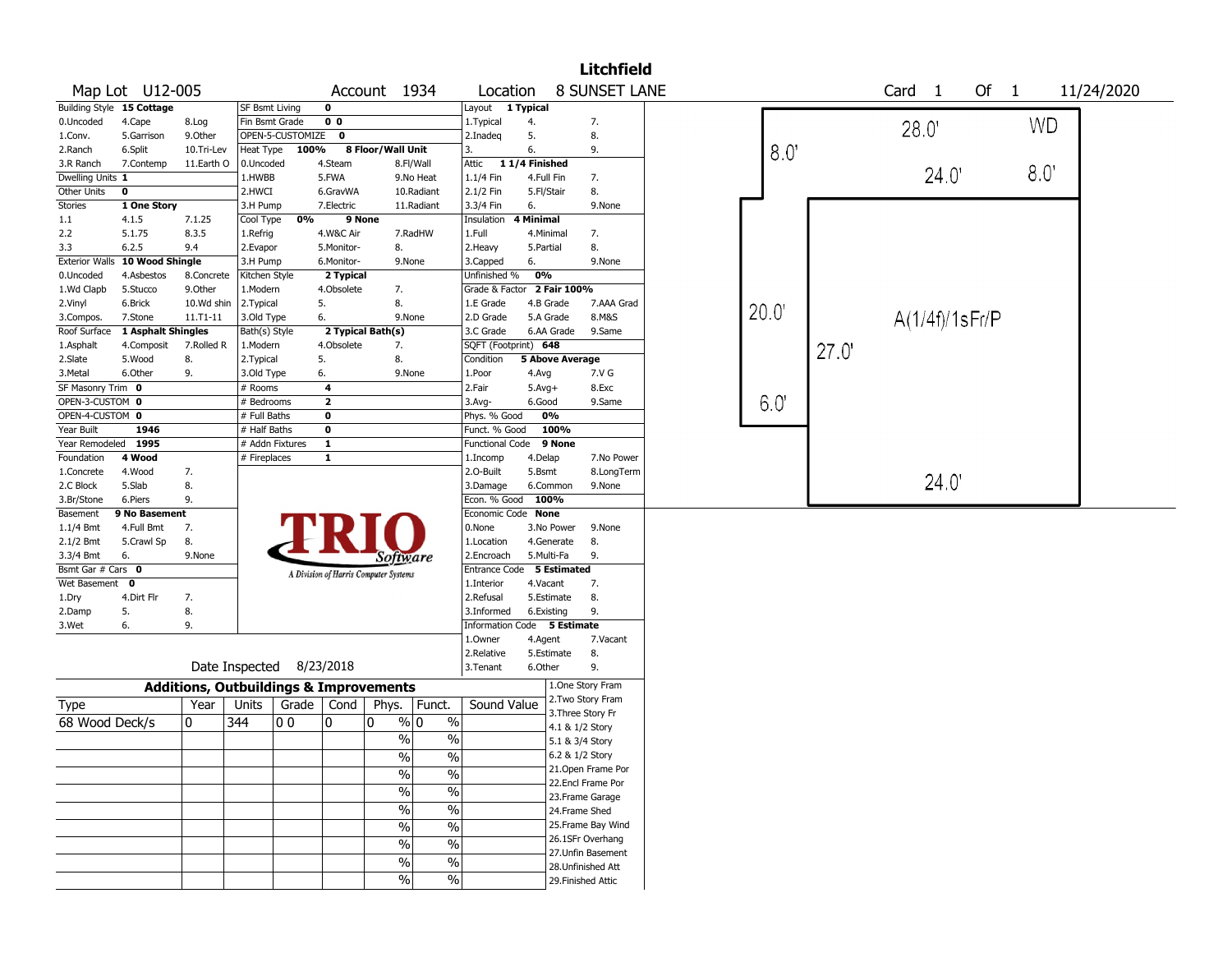|                   | Map Lot U12-006          | Account 1049 | Location                      |                       | <b>10 SUNSET LANE</b>  |                                    |                 |                          | Card 1               | Of 1          |                                | 11/24/2020                          |
|-------------------|--------------------------|--------------|-------------------------------|-----------------------|------------------------|------------------------------------|-----------------|--------------------------|----------------------|---------------|--------------------------------|-------------------------------------|
|                   | LEPORE, NICHOLAS ET.AL.  |              |                               | <b>Property Data</b>  |                        |                                    |                 | <b>Assessment Record</b> |                      |               |                                |                                     |
|                   | C/OROBERT J CORREALE     |              | Neighborhood 203 Sunset Lane  |                       |                        | Year                               | Land            |                          | <b>Buildings</b>     |               | Exempt                         | Total                               |
| 74 LAKE ST        |                          |              |                               |                       |                        | 2007                               |                 | 40,422                   |                      | 46,963        | 0                              | 87,385                              |
|                   | PEABODY MA 01960         |              | Tree Growth Year              | $\bf{0}$              |                        | 2008                               |                 | 40,422                   |                      | 46,963        | 0                              | 87,385                              |
|                   |                          |              | X Coordinate                  |                       | $\mathbf 0$            |                                    |                 |                          |                      |               |                                |                                     |
| B6422P315         |                          |              | Y Coordinate<br>Zone/Land Use | <b>18 Sand Pond</b>   | $\mathbf 0$            | 2009                               |                 | 56,672                   |                      | 55,495        | 0                              | 112,167                             |
|                   |                          |              |                               |                       |                        | 2010                               |                 | 56,672                   |                      | 44,472        | 0                              | 101,144                             |
|                   |                          |              | Secondary Zone                |                       |                        | 2011                               |                 | 56,672                   |                      | 54,733        | 0                              | 111,405                             |
|                   |                          |              |                               |                       |                        | 2012                               |                 | 56,672                   |                      | 54,733        | 0                              | 111,405                             |
|                   |                          |              | Topography 2 Rolling          |                       |                        | 2013                               |                 | 56,672                   |                      | 54,733        | 0                              | 111,405                             |
|                   |                          |              | 1.Level                       | 4.Below St            | 7.Res Protec           | 2014                               |                 | 56,672                   |                      | 54,733        | 0                              | 111,405                             |
|                   |                          |              | 2.Rolling<br>3.Above St       | 5.Low<br>6.Swampy     | 8.<br>9.               | 2015                               |                 | 56,672                   |                      | 54,733        | 0                              | 111,405                             |
|                   |                          |              | Utilities                     | 8 Lake/Pond           | <b>6 Septic System</b> | 2016                               |                 | 56,672                   |                      | 54,733        | 0                              | 111,405                             |
|                   |                          |              | 1.Public                      | 4.Dr Well             | 7.Cesspool             | 2017                               |                 | 56,672                   |                      | 54,733        | 0                              | 111,405                             |
|                   |                          |              | 2. Water                      | 5.Dug Well            | 8.Lake/Pond            | 2018                               |                 | 56,672                   |                      | 54,733        | 0                              | 111,405                             |
|                   |                          |              | 3.Sewer                       | 6.Septic              | 9.None                 | 2019                               |                 | 110,200                  |                      | 51,500        | 0                              | 161,700                             |
|                   |                          |              | <b>Street</b>                 | 3 Gravel              |                        | 2020                               |                 | 110,200                  |                      | 51,500        | 0                              | 161,700                             |
|                   |                          |              | 1.Paved                       | 4.Proposed            | 7.                     |                                    |                 |                          | <b>Land Data</b>     |               |                                |                                     |
|                   |                          |              | 2.Semi Imp<br>3.Gravel        | 5.R/O/W<br>6.         | 8.<br>9.None           | <b>Front Foot</b>                  |                 | <b>Effective</b>         |                      |               | <b>Influence</b>               | <b>Influence</b>                    |
|                   |                          |              |                               |                       | 0                      | 11.1-100                           | <b>Type</b>     | Frontage                 | <b>Depth</b>         | <b>Factor</b> | Code<br>$\frac{9}{6}$          | <b>Codes</b><br>1.Unimproved        |
|                   | Inspection Witnessed By: |              |                               |                       | $\mathbf 0$            | 12.101-200                         |                 |                          |                      |               | $\frac{9}{6}$                  | 2.Excess Frtg                       |
|                   |                          |              |                               | <b>Sale Data</b>      |                        | $13.201+$<br>14.                   |                 |                          |                      |               | $\frac{9}{6}$<br>$\frac{9}{6}$ | 3. Topography<br>4.Size/Shape       |
| X                 |                          | Date         | Sale Date                     |                       |                        | 15.                                |                 |                          |                      |               | $\frac{9}{6}$                  | 5.Access                            |
| No./Date          | Description              | Date Insp.   | Price<br>Sale Type            |                       |                        |                                    |                 |                          |                      |               | $\frac{9}{6}$<br>$\frac{9}{6}$ | 6.Restriction<br>7. Right of Way    |
|                   |                          |              | 1.Land                        | 4.MFG UNIT            | 7.                     | <b>Square Foot</b>                 |                 | <b>Square Feet</b>       |                      |               |                                | 8.View/Environ                      |
|                   |                          |              | 2.L & B                       | 5.Other               | 8.                     | 16.Regular Lot                     |                 |                          |                      |               | $\frac{9}{6}$<br>$\frac{9}{6}$ | 9.Fract Share<br><b>Acres</b>       |
|                   |                          |              | 3.Building                    | 6.                    | 9.                     | 17.Secondary Lot<br>18.Excess Land |                 |                          |                      |               | $\frac{9}{6}$                  | 30. Frontage 1                      |
|                   |                          |              | Financing                     |                       |                        | 19.Condominium                     |                 |                          |                      |               | $\frac{9}{6}$                  | 31. Frontage 2<br>32. Tillable      |
| Notes:            |                          |              | 1.Convent<br>2.FHA/VA         | 4.Seller<br>5.Private | 7.<br>8.               | 20.Miscellaneous                   |                 |                          |                      |               | $\frac{9}{6}$<br>$\frac{9}{6}$ | 33.Tillable                         |
|                   |                          |              | 3.Assumed                     | 6.Cash                | 9.Unknown              |                                    |                 |                          |                      |               | $\frac{9}{6}$                  | 34.Softwood F&O                     |
|                   |                          |              | Validity                      |                       |                        | <b>Fract. Acre</b>                 |                 | <b>Acreage/Sites</b>     |                      |               |                                | 35. Mixed Wood F&O                  |
|                   |                          |              |                               |                       |                        | 21. Houselot (Frac                 | 21              |                          | 0.17                 | 100 %         | 0                              | 36.Hardwood F&O                     |
|                   |                          |              | 1.Valid<br>2.Related          | 4.Split<br>5.Partial  | 7.Renovate<br>8.Other  | 22.Baselot(Fract)                  | $\overline{44}$ |                          | 1.00                 |               | $70 - 9/6$<br>$\overline{0}$   | 37.Softwood TG<br>38. Mixed Wood TG |
|                   |                          |              | 3.Distress                    | 6.Exempt              | 9.                     | 23.<br><b>Acres</b>                |                 |                          |                      |               | $\frac{9}{6}$                  | 39.Hardwood TG                      |
|                   |                          |              | Verified                      |                       |                        | 24. Houselot                       |                 |                          |                      |               | $\frac{9}{6}$<br>$\frac{9}{6}$ | 40. Wasteland                       |
|                   |                          |              |                               |                       |                        | 25.Baselot                         |                 |                          |                      |               | $\frac{9}{6}$                  | 41.Gravel Pit                       |
|                   |                          |              | 1.Buyer<br>2.Seller           | 4.Agent<br>5.Pub Rec  | 7.Family<br>8.Other    | 26.Rear 1                          |                 |                          |                      |               | $\frac{9}{6}$                  | 42. Mobile Home Si                  |
|                   |                          |              | 3.Lender                      | 6.MLS                 | 9.                     | 27. Rear 2                         |                 |                          |                      |               |                                | 43.Camp Site<br>44.Lot Improvemen   |
| <b>Litchfield</b> |                          |              |                               |                       |                        | 28. Rear 3<br>29. Rear 4           |                 |                          | <b>Total Acreage</b> | 0.17          |                                | 45.Access Right                     |
|                   |                          |              |                               |                       |                        |                                    |                 |                          |                      |               |                                | 46.Golf Course                      |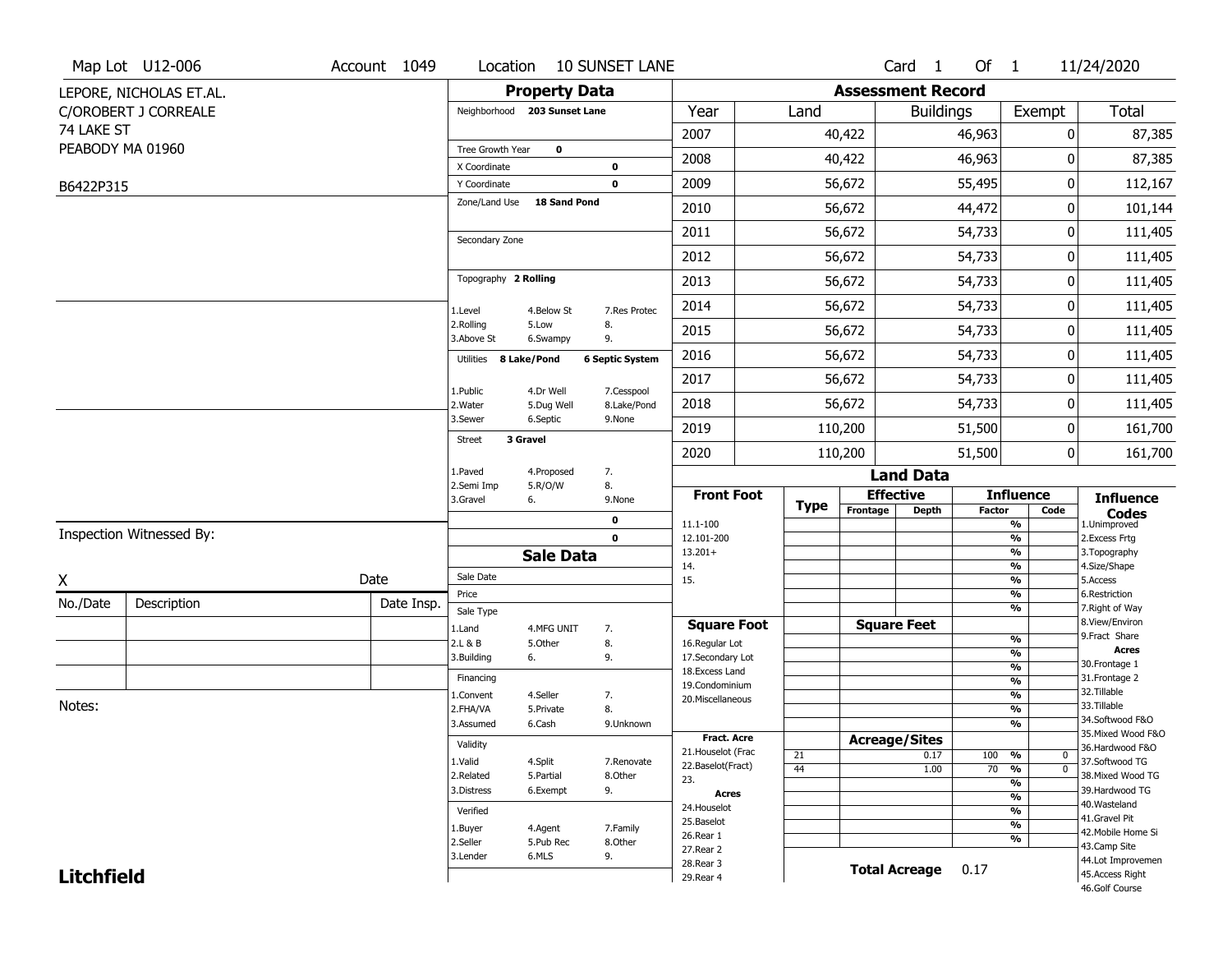|                                    |                   |            |                            |                  |                |                                                   |            |                               |            |                                      | <b>Litchfield</b>  |                  |             |         |           |              |        |     |            |  |
|------------------------------------|-------------------|------------|----------------------------|------------------|----------------|---------------------------------------------------|------------|-------------------------------|------------|--------------------------------------|--------------------|------------------|-------------|---------|-----------|--------------|--------|-----|------------|--|
|                                    | Map Lot U12-006   |            |                            |                  |                | Account 1049                                      |            | Location                      |            |                                      | 10 SUNSET LANE     |                  |             |         | Card      | $\mathbf{1}$ | Of $1$ |     | 11/24/2020 |  |
| Building Style 15 Cottage          |                   |            | SF Bsmt Living             |                  | 0              |                                                   |            | Layout 1 Typical              |            |                                      |                    |                  |             |         | <b>WD</b> |              |        |     |            |  |
| 0.Uncoded                          | 4.Cape            | 8.Log      | Fin Bsmt Grade             |                  | 0 <sub>0</sub> |                                                   |            | 1. Typical                    | 4.         |                                      | 7.                 |                  |             |         |           |              |        |     |            |  |
| 1.Conv.                            | 5.Garrison        | 9.0ther    |                            | OPEN-5-CUSTOMIZE | $\mathbf 0$    |                                                   |            | 2.Inadeg                      | 5.         |                                      | 8.                 |                  | $8.0^\circ$ |         |           |              |        |     |            |  |
| 2.Ranch                            | 6.Split           | 10.Tri-Lev | Heat Type                  | 100%             |                | 8 Floor/Wall Unit                                 |            | 3.                            | 6.         |                                      | 9.                 |                  |             | 23.0'   |           |              |        |     |            |  |
| 3.R Ranch                          | 7.Contemp         | 11.Earth O | 0.Uncoded                  |                  | 4.Steam        |                                                   | 8.Fl/Wall  | 9 None<br>Attic               |            |                                      |                    |                  |             |         |           |              |        |     |            |  |
| Dwelling Units 1                   |                   |            | 1.HWBB                     |                  | 5.FWA          |                                                   | 9.No Heat  | 1.1/4 Fin                     | 4.Full Fin |                                      | 7.                 |                  |             |         | 1sFr      |              |        |     |            |  |
| <b>Other Units</b>                 | 0                 |            | 2.HWCI                     |                  | 6.GravWA       |                                                   | 10.Radiant | 2.1/2 Fin                     | 5.Fl/Stair |                                      | 8.                 |                  | 8.0         |         |           |              |        |     |            |  |
| <b>Stories</b>                     | 4 One & 1/2 Story |            | 3.H Pump                   |                  | 7.Electric     |                                                   | 11.Radiant | 3.3/4 Fin                     | 6.         |                                      | 9.None             |                  |             | 23.0'   |           |              |        |     |            |  |
| 1.1                                | 4.1.5             | 7.1.25     | Cool Type                  | 0%               | 9 None         |                                                   |            | Insulation                    | 1 Full     |                                      |                    |                  |             |         |           |              |        |     |            |  |
| 2.2                                | 5.1.75            | 8.3.5      | 1.Refrig                   |                  | 4.W&C Air      |                                                   | 7.RadHW    | 1.Full                        | 4.Minimal  |                                      | 7.                 |                  |             |         |           |              |        |     |            |  |
| 3.3                                | 6.2.5             | 9.4        | 2.Evapor                   |                  | 5.Monitor-     | 8.                                                |            | 2. Heavy                      | 5.Partial  |                                      | 8.                 |                  |             |         |           |              |        |     |            |  |
| <b>Exterior Walls</b>              | 1 Clapboard       |            | 3.H Pump                   |                  | 6.Monitor-     | 9.None                                            |            | 3.Capped                      | 6.         |                                      | 9.None             |                  |             |         |           |              |        |     |            |  |
| 0.Uncoded                          | 4.Asbestos        | 8.Concrete | Kitchen Style              |                  | 2 Typical      |                                                   |            | Unfinished %                  | 0%         |                                      |                    |                  |             |         |           |              |        |     |            |  |
| 1.Wd Clapb                         | 5.Stucco          | 9.0ther    | 1.Modern                   |                  | 4.Obsolete     | 7.                                                |            | Grade & Factor                |            | 2 Fair 100%                          |                    |                  |             | 1sAFr/P |           |              |        |     |            |  |
| 2.Vinyl                            | 6.Brick           | 10.Wd shin | 2.Typical                  |                  | 5.             | 8.                                                |            | 1.E Grade                     |            | 4.B Grade                            | 7.AAA Grad         |                  | 22.0        |         |           |              |        |     |            |  |
| 3.Compos.                          | 7.Stone           | 11.T1-11   | 3.Old Type                 |                  | 6.             | 9.None                                            |            | 2.D Grade                     |            | 5.A Grade                            | 8.M&S              |                  |             |         |           |              |        |     |            |  |
| Roof Surface                       | 3 Sheet Metal     |            | Bath(s) Style              |                  |                | 2 Typical Bath(s)                                 |            | 3.C Grade                     |            | 6.AA Grade                           | 9.Same             |                  |             |         |           |              |        |     |            |  |
| 1.Asphalt                          | 4.Composit        | 7.Rolled R | 1.Modern                   |                  | 4.Obsolete     | 7.                                                |            | SQFT (Footprint) 506          |            |                                      |                    |                  |             |         |           |              |        |     |            |  |
| 2.Slate                            | 5.Wood            | 8.         | 2. Typical                 |                  | 5.             | 8.                                                |            | Condition                     | 4 Average  |                                      |                    |                  |             |         |           |              |        |     |            |  |
| 3.Metal                            | 6.Other           | 9.         | 3.Old Type                 |                  | 6.             | 9.None                                            |            | 1.Poor                        | 4.Avg      |                                      | 7.V G              | $\frac{97}{4.6}$ |             | 23.0'   |           |              |        |     |            |  |
| SF Masonry Trim 0                  |                   |            | # Rooms                    |                  | $\mathbf 0$    |                                                   |            | 2.Fair                        | $5.Avg+$   |                                      | 8.Exc              |                  |             |         |           |              |        |     |            |  |
| OPEN-3-CUSTOM 0<br>OPEN-4-CUSTOM 0 |                   |            | # Bedrooms<br># Full Baths |                  | 0<br>1         |                                                   |            | $3.$ Avg-                     | 6.Good     | 0%                                   | 9.Same             |                  |             |         |           |              |        |     |            |  |
| Year Built                         | 1950              |            | # Half Baths               |                  | 0              |                                                   |            | Phys. % Good<br>Funct. % Good |            | 100%                                 |                    |                  |             |         |           |              |        |     |            |  |
| Year Remodeled                     | $\mathbf 0$       |            |                            | # Addn Fixtures  | 0              |                                                   |            | Functional Code               |            | 9 None                               |                    |                  |             |         |           |              |        |     |            |  |
| Foundation                         | <b>6 Piers</b>    |            | # Fireplaces               |                  | 1              |                                                   |            | 1.Incomp                      | 4.Delap    |                                      | 7.No Power         |                  |             |         |           |              |        |     | Shed       |  |
| 1.Concrete                         | 4.Wood            | 7.         |                            |                  |                |                                                   |            | 2.0-Built                     | 5.Bsmt     |                                      | 8.LongTerm         |                  |             |         |           |              |        |     |            |  |
| 2.C Block                          | 5.Slab            | 8.         |                            |                  |                |                                                   |            | 3.Damage                      |            | 6.Common                             | 9.None             |                  |             |         |           |              |        | 8.0 |            |  |
| 3.Br/Stone                         | 6.Piers           | 9.         |                            |                  |                |                                                   |            | Econ. % Good                  | 100%       |                                      |                    |                  |             |         |           |              |        |     | 10.0"      |  |
| Basement                           | 9 No Basement     |            |                            |                  |                |                                                   |            | Economic Code None            |            |                                      |                    |                  |             |         |           |              |        |     |            |  |
| 1.1/4 Bmt                          | 4.Full Bmt        | 7.         |                            |                  |                |                                                   |            | 0.None                        |            | 3.No Power                           | 9.None             |                  |             |         |           |              |        |     |            |  |
| 2.1/2 Bmt                          | 5.Crawl Sp        | 8.         |                            |                  |                |                                                   |            | 1.Location                    |            | 4.Generate                           | 8.                 |                  |             |         |           |              |        |     |            |  |
| 3.3/4 Bmt                          | 6.                | 9.None     |                            |                  |                | Software                                          |            | 2.Encroach                    |            | 5.Multi-Fa                           | 9.                 |                  |             |         |           |              |        |     |            |  |
| Bsmt Gar # Cars 0                  |                   |            |                            |                  |                | A Division of Harris Computer Systems             |            | Entrance Code 5 Estimated     |            |                                      |                    |                  |             |         |           |              |        |     |            |  |
| Wet Basement                       | 9 No Basement     |            |                            |                  |                |                                                   |            | 1.Interior                    | 4.Vacant   |                                      | 7.                 |                  |             |         |           |              |        |     |            |  |
| 1.Dry                              | 4.Dirt Flr        | 7.         |                            |                  |                |                                                   |            | 2.Refusal                     |            | 5.Estimate                           | 8.                 |                  |             |         |           |              |        |     |            |  |
| 2.Damp                             | 5.                | 8.         |                            |                  |                |                                                   |            | 3.Informed                    | 6.Existing |                                      | 9.                 |                  |             |         |           |              |        |     |            |  |
| 3.Wet                              | 6.                | 9.         |                            |                  |                |                                                   |            | Information Code 5 Estimate   |            |                                      |                    |                  |             |         |           |              |        |     |            |  |
|                                    |                   |            |                            |                  |                |                                                   |            | 1.0wner                       | 4.Agent    |                                      | 7.Vacant           |                  |             |         |           |              |        |     |            |  |
|                                    |                   |            |                            |                  |                |                                                   |            | 2.Relative                    |            | 5.Estimate                           | 8.                 |                  |             |         |           |              |        |     |            |  |
|                                    |                   |            | Date Inspected 8/23/2018   |                  |                |                                                   |            | 3.Tenant                      | 6.Other    |                                      | 9.                 |                  |             |         |           |              |        |     |            |  |
|                                    |                   |            |                            |                  |                | <b>Additions, Outbuildings &amp; Improvements</b> |            |                               |            |                                      | 1.One Story Fram   |                  |             |         |           |              |        |     |            |  |
| Type                               |                   | Year       | Units                      | Grade            | Cond           | Phys.                                             | Funct.     | Sound Value                   |            |                                      | 2. Two Story Fram  |                  |             |         |           |              |        |     |            |  |
| 1 One Story Frame                  |                   | 0          | 184                        | 00               | 0              | % 0<br>0                                          | $\%$       |                               |            | 3. Three Story Fr<br>4.1 & 1/2 Story |                    |                  |             |         |           |              |        |     |            |  |
| 68 Wood Deck/s                     |                   | 0          | 184                        | O O              | 0              | 0<br>% 0                                          | %          |                               |            | 5.1 & 3/4 Story                      |                    |                  |             |         |           |              |        |     |            |  |
|                                    |                   | 10         | 16                         | 00               | 0              | l0<br>% 0                                         | $\%$       |                               |            | 6.2 & 1/2 Story                      |                    |                  |             |         |           |              |        |     |            |  |
| 21 Open Frame                      |                   |            |                            |                  |                |                                                   |            |                               |            |                                      | 21. Open Frame Por |                  |             |         |           |              |        |     |            |  |
| 24 Frame Shed                      |                   | 10         |                            |                  |                | $\%$                                              |            | % 500                         |            |                                      | 22.Encl Frame Por  |                  |             |         |           |              |        |     |            |  |
|                                    |                   |            |                            |                  |                | $\sqrt{9/6}$                                      | $\%$       |                               |            |                                      | 23. Frame Garage   |                  |             |         |           |              |        |     |            |  |
|                                    |                   |            |                            |                  |                | $\frac{1}{2}$                                     | $\%$       |                               |            | 24.Frame Shed                        |                    |                  |             |         |           |              |        |     |            |  |
|                                    |                   |            |                            |                  |                | $\frac{0}{6}$                                     | $\%$       |                               |            |                                      | 25. Frame Bay Wind |                  |             |         |           |              |        |     |            |  |
|                                    |                   |            |                            |                  |                | $\frac{1}{2}$                                     | $\%$       |                               |            |                                      | 26.1SFr Overhang   |                  |             |         |           |              |        |     |            |  |
|                                    |                   |            |                            |                  |                |                                                   |            |                               |            |                                      | 27. Unfin Basement |                  |             |         |           |              |        |     |            |  |
|                                    |                   |            |                            |                  |                | $\%$                                              | $\%$       |                               |            |                                      | 28. Unfinished Att |                  |             |         |           |              |        |     |            |  |
|                                    |                   |            |                            |                  |                | $\frac{1}{2}$                                     | $\%$       |                               |            |                                      | 29. Finished Attic |                  |             |         |           |              |        |     |            |  |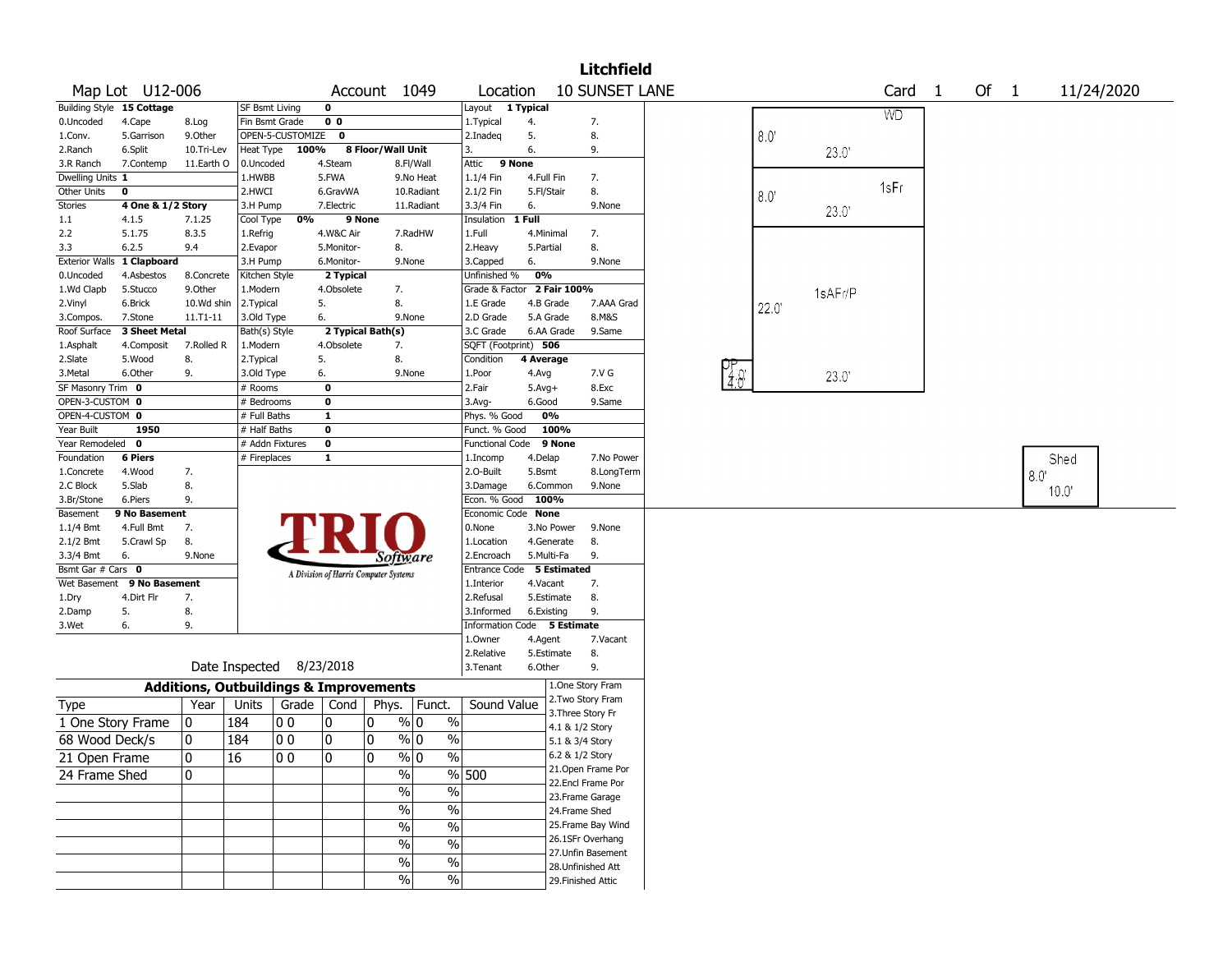|                   | Map Lot U12-007          | Account 1050 |                              |                              | Location SUNSET LANE      |                                         |             |                          | Card <sub>1</sub> | Of $1$        |                                | 11/24/2020                            |
|-------------------|--------------------------|--------------|------------------------------|------------------------------|---------------------------|-----------------------------------------|-------------|--------------------------|-------------------|---------------|--------------------------------|---------------------------------------|
|                   | LEPORE, NICHOLAS ET.AL.  |              |                              | <b>Property Data</b>         |                           |                                         |             | <b>Assessment Record</b> |                   |               |                                |                                       |
| C/O ROSE LEPORT   |                          |              |                              | Neighborhood 203 Sunset Lane |                           | Year                                    | Land        |                          | <b>Buildings</b>  |               | Exempt                         | <b>Total</b>                          |
| 74 LAKE STREET    |                          |              |                              |                              |                           | 2007                                    |             | 9,320                    |                   | $\pmb{0}$     | 0                              | 9,320                                 |
|                   | PEABODY MA 01960         |              | Tree Growth Year             | $\mathbf 0$                  |                           | 2008                                    |             | 9,320                    |                   | 0             | 0                              | 9,320                                 |
|                   |                          |              | X Coordinate<br>Y Coordinate |                              | 0<br>$\mathbf 0$          | 2009                                    |             | 9,320                    |                   | 0             | 0                              | 9,320                                 |
| B6422P315         |                          |              | Zone/Land Use                | <b>11 Residential</b>        |                           |                                         |             |                          |                   |               |                                |                                       |
|                   |                          |              |                              |                              |                           | 2010                                    |             | 9,320                    |                   | $\pmb{0}$     | 0                              | 9,320                                 |
|                   |                          |              | Secondary Zone               |                              |                           | 2011                                    |             | 9,320                    |                   | $\pmb{0}$     | 0                              | 9,320                                 |
|                   |                          |              |                              |                              |                           | 2012                                    |             | 9,320                    |                   | 0             | 0                              | 9,320                                 |
|                   |                          |              | Topography 2 Rolling         |                              |                           | 2013                                    |             | 9,320                    |                   | 0             | 0                              | 9,320                                 |
|                   |                          |              | 1.Level                      | 4.Below St                   | 7.Res Protec              | 2014                                    |             | 9,320                    |                   | $\pmb{0}$     | 0                              | 9,320                                 |
|                   |                          |              | 2.Rolling<br>3.Above St      | 5.Low<br>6.Swampy            | 8.<br>9.                  | 2015                                    |             | 9,320                    |                   | 0             | 0                              | 9,320                                 |
|                   |                          |              | 9 None<br>Utilities          |                              | 9 None                    | 2016                                    |             | 9,320                    |                   | 0             | 0                              | 9,320                                 |
|                   |                          |              |                              |                              |                           | 2017                                    |             | 9,320                    |                   | 0             | 0                              | 9,320                                 |
|                   |                          |              | 1.Public<br>2. Water         | 4.Dr Well<br>5.Dug Well      | 7.Cesspool<br>8.Lake/Pond | 2018                                    |             | 9,320                    |                   | $\mathbf 0$   | 0                              | 9,320                                 |
|                   |                          |              | 3.Sewer                      | 6.Septic                     | 9.None                    | 2019                                    |             | 23,700                   |                   | $\pmb{0}$     | 0                              | 23,700                                |
|                   |                          |              | <b>Street</b>                | 3 Gravel                     |                           | 2020                                    |             | 23,700                   |                   | $\mathbf{0}$  | 0                              | 23,700                                |
|                   |                          |              | 1.Paved                      | 4.Proposed                   | 7.                        |                                         |             |                          | <b>Land Data</b>  |               |                                |                                       |
|                   |                          |              | 2.Semi Imp<br>3.Gravel       | 5.R/O/W<br>6.                | 8.<br>9.None              | <b>Front Foot</b>                       |             | <b>Effective</b>         |                   |               | <b>Influence</b>               | <b>Influence</b>                      |
|                   |                          |              |                              |                              | 0                         | 11.1-100                                | <b>Type</b> | Frontage                 | <b>Depth</b>      | <b>Factor</b> | Code<br>%                      | <b>Codes</b><br>1.Unimproved          |
|                   | Inspection Witnessed By: |              |                              |                              | $\mathbf 0$               | 12.101-200                              |             |                          |                   |               | $\frac{9}{6}$                  | 2. Excess Frtg                        |
|                   |                          |              |                              | <b>Sale Data</b>             |                           | $13.201+$<br>14.                        |             |                          |                   |               | $\frac{9}{6}$<br>$\frac{9}{6}$ | 3. Topography<br>4.Size/Shape         |
| Χ                 |                          | Date         | Sale Date                    |                              |                           | 15.                                     |             |                          |                   |               | $\frac{9}{6}$                  | 5.Access                              |
| No./Date          | Description              | Date Insp.   | Price                        |                              |                           |                                         |             |                          |                   |               | %<br>%                         | 6.Restriction<br>7. Right of Way      |
|                   |                          |              | Sale Type<br>1.Land          | 4.MFG UNIT                   | 7.                        | <b>Square Foot</b>                      |             | <b>Square Feet</b>       |                   |               |                                | 8.View/Environ                        |
|                   |                          |              | 2.L & B                      | 5.Other                      | 8.                        | 16.Regular Lot                          |             |                          |                   |               | $\frac{9}{6}$                  | 9. Fract Share                        |
|                   |                          |              | 3.Building                   | 6.                           | 9.                        | 17.Secondary Lot                        |             |                          |                   |               | $\frac{9}{6}$<br>$\frac{9}{6}$ | <b>Acres</b><br>30. Frontage 1        |
|                   |                          |              | Financing                    |                              |                           | 18.Excess Land<br>19.Condominium        |             |                          |                   |               | $\frac{9}{6}$                  | 31. Frontage 2                        |
|                   |                          |              | 1.Convent                    | 4.Seller                     | 7.                        | 20.Miscellaneous                        |             |                          |                   |               | $\frac{9}{6}$                  | 32.Tillable                           |
| Notes:            |                          |              | 2.FHA/VA                     | 5.Private                    | 8.                        |                                         |             |                          |                   |               | $\frac{9}{6}$                  | 33.Tillable                           |
|                   |                          |              | 3.Assumed                    | 6.Cash                       | 9.Unknown                 |                                         |             |                          |                   |               | $\overline{\frac{9}{6}}$       | 34.Softwood F&O<br>35. Mixed Wood F&O |
|                   |                          |              | Validity                     |                              |                           | <b>Fract. Acre</b>                      |             | <b>Acreage/Sites</b>     |                   |               |                                | 36.Hardwood F&O                       |
|                   |                          |              | 1.Valid                      | 4.Split                      | 7.Renovate                | 21. Houselot (Frac<br>22.Baselot(Fract) | 22          |                          | 0.20              | 75            | %<br>$\bf{0}$                  | 37.Softwood TG                        |
|                   |                          |              | 2.Related                    | 5.Partial                    | 8.Other                   | 23.                                     | 45          |                          | 1.00              | 100           | %<br>$\mathbf 0$               | 38. Mixed Wood TG                     |
|                   |                          |              | 3.Distress                   | 6.Exempt                     | 9.                        | Acres                                   |             |                          |                   |               | %<br>$\frac{9}{6}$             | 39.Hardwood TG                        |
|                   |                          |              | Verified                     |                              |                           | 24. Houselot                            |             |                          |                   |               | %                              | 40. Wasteland                         |
|                   |                          |              | 1.Buyer                      | 4.Agent                      | 7.Family                  | 25.Baselot                              |             |                          |                   |               | %                              | 41.Gravel Pit                         |
|                   |                          |              | 2.Seller                     | 5.Pub Rec                    | 8.Other                   | 26.Rear 1                               |             |                          |                   |               | %                              | 42. Mobile Home Si<br>43.Camp Site    |
|                   |                          |              | 3.Lender                     | 6.MLS                        | 9.                        | 27. Rear 2                              |             |                          |                   |               |                                | 44.Lot Improvemen                     |
| <b>Litchfield</b> |                          |              |                              |                              |                           | 28. Rear 3<br>29. Rear 4                |             | <b>Total Acreage</b>     |                   | 0.20          |                                | 45.Access Right                       |
|                   |                          |              |                              |                              |                           |                                         |             |                          |                   |               |                                | 46.Golf Course                        |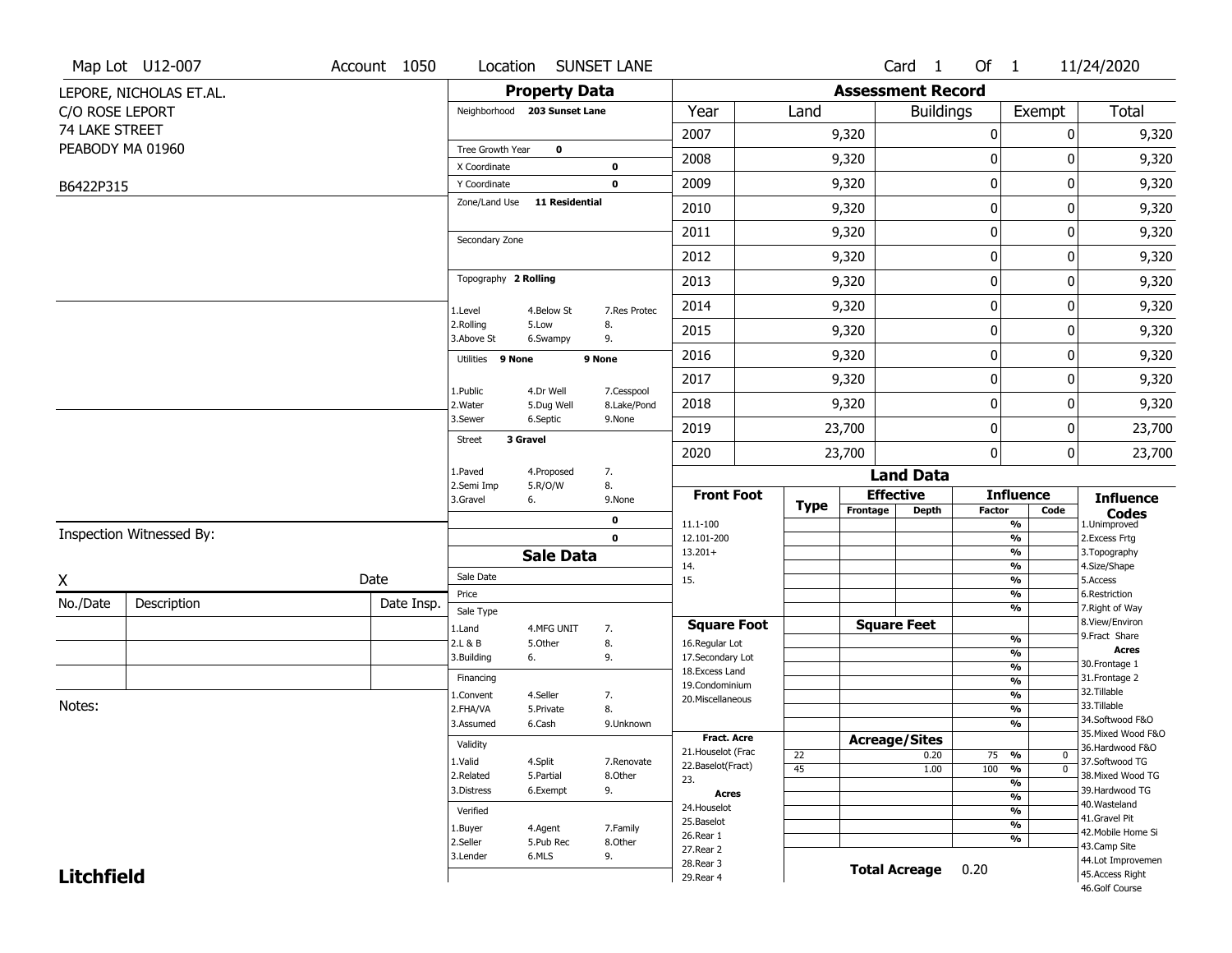|                       |                 |                |                       |                                                   |                          |                          |                        |             |                    | <b>Litchfield</b>  |        |        |            |
|-----------------------|-----------------|----------------|-----------------------|---------------------------------------------------|--------------------------|--------------------------|------------------------|-------------|--------------------|--------------------|--------|--------|------------|
|                       | Map Lot U12-007 |                |                       |                                                   | Account 1050             |                          | Location               |             |                    | <b>SUNSET LANE</b> | Card 1 | Of $1$ | 11/24/2020 |
| <b>Building Style</b> |                 |                | <b>SF Bsmt Living</b> |                                                   |                          |                          | Layout                 |             |                    |                    |        |        |            |
| 0.Uncoded             | 4.Cape          | 8.Log          | Fin Bsmt Grade        |                                                   |                          |                          | 1. Typical             | 4.          | 7.                 |                    |        |        |            |
| 1.Conv.               | 5.Garrison      | 9.0ther        | OPEN-5-CUSTOMIZE      |                                                   |                          |                          | 2.Inadeq               | 5.          | 8.                 |                    |        |        |            |
| 2.Ranch               | 6.Split         | 10.Tri-Lev     | Heat Type             | 100%                                              |                          |                          | 3.                     | 6.          | 9.                 |                    |        |        |            |
| 3.R Ranch             | 7.Contemp       | 11.Earth O     | 0.Uncoded             | 4.Steam                                           | 8.Fl/Wall                |                          | Attic                  |             |                    |                    |        |        |            |
| Dwelling Units        |                 |                | 1.HWBB                | 5.FWA                                             |                          | 9.No Heat                | 1.1/4 Fin              | 4.Full Fin  | 7.                 |                    |        |        |            |
| Other Units           |                 |                | 2.HWCI                | 6.GravWA                                          |                          | 10.Radiant               | 2.1/2 Fin              | 5.Fl/Stair  | 8.                 |                    |        |        |            |
| <b>Stories</b>        |                 |                | 3.H Pump              | 7.Electric                                        |                          | 11.Radiant               | 3.3/4 Fin              | 6.          |                    | 9.None             |        |        |            |
| 1.1                   | 4.1.5           | 7.1.25         | Cool Type             | 0%                                                |                          |                          | Insulation             |             |                    |                    |        |        |            |
| 2.2                   | 5.1.75          | 8.3.5          | 1.Refrig              | 4.W&C Air                                         |                          | 7.RadHW                  | 1.Full                 | 4.Minimal   | 7.                 |                    |        |        |            |
| 3.3                   | 6.2.5           | 9.4            | 2.Evapor              | 5.Monitor-                                        | 8.                       |                          | 2. Heavy               | 5.Partial   | 8.                 |                    |        |        |            |
| <b>Exterior Walls</b> |                 |                | 3.H Pump              | 6.Monitor-                                        | 9.None                   |                          | 3.Capped               | 6.          |                    | 9.None             |        |        |            |
| 0.Uncoded             | 4.Asbestos      | 8.Concrete     | Kitchen Style         |                                                   |                          |                          | Unfinished %           |             |                    |                    |        |        |            |
| 1.Wd Clapb            | 5.Stucco        | 9.Other        | 1.Modern              | 4.Obsolete                                        | 7.                       |                          | Grade & Factor         |             |                    |                    |        |        |            |
| 2.Vinyl               | 6.Brick         | 10.Wd shin     | 2.Typical             | 5.                                                | 8.                       |                          | 1.E Grade              | 4.B Grade   |                    | 7.AAA Grad         |        |        |            |
| 3.Compos.             | 7.Stone         | 11.T1-11       | 3.Old Type            | 6.                                                | 9.None                   |                          | 2.D Grade              | 5.A Grade   |                    | 8.M&S              |        |        |            |
| Roof Surface          |                 |                |                       |                                                   |                          |                          | 3.C Grade              |             |                    |                    |        |        |            |
|                       |                 |                | Bath(s) Style         |                                                   |                          |                          |                        | 6.AA Grade  |                    | 9.Same             |        |        |            |
| 1.Asphalt             | 4.Composit      | 7.Rolled R     | 1.Modern              | 4.Obsolete                                        | 7.                       |                          | SQFT (Footprint)       |             |                    |                    |        |        |            |
| 2.Slate               | 5.Wood          | 8.             | 2. Typical            | 5.                                                | 8.                       |                          | Condition              |             |                    |                    |        |        |            |
| 3.Metal               | 6.Other         | 9.             | 3.Old Type            | 6.                                                | 9.None                   |                          | 1.Poor                 | 4.Avg       |                    | 7.V G              |        |        |            |
| SF Masonry Trim       |                 |                | # Rooms               |                                                   |                          |                          | 2.Fair                 | $5.Avg+$    |                    | 8.Exc              |        |        |            |
| OPEN-3-CUSTOM         |                 |                | # Bedrooms            |                                                   |                          |                          | 3.Avg-                 | 6.Good      |                    | 9.Same             |        |        |            |
| OPEN-4-CUSTOM         |                 |                | # Full Baths          |                                                   |                          |                          | Phys. % Good           |             |                    |                    |        |        |            |
| Year Built            |                 |                | # Half Baths          |                                                   |                          |                          | Funct. % Good          |             |                    |                    |        |        |            |
| Year Remodeled        |                 |                | # Addn Fixtures       |                                                   |                          |                          | <b>Functional Code</b> |             |                    |                    |        |        |            |
| Foundation            |                 |                | # Fireplaces          |                                                   |                          |                          | 1.Incomp               | 4.Delap     |                    | 7.No Power         |        |        |            |
| 1.Concrete            | 4.Wood          | 7.             |                       |                                                   |                          |                          | 2.0-Built              | 5.Bsmt      |                    | 8.LongTerm         |        |        |            |
| 2.C Block             | 5.Slab          | 8.             |                       |                                                   |                          |                          | 3.Damage               | 6.Common    |                    | 9.None             |        |        |            |
| 3.Br/Stone            | 6.Piers         | 9.             |                       |                                                   |                          |                          | Econ. % Good           |             |                    |                    |        |        |            |
| Basement              |                 |                |                       |                                                   |                          |                          | Economic Code          |             |                    |                    |        |        |            |
| 1.1/4 Bmt             | 4.Full Bmt      | 7.             |                       |                                                   |                          |                          | 0.None                 | 3.No Power  |                    | 9.None             |        |        |            |
| 2.1/2 Bmt             | 5.Crawl Sp      | 8.             |                       |                                                   |                          |                          | 1.Location             | 4.Generate  | 8.                 |                    |        |        |            |
| 3.3/4 Bmt             | 6.              | 9.None         |                       |                                                   | Software                 |                          | 2.Encroach             | 5.Multi-Fa  | 9.                 |                    |        |        |            |
| Bsmt Gar # Cars       |                 |                |                       | A Division of Harris Computer Systems             |                          |                          | <b>Entrance Code</b>   | $\mathbf 0$ |                    |                    |        |        |            |
| Wet Basement          |                 |                |                       |                                                   |                          |                          | 1.Interior             | 4.Vacant    | 7.                 |                    |        |        |            |
| 1.Dry                 | 4.Dirt Flr      | 7.             |                       |                                                   |                          |                          | 2.Refusal              | 5.Estimate  | 8.                 |                    |        |        |            |
| 2.Damp                | 5.              | 8.             |                       |                                                   |                          |                          | 3.Informed             | 6.Existing  | 9.                 |                    |        |        |            |
| 3.Wet                 | 6.              | 9.             |                       |                                                   |                          |                          | Information Code 0     |             |                    |                    |        |        |            |
|                       |                 |                |                       |                                                   |                          |                          | 1.Owner                | 4.Agent     |                    | 7.Vacant           |        |        |            |
|                       |                 |                |                       |                                                   |                          |                          | 2.Relative             | 5.Estimate  | 8.                 |                    |        |        |            |
|                       |                 | Date Inspected |                       |                                                   |                          |                          | 3. Tenant              | 6.Other     | 9.                 |                    |        |        |            |
|                       |                 |                |                       |                                                   |                          |                          |                        |             | 1.One Story Fram   |                    |        |        |            |
|                       |                 |                |                       | <b>Additions, Outbuildings &amp; Improvements</b> |                          |                          |                        |             | 2.Two Story Fram   |                    |        |        |            |
| Type                  |                 | Year           | Units                 | Grade<br>Cond                                     | Phys.                    | Funct.                   | Sound Value            |             | 3. Three Story Fr  |                    |        |        |            |
|                       |                 |                |                       |                                                   | $\%$                     | $\%$                     |                        |             | 4.1 & 1/2 Story    |                    |        |        |            |
|                       |                 |                |                       |                                                   | $\%$                     | $\%$                     |                        |             |                    |                    |        |        |            |
|                       |                 |                |                       |                                                   |                          |                          |                        |             | 5.1 & 3/4 Story    |                    |        |        |            |
|                       |                 |                |                       |                                                   | $\sqrt{6}$               | $\frac{1}{2}$            |                        |             | 6.2 & 1/2 Story    |                    |        |        |            |
|                       |                 |                |                       |                                                   | $\sqrt{6}$               | $\overline{\frac{0}{0}}$ |                        |             | 21.Open Frame Por  |                    |        |        |            |
|                       |                 |                |                       |                                                   | $\sqrt{6}$               | $\frac{0}{6}$            |                        |             | 22.Encl Frame Por  |                    |        |        |            |
|                       |                 |                |                       |                                                   |                          |                          |                        |             | 23. Frame Garage   |                    |        |        |            |
|                       |                 |                |                       |                                                   | $\overline{\frac{0}{0}}$ | $\frac{0}{6}$            |                        |             | 24.Frame Shed      |                    |        |        |            |
|                       |                 |                |                       |                                                   | $\frac{0}{6}$            | $\frac{0}{6}$            |                        |             | 25. Frame Bay Wind |                    |        |        |            |
|                       |                 |                |                       |                                                   | $\sqrt{6}$               | $\frac{1}{2}$            |                        |             | 26.1SFr Overhang   |                    |        |        |            |
|                       |                 |                |                       |                                                   | $\sqrt{6}$               | $\frac{1}{2}$            |                        |             | 27. Unfin Basement |                    |        |        |            |
|                       |                 |                |                       |                                                   |                          |                          |                        |             | 28. Unfinished Att |                    |        |        |            |
|                       |                 |                |                       |                                                   | $\frac{1}{2}$            | $\frac{1}{2}$            |                        |             | 29. Finished Attic |                    |        |        |            |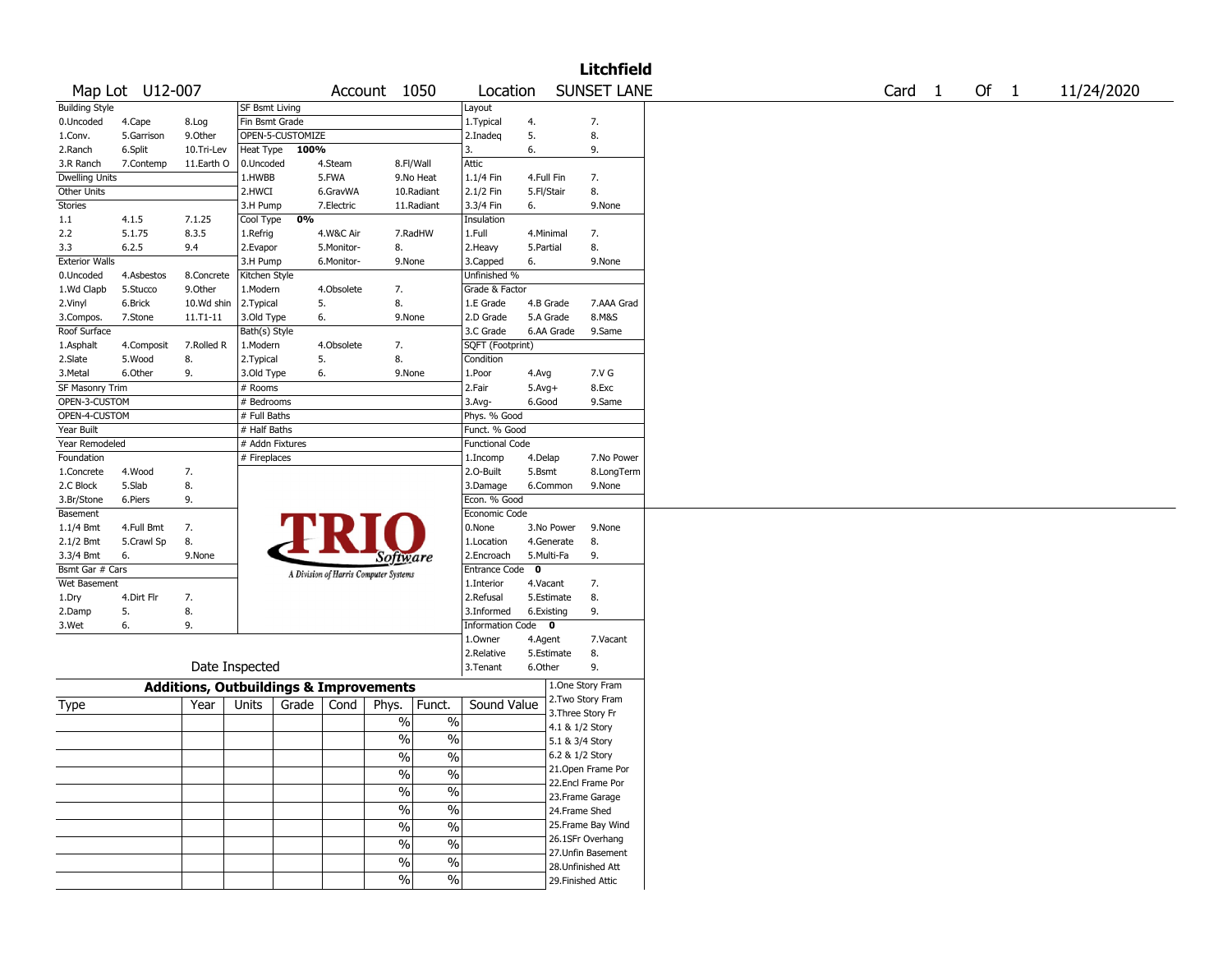|                       | Map Lot U12-008                                | Account 934 | Location                |                              | <b>12 SUNSET LANE</b>                         |                                    |             |                          | Card <sub>1</sub>    | Of $1$        |                                 | 11/24/2020                          |
|-----------------------|------------------------------------------------|-------------|-------------------------|------------------------------|-----------------------------------------------|------------------------------------|-------------|--------------------------|----------------------|---------------|---------------------------------|-------------------------------------|
| PERRON, DAVID M       |                                                |             |                         | <b>Property Data</b>         |                                               |                                    |             | <b>Assessment Record</b> |                      |               |                                 |                                     |
| PERRON, FAITH A       |                                                |             |                         | Neighborhood 203 Sunset Lane |                                               | Year                               | Land        |                          | <b>Buildings</b>     |               | Exempt                          | <b>Total</b>                        |
|                       | 337 LISBON STREET                              |             |                         |                              |                                               | 2007                               |             | 71,912                   |                      | 47,086        | 0                               | 118,998                             |
| LISBON ME 04250       |                                                |             | Tree Growth Year        | $\mathbf 0$                  |                                               |                                    |             |                          |                      |               |                                 |                                     |
|                       |                                                |             | X Coordinate            |                              | $\mathbf 0$                                   | 2008                               |             | 71,912                   |                      | 47,045        | $\mathbf{0}$                    | 118,957                             |
|                       | B3657P233 B12111P263 B12111P266                |             | Y Coordinate            |                              | $\mathbf 0$                                   | 2009                               |             | 104,412                  |                      | 51,303        | $\pmb{0}$                       | 155,715                             |
| <b>Previous Owner</b> |                                                |             | Zone/Land Use           | <b>18 Sand Pond</b>          |                                               | 2010                               |             | 104,412                  |                      | 44,300        | 0                               | 148,712                             |
| KELLEY, LEE D         | 50 WOODLAWN AVENUE                             |             | Secondary Zone          |                              |                                               | 2011                               |             | 104,412                  |                      | 22,183        | 0                               | 126,595                             |
|                       |                                                |             |                         |                              |                                               | 2012                               |             | 104,412                  |                      | 22,183        | 0                               | 126,595                             |
|                       | PORTLAND ME 04103 3512<br>Sale Date: 9/22/2015 |             | Topography 2 Rolling    |                              |                                               | 2013                               |             | 104,412                  |                      | 22,183        | 0                               | 126,595                             |
|                       |                                                |             | 1.Level                 | 4.Below St                   | 7.Res Protec                                  | 2014                               |             | 104,412                  |                      | 22,183        | 0                               | 126,595                             |
|                       |                                                |             | 2.Rolling<br>3.Above St | 5.Low<br>6.Swampy            | 8.<br>9.                                      | 2015                               |             | 104,412                  |                      | 22,183        | 0                               | 126,595                             |
|                       |                                                |             | Utilities               | 8 Lake/Pond                  | $\overline{\mathbf{z}}$                       | 2016                               |             | 104,412                  |                      | 22,183        | 0                               | 126,595                             |
|                       |                                                |             | 1.Public                | 4.Dr Well                    | <b>Cesspool/Holding</b><br>Tank<br>7.Cesspool | 2017                               |             | 104,412                  |                      | 22,183        | 0                               | 126,595                             |
|                       |                                                |             | 2. Water                | 5.Dug Well                   | 8.Lake/Pond                                   | 2018                               |             | 104,412                  |                      | 22,183        | 0                               | 126,595                             |
|                       |                                                |             | 3.Sewer                 | 6.Septic<br>3 Gravel         | 9.None                                        | 2019                               |             | 142,000                  |                      | 26,000        | 0                               | 168,000                             |
|                       |                                                |             | Street                  |                              |                                               | 2020                               |             | 142,000                  |                      | 26,000        | 0                               | 168,000                             |
|                       |                                                |             | 1.Paved                 | 4.Proposed                   | 7.                                            |                                    |             |                          | <b>Land Data</b>     |               |                                 |                                     |
|                       |                                                |             | 2.Semi Imp<br>3.Gravel  | 5.R/O/W<br>6.                | 8.<br>9.None                                  | <b>Front Foot</b>                  |             |                          | <b>Effective</b>     |               | <b>Influence</b>                | <b>Influence</b>                    |
|                       |                                                |             |                         |                              | $\mathbf 0$                                   | 11.1-100                           | <b>Type</b> | Frontage                 | <b>Depth</b>         | <b>Factor</b> | Code<br>%                       | <b>Codes</b><br>1.Unimproved        |
|                       | Inspection Witnessed By:                       |             |                         |                              | $\mathbf 0$                                   | 12.101-200                         |             |                          |                      |               | $\frac{9}{6}$                   | 2.Excess Frtg                       |
|                       |                                                |             |                         | <b>Sale Data</b>             |                                               | $13.201+$                          |             |                          |                      |               | %<br>%                          | 3. Topography<br>4.Size/Shape       |
| X                     |                                                | Date        | Sale Date               |                              | 9/22/2015                                     | 14.<br>15.                         |             |                          |                      |               | $\frac{9}{6}$                   | 5.Access                            |
| No./Date              | Description                                    | Date Insp.  | Price                   |                              | 120,000                                       |                                    |             |                          |                      |               | %                               | 6.Restriction                       |
|                       |                                                |             | Sale Type               | 2 Land & Buildings           |                                               |                                    |             |                          |                      |               | %                               | 7. Right of Way<br>8.View/Environ   |
|                       |                                                |             | 1.Land                  | 4.MFG UNIT                   | 7.                                            | <b>Square Foot</b>                 |             |                          | <b>Square Feet</b>   |               | $\frac{9}{6}$                   | 9. Fract Share                      |
|                       |                                                |             | 2.L & B<br>3.Building   | 5.Other<br>6.                | 8.<br>9.                                      | 16.Regular Lot<br>17.Secondary Lot |             |                          |                      |               | $\frac{9}{6}$                   | <b>Acres</b>                        |
|                       |                                                |             | Financing               | 6 Cash Sale                  |                                               | 18.Excess Land                     |             |                          |                      |               | $\frac{9}{6}$                   | 30. Frontage 1<br>31. Frontage 2    |
|                       |                                                |             |                         | 4.Seller                     |                                               | 19.Condominium                     |             |                          |                      |               | $\frac{9}{6}$<br>$\frac{9}{6}$  | 32. Tillable                        |
| Notes:                |                                                |             | 1.Convent<br>2.FHA/VA   | 5.Private                    | 7.<br>8.                                      | 20.Miscellaneous                   |             |                          |                      |               | $\frac{9}{6}$                   | 33.Tillable                         |
|                       |                                                |             | 3.Assumed               | 6.Cash                       | 9.Unknown                                     |                                    |             |                          |                      |               | $\overline{\frac{9}{6}}$        | 34.Softwood F&O                     |
|                       |                                                |             | Validity                |                              |                                               | <b>Fract. Acre</b>                 |             |                          | <b>Acreage/Sites</b> |               |                                 | 35. Mixed Wood F&O                  |
|                       |                                                |             |                         | 1 Arms Length Sale           |                                               | 21. Houselot (Frac                 | 21          |                          | 0.32                 | 100           | %<br>0                          | 36.Hardwood F&O                     |
|                       |                                                |             | 1.Valid<br>2.Related    | 4.Split<br>5.Partial         | 7.Renovate<br>8.Other                         | 22.Baselot(Fract)                  | 44          |                          | 1.00                 | 50            | $\overline{0}$<br>$\frac{9}{6}$ | 37.Softwood TG<br>38. Mixed Wood TG |
|                       |                                                |             | 3.Distress              | 6.Exempt                     | 9.                                            | 23.                                |             |                          |                      |               | $\overline{\frac{9}{6}}$        | 39.Hardwood TG                      |
|                       |                                                |             |                         |                              |                                               | <b>Acres</b><br>24. Houselot       |             |                          |                      |               | $\frac{9}{6}$                   | 40. Wasteland                       |
|                       |                                                |             | Verified                | <b>5 Public Record</b>       |                                               | 25.Baselot                         |             |                          |                      |               | $\frac{9}{6}$<br>$\frac{9}{6}$  | 41.Gravel Pit                       |
|                       |                                                |             | 1.Buyer                 | 4.Agent                      | 7.Family                                      | 26.Rear 1                          |             |                          |                      |               | %                               | 42. Mobile Home Si                  |
|                       |                                                |             | 2.Seller                | 5.Pub Rec<br>6.MLS           | 8.0ther                                       | 27.Rear 2                          |             |                          |                      |               |                                 | 43.Camp Site                        |
|                       |                                                |             | 3.Lender                |                              | 9.                                            | 28. Rear 3                         |             |                          | <b>Total Acreage</b> | 0.32          |                                 | 44.Lot Improvemen                   |
| <b>Litchfield</b>     |                                                |             |                         |                              |                                               | 29. Rear 4                         |             |                          |                      |               |                                 | 45.Access Right<br>46.Golf Course   |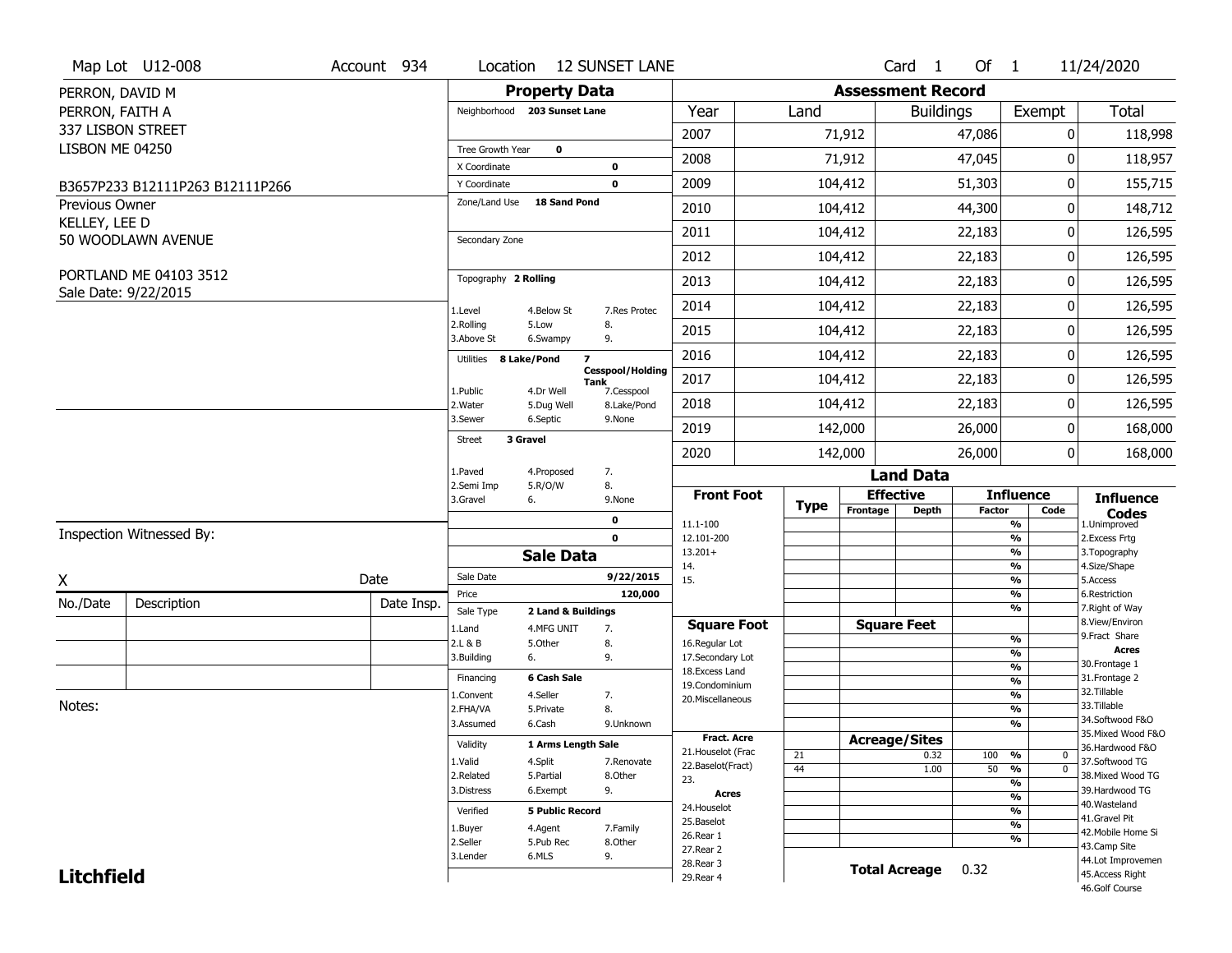|                       |                                  |              |                                                   |                  |                |                                       |                          |                             |            |                        | Litchfield            |               |      |                   |      |      |      |               |
|-----------------------|----------------------------------|--------------|---------------------------------------------------|------------------|----------------|---------------------------------------|--------------------------|-----------------------------|------------|------------------------|-----------------------|---------------|------|-------------------|------|------|------|---------------|
|                       | Map Lot U12-008                  |              |                                                   |                  |                | Account 934                           |                          | Location                    |            |                        | <b>12 SUNSET LANE</b> |               |      | Card <sub>1</sub> |      | Of 1 |      | 11/24/2020    |
|                       | <b>Building Style 15 Cottage</b> |              | SF Bsmt Living                                    |                  | $\mathbf 0$    |                                       |                          | Layout                      | 1 Typical  |                        |                       |               |      |                   |      |      |      |               |
| 0.Uncoded             | 4.Cape                           | 8.Log        | Fin Bsmt Grade                                    |                  | 0 <sub>0</sub> |                                       |                          | 1. Typical                  | 4.         |                        | 7.                    |               |      | 28.0              |      |      |      |               |
| 1.Conv.               | 5.Garrison                       | 9.0ther      |                                                   | OPEN-5-CUSTOMIZE | $\mathbf 0$    |                                       |                          | 2.Inadeq                    | 5.         |                        | 8.                    |               |      |                   |      |      |      |               |
| 2.Ranch               | 6.Split                          | 10.Tri-Lev   | Heat Type                                         | 100%             |                | 8 Floor/Wall Unit                     |                          | 3.                          | 6.         |                        | 9.                    |               |      |                   |      |      |      |               |
| 3.R Ranch             | 7.Contemp                        | 11.Earth O   | 0.Uncoded                                         |                  | 4.Steam        |                                       | 8.Fl/Wall                | 9 None<br>Attic             |            |                        |                       |               |      |                   |      |      |      |               |
| Dwelling Units 1      |                                  |              | 1.HWBB                                            |                  | 5.FWA          |                                       | 9.No Heat                | 1.1/4 Fin                   |            | 4.Full Fin             | 7.                    |               |      | 1sFr/P            |      | 18.0 |      |               |
| Other Units           | $\mathbf 0$                      |              | 2.HWCI                                            |                  | 6.GravWA       |                                       | 10.Radiant               | 2.1/2 Fin                   | 5.Fl/Stair |                        | 8.                    |               |      |                   |      |      |      |               |
| Stories               | 1 One Story                      |              | 3.H Pump                                          |                  | 7.Electric     |                                       | 11.Radiant               | 3.3/4 Fin                   | 6.         |                        | 9.None                |               |      |                   |      |      |      |               |
| 1.1                   | 4.1.5                            | 7.1.25       | Cool Type                                         | 0%               |                | 9 None                                |                          | Insulation                  | 9 None     |                        |                       |               | 27.0 |                   |      |      |      |               |
| 2.2                   | 5.1.75                           | 8.3.5        | 1.Refrig                                          |                  | 4.W&C Air      |                                       | 7.RadHW                  | 1.Full                      |            | 4.Minimal              | 7.                    |               |      |                   |      |      |      |               |
| 3.3                   | 6.2.5                            | 9.4          | 2.Evapor                                          |                  | 5.Monitor-     | 8.                                    |                          | 2. Heavy                    | 5.Partial  |                        | 8.                    |               |      |                   |      |      |      |               |
| <b>Exterior Walls</b> | 10 Wood Shingle                  |              | 3.H Pump                                          |                  | 6.Monitor-     |                                       | 9.None                   | 3.Capped                    | 6.         |                        | 9.None                |               |      |                   |      |      |      |               |
| 0.Uncoded             | 4.Asbestos                       | 8.Concrete   | Kitchen Style                                     |                  | 2 Typical      |                                       |                          | Unfinished %                | 50%        |                        |                       |               |      |                   |      |      | 7.0' |               |
| 1.Wd Clapb            | 5.Stucco                         | 9.Other      | 1.Modern                                          |                  | 4.Obsolete     | 7.                                    |                          | Grade & Factor              |            | 2 Fair 80%             |                       |               |      |                   |      |      | 9.0  |               |
| 2.Vinyl               | 6.Brick                          | 10.Wd shin   | 2. Typical                                        |                  | 5.             | 8.                                    |                          | 1.E Grade                   |            | 4.B Grade              | 7.AAA Grad            |               |      |                   |      |      |      |               |
| 3.Compos.             | 7.Stone                          | $11.71 - 11$ | 3.Old Type                                        |                  | 6.             |                                       | 9.None                   | 2.D Grade                   |            | 5.A Grade              | 8.M&S                 |               |      |                   | 35.0 |      |      |               |
| Roof Surface          | <b>7 Rolled Roofing</b>          |              | Bath(s) Style                                     |                  |                | 2 Typical Bath(s)                     |                          | 3.C Grade                   |            | 6.AA Grade             | 9.Same                |               |      |                   |      |      |      |               |
| 1.Asphalt             | 4.Composit                       | 7.Rolled R   | 1.Modern                                          |                  | 4.Obsolete     | 7.                                    |                          | SQFT (Footprint) 819        |            |                        |                       |               |      |                   |      |      |      |               |
| 2.Slate               | 5.Wood                           | 8.           | 2.Typical                                         |                  | 5.             | 8.                                    |                          | Condition                   |            | <b>3 Below Average</b> |                       |               |      |                   |      |      |      |               |
| 3.Metal               | 6.Other                          | 9.           | 3.Old Type                                        |                  | 6.             |                                       | 9.None                   | 1.Poor                      | 4.Avg      |                        | 7.V G                 |               |      |                   |      |      |      |               |
| SF Masonry Trim 0     |                                  |              | # Rooms                                           |                  | 3              |                                       |                          | 2.Fair                      | $5.Avg+$   |                        | 8.Exc                 |               |      |                   |      |      |      |               |
| OPEN-3-CUSTOM 0       |                                  |              | # Bedrooms                                        |                  | $\mathbf{2}$   |                                       |                          | 3.Avg-                      | 6.Good     |                        | 9.Same                |               |      |                   |      |      |      |               |
| OPEN-4-CUSTOM 0       |                                  |              | # Full Baths                                      |                  | 1              |                                       |                          | Phys. % Good                |            | 0%                     |                       |               |      |                   |      |      |      |               |
| Year Built            | 1945                             |              | # Half Baths                                      |                  | $\bf o$        |                                       |                          | Funct. % Good               |            | 100%                   |                       | Shed          |      |                   |      |      |      |               |
| Year Remodeled        | 0                                |              |                                                   | # Addn Fixtures  | $\mathbf 0$    |                                       |                          | <b>Functional Code</b>      |            | 9 None                 |                       | $8.0^{\circ}$ |      |                   |      |      |      | Shed          |
| Foundation            | <b>6 Piers</b>                   |              | # Fireplaces                                      |                  | 1              |                                       |                          | 1.Incomp                    | 4.Delap    |                        | 7.No Power            | 8.0           |      |                   |      |      |      |               |
| 1.Concrete            | 4.Wood                           | 7.           |                                                   |                  |                |                                       |                          | 2.0-Built                   | 5.Bsmt     |                        | 8.LongTerm            |               |      |                   |      |      |      | 9.0           |
| 2.C Block             | 5.Slab                           | 8.           |                                                   |                  |                |                                       |                          | 3.Damage                    |            | 6.Common               | 9.None                |               |      |                   |      |      |      | $7.0^{\circ}$ |
| 3.Br/Stone            | 6.Piers                          | 9.           |                                                   |                  |                |                                       |                          | Econ. % Good                |            | 100%                   |                       |               |      |                   |      |      |      |               |
| Basement              | 9 No Basement                    |              |                                                   |                  |                |                                       |                          | Economic Code None          |            |                        |                       |               |      |                   |      |      |      |               |
| $1.1/4$ Bmt           | 4.Full Bmt                       | 7.           |                                                   |                  |                |                                       |                          | 0.None                      |            | 3.No Power             | 9.None                |               |      |                   |      |      |      |               |
| $2.1/2$ Bmt           | 5.Crawl Sp                       | 8.           |                                                   |                  |                |                                       |                          | 1.Location                  |            | 4.Generate             | 8.                    |               |      |                   |      |      |      |               |
| 3.3/4 Bmt             | 6.                               | 9.None       |                                                   |                  |                | Software                              |                          | 2.Encroach                  |            | 5.Multi-Fa             | 9.                    |               |      |                   |      |      |      |               |
| Bsmt Gar $#$ Cars $0$ |                                  |              |                                                   |                  |                |                                       |                          | Entrance Code               |            | <b>5 Estimated</b>     |                       |               |      |                   |      |      |      |               |
| Wet Basement          | 9 No Basement                    |              |                                                   |                  |                | A Division of Harris Computer Systems |                          | 1.Interior                  | 4.Vacant   |                        | 7.                    |               |      |                   |      |      |      |               |
| 1.Dry                 | 4.Dirt Flr                       | 7.           |                                                   |                  |                |                                       |                          | 2.Refusal                   |            | 5.Estimate             | 8.                    |               |      |                   |      |      |      |               |
| 2.Damp                | 5.                               | 8.           |                                                   |                  |                |                                       |                          | 3.Informed                  |            | 6.Existing             | 9.                    |               |      |                   |      |      |      |               |
| 3.Wet                 | 6.                               | 9.           |                                                   |                  |                |                                       |                          | Information Code 5 Estimate |            |                        |                       |               |      |                   |      |      |      |               |
|                       |                                  |              |                                                   |                  |                |                                       |                          | 1.0wner                     | 4.Agent    |                        | 7.Vacant              |               |      |                   |      |      |      |               |
|                       |                                  |              |                                                   |                  |                |                                       |                          | 2.Relative                  |            | 5.Estimate             | 8.                    |               |      |                   |      |      |      |               |
|                       |                                  |              | Date Inspected 8/23/2018                          |                  |                |                                       |                          | 3.Tenant                    | 6.Other    |                        | 9.                    |               |      |                   |      |      |      |               |
|                       |                                  |              | <b>Additions, Outbuildings &amp; Improvements</b> |                  |                |                                       |                          |                             |            |                        | 1.One Story Fram      |               |      |                   |      |      |      |               |
| Type                  |                                  | Year         | Units                                             | Grade            | Cond           | Phys.                                 | Funct.                   | Sound Value                 |            |                        | 2. Two Story Fram     |               |      |                   |      |      |      |               |
| 68 Wood Deck/s        |                                  | 2017         | 64                                                | 2 100            | 14             | 0                                     | $%100$ %                 |                             |            |                        | 3. Three Story Fr     |               |      |                   |      |      |      |               |
|                       |                                  |              |                                                   |                  |                |                                       |                          |                             |            |                        | 4.1 & 1/2 Story       |               |      |                   |      |      |      |               |
| 24 Frame Shed         |                                  | 0            |                                                   |                  |                | %                                     |                          | %  400                      |            |                        | 5.1 & 3/4 Story       |               |      |                   |      |      |      |               |
|                       |                                  |              |                                                   |                  |                | $\frac{0}{0}$                         | $\%$                     |                             |            |                        | 6.2 & 1/2 Story       |               |      |                   |      |      |      |               |
|                       |                                  |              |                                                   |                  |                | $\%$                                  | $\%$                     |                             |            |                        | 21.Open Frame Por     |               |      |                   |      |      |      |               |
|                       |                                  |              |                                                   |                  |                | $\%$                                  | $\overline{\frac{0}{6}}$ |                             |            |                        | 22.Encl Frame Por     |               |      |                   |      |      |      |               |
|                       |                                  |              |                                                   |                  |                |                                       |                          |                             |            |                        | 23. Frame Garage      |               |      |                   |      |      |      |               |
|                       |                                  |              |                                                   |                  |                | $\%$                                  | $\overline{\frac{0}{6}}$ |                             |            |                        | 24.Frame Shed         |               |      |                   |      |      |      |               |
|                       |                                  |              |                                                   |                  |                | $\%$                                  | $\overline{\frac{0}{6}}$ |                             |            |                        | 25. Frame Bay Wind    |               |      |                   |      |      |      |               |
|                       |                                  |              |                                                   |                  |                | $\%$                                  | $\%$                     |                             |            |                        | 26.1SFr Overhang      |               |      |                   |      |      |      |               |
|                       |                                  |              |                                                   |                  |                |                                       |                          |                             |            |                        | 27. Unfin Basement    |               |      |                   |      |      |      |               |
|                       |                                  |              |                                                   |                  |                | %                                     | $\%$                     |                             |            |                        | 28.Unfinished Att     |               |      |                   |      |      |      |               |
|                       |                                  |              |                                                   |                  |                | $\%$                                  | $\sqrt{6}$               |                             |            |                        | 29. Finished Attic    |               |      |                   |      |      |      |               |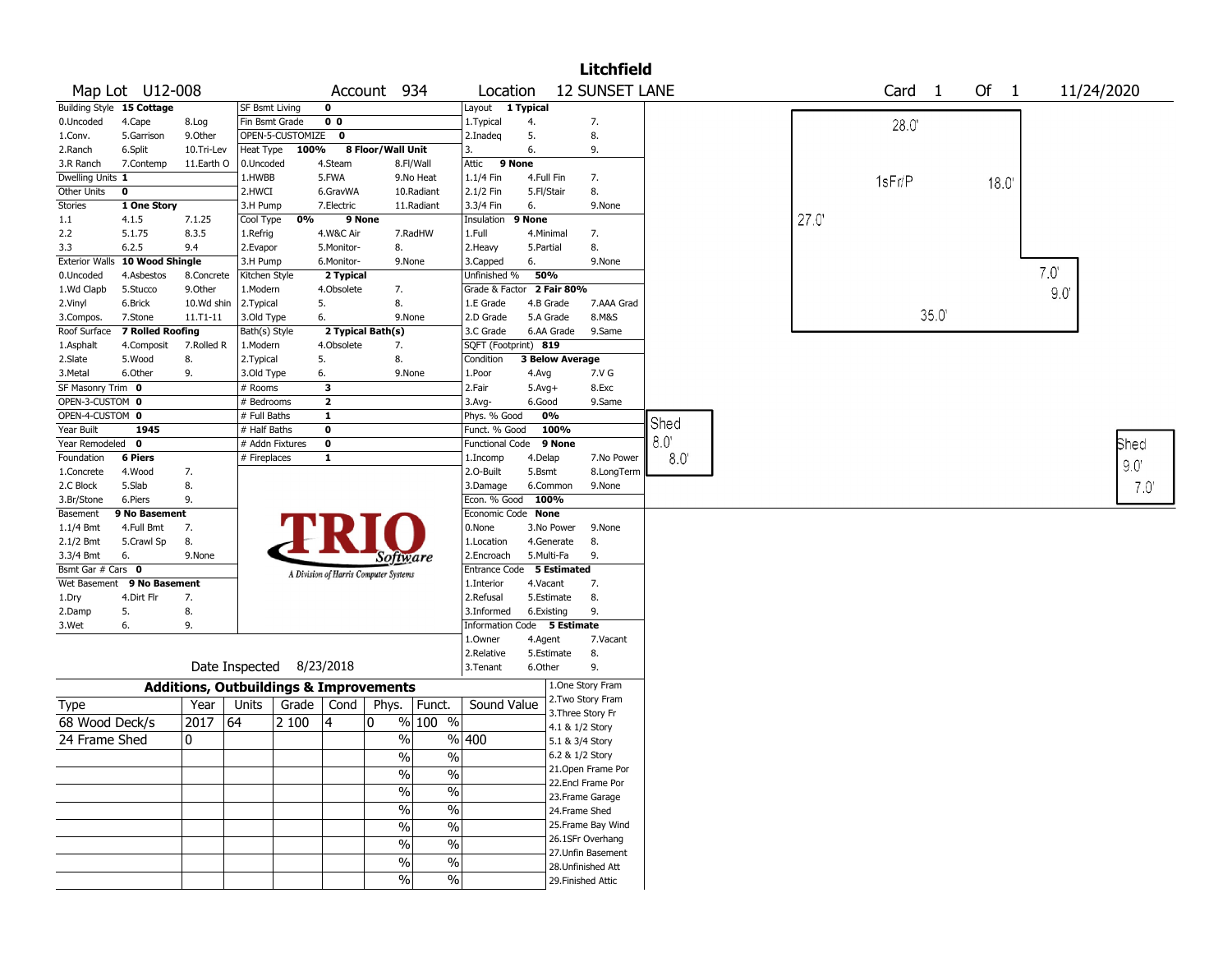|                   | Map Lot U12-009           | Account 461 | Location                      |                               | <b>16 SUNSET LANE</b>                         |                                  |             |                          | Card <sub>1</sub>    | Of $1$        |                                | 11/24/2020                            |
|-------------------|---------------------------|-------------|-------------------------------|-------------------------------|-----------------------------------------------|----------------------------------|-------------|--------------------------|----------------------|---------------|--------------------------------|---------------------------------------|
|                   | DESJARDINS, ARMAND        |             |                               | <b>Property Data</b>          |                                               |                                  |             | <b>Assessment Record</b> |                      |               |                                |                                       |
|                   | DESJARDINS, JOLINE        |             |                               | Neighborhood 203 Sunset Lane  |                                               | Year                             | Land        |                          | <b>Buildings</b>     |               | Exempt                         | Total                                 |
|                   | <b>12 BLACKSTRAP ROAD</b> |             |                               |                               |                                               | 2007                             |             | 70,316                   |                      | 23,056        | 0                              | 93,372                                |
|                   | CUMBERLAND ME 04021       |             | Tree Growth Year              | $\mathbf 0$                   |                                               | 2008                             |             | 70,316                   |                      | 23,056        | 0                              | 93,372                                |
|                   |                           |             | X Coordinate                  |                               | $\mathbf 0$                                   |                                  |             |                          |                      |               |                                |                                       |
| B6620P106         |                           |             | Y Coordinate<br>Zone/Land Use | <b>18 Sand Pond</b>           | $\mathbf 0$                                   | 2009                             |             | 102,816                  |                      | 29,301        | 0                              | 132,117                               |
|                   |                           |             |                               |                               |                                               | 2010                             |             | 102,816                  |                      | 22,621        | 0                              | 125,437                               |
|                   |                           |             | Secondary Zone                |                               |                                               | 2011                             |             | 106,416                  |                      | 27,699        | 0                              | 134,115                               |
|                   |                           |             |                               |                               |                                               | 2012                             |             | 106,416                  |                      | 27,699        | 0                              | 134,115                               |
|                   |                           |             | Topography 2 Rolling          |                               |                                               | 2013                             |             | 106,416                  |                      | 27,699        | 0                              | 134,115                               |
|                   |                           |             | 1.Level                       | 4.Below St                    | 7.Res Protec                                  | 2014                             |             | 106,416                  |                      | 27,699        | 0                              | 134,115                               |
|                   |                           |             | 2.Rolling<br>3.Above St       | 5.Low<br>6.Swampy             | 8.<br>9.                                      | 2015                             |             | 106,416                  |                      | 27,699        | 0                              | 134,115                               |
|                   |                           |             | Utilities                     | $\overline{z}$<br>8 Lake/Pond |                                               | 2016                             |             | 106,416                  |                      | 27,699        | 0                              | 134,115                               |
|                   |                           |             |                               |                               | <b>Cesspool/Holding</b><br>Tank<br>7.Cesspool | 2017                             |             | 106,416                  |                      | 27,699        | 0                              | 134,115                               |
|                   |                           |             | 1.Public<br>2. Water          | 4.Dr Well<br>5.Dug Well       | 8.Lake/Pond                                   | 2018                             |             | 106,416                  |                      | 27,699        | 0                              | 134,115                               |
|                   |                           |             | 3.Sewer                       | 6.Septic                      | 9.None                                        | 2019                             |             | 129,000                  |                      | 34,800        | 0                              | 163,800                               |
|                   |                           |             | <b>Street</b>                 | 3 Gravel                      |                                               | 2020                             |             | 129,000                  |                      | 34,800        | 0                              | 163,800                               |
|                   |                           |             | 1.Paved                       | 4.Proposed                    | 7.                                            |                                  |             |                          | <b>Land Data</b>     |               |                                |                                       |
|                   |                           |             | 2.Semi Imp<br>3.Gravel        | 5.R/O/W<br>6.                 | 8.<br>9.None                                  | <b>Front Foot</b>                |             | <b>Effective</b>         |                      |               | <b>Influence</b>               | <b>Influence</b>                      |
|                   |                           |             |                               |                               | $\mathbf 0$                                   | 11.1-100                         | <b>Type</b> | Frontage                 | <b>Depth</b>         | <b>Factor</b> | Code<br>$\frac{9}{6}$          | <b>Codes</b><br>1.Unimproved          |
|                   | Inspection Witnessed By:  |             |                               |                               | $\mathbf 0$                                   | 12.101-200                       |             |                          |                      |               | $\frac{9}{6}$                  | 2.Excess Frtg                         |
|                   |                           |             |                               | <b>Sale Data</b>              |                                               | $13.201+$<br>14.                 |             |                          |                      |               | $\frac{9}{6}$<br>$\frac{9}{6}$ | 3. Topography<br>4.Size/Shape         |
| Χ                 |                           | Date        | Sale Date                     |                               |                                               | 15.                              |             |                          |                      |               | $\frac{9}{6}$                  | 5.Access                              |
| No./Date          | Description               | Date Insp.  | Price                         |                               |                                               |                                  |             |                          |                      |               | $\frac{9}{6}$<br>$\frac{9}{6}$ | 6.Restriction                         |
|                   |                           |             | Sale Type<br>1.Land           | 4.MFG UNIT                    |                                               | <b>Square Foot</b>               |             | <b>Square Feet</b>       |                      |               |                                | 7. Right of Way<br>8.View/Environ     |
|                   |                           |             | 2.L & B                       | 5.0ther                       | 7.<br>8.                                      | 16.Regular Lot                   |             |                          |                      |               | $\frac{9}{6}$                  | 9.Fract Share                         |
|                   |                           |             | 3.Building                    | 6.                            | 9.                                            | 17.Secondary Lot                 |             |                          |                      |               | %                              | <b>Acres</b><br>30.Frontage 1         |
|                   |                           |             | Financing                     |                               |                                               | 18.Excess Land<br>19.Condominium |             |                          |                      |               | $\frac{9}{6}$<br>$\frac{9}{6}$ | 31. Frontage 2                        |
|                   |                           |             | 1.Convent                     | 4.Seller                      | 7.                                            | 20.Miscellaneous                 |             |                          |                      |               | $\frac{9}{6}$                  | 32.Tillable                           |
| Notes:            |                           |             | 2.FHA/VA                      | 5.Private                     | 8.                                            |                                  |             |                          |                      |               | $\frac{9}{6}$                  | 33.Tillable                           |
|                   |                           |             | 3.Assumed                     | 6.Cash                        | 9.Unknown                                     |                                  |             |                          |                      |               | $\frac{9}{6}$                  | 34.Softwood F&O<br>35. Mixed Wood F&O |
|                   |                           |             |                               |                               |                                               |                                  |             |                          |                      |               |                                |                                       |
|                   |                           |             | Validity                      |                               |                                               | <b>Fract. Acre</b>               |             | <b>Acreage/Sites</b>     |                      |               |                                | 36.Hardwood F&O                       |
|                   |                           |             | 1.Valid                       | 4.Split                       | 7.Renovate                                    | 21. Houselot (Frac               | 21          |                          | 0.26                 | 100           | %<br>0                         | 37.Softwood TG                        |
|                   |                           |             | 2.Related                     | 5.Partial                     | 8.Other                                       | 22.Baselot(Fract)<br>23.         | 44          |                          | 1.00                 | $50 - 96$     | $\overline{0}$                 | 38. Mixed Wood TG                     |
|                   |                           |             | 3.Distress                    | 6.Exempt                      | 9.                                            | Acres                            |             |                          |                      |               | $\frac{9}{6}$<br>$\frac{9}{6}$ | 39.Hardwood TG                        |
|                   |                           |             | Verified                      |                               |                                               | 24. Houselot                     |             |                          |                      |               | $\frac{9}{6}$                  | 40. Wasteland                         |
|                   |                           |             | 1.Buyer                       | 4.Agent                       | 7.Family                                      | 25.Baselot                       |             |                          |                      |               | $\frac{9}{6}$                  | 41.Gravel Pit<br>42. Mobile Home Si   |
|                   |                           |             | 2.Seller                      | 5.Pub Rec                     | 8.Other                                       | 26.Rear 1<br>27. Rear 2          |             |                          |                      |               | $\frac{9}{6}$                  | 43.Camp Site                          |
| <b>Litchfield</b> |                           |             | 3.Lender                      | 6.MLS                         | 9.                                            | 28. Rear 3<br>29. Rear 4         |             |                          | <b>Total Acreage</b> | 0.26          |                                | 44.Lot Improvemen<br>45.Access Right  |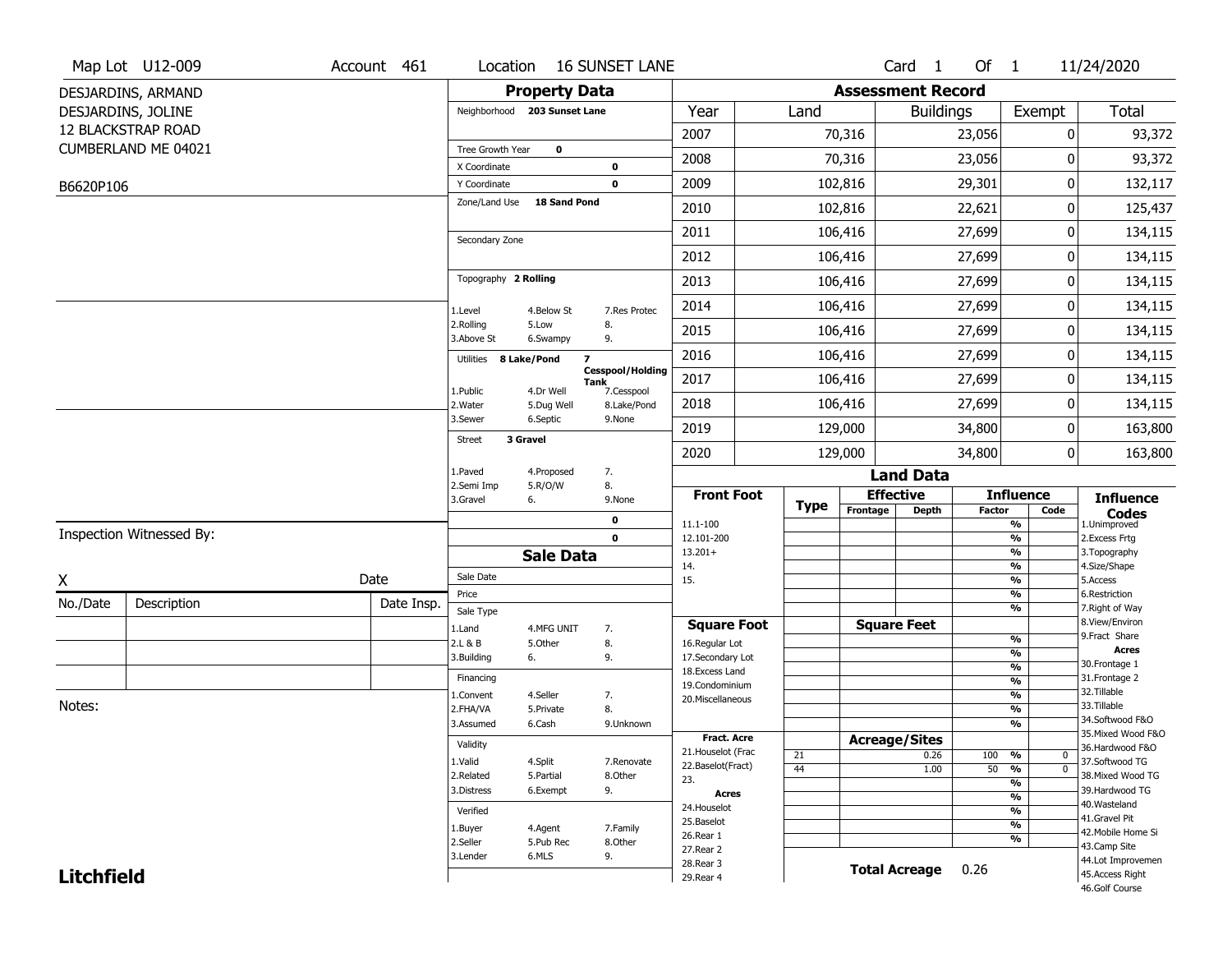|                           |                   |                                                   |                          |                  |                                       |                   |                             |                             |                  |                  | <b>Litchfield</b>                  |       |                   |                   |        |             |  |
|---------------------------|-------------------|---------------------------------------------------|--------------------------|------------------|---------------------------------------|-------------------|-----------------------------|-----------------------------|------------------|------------------|------------------------------------|-------|-------------------|-------------------|--------|-------------|--|
|                           | Map Lot U12-009   |                                                   |                          |                  |                                       | Account 461       |                             | Location                    |                  |                  | <b>16 SUNSET LANE</b>              |       |                   | Card <sub>1</sub> | Of $1$ | 11/24/2020  |  |
| Building Style 15 Cottage |                   |                                                   | SF Bsmt Living           |                  | 0                                     |                   |                             | Layout 1 Typical            |                  |                  |                                    |       |                   |                   |        |             |  |
| 0.Uncoded                 | 4.Cape            | 8.Log                                             | Fin Bsmt Grade           |                  | 0 <sub>0</sub>                        |                   |                             | 1. Typical                  | 4.               |                  | 7.                                 |       |                   | OP                |        |             |  |
| 1.Conv.                   | 5.Garrison        | 9.Other                                           |                          | OPEN-5-CUSTOMIZE | $\mathbf{0}$                          |                   |                             | 2.Inadeq                    | 5.               |                  | 8.                                 | 8.0   |                   |                   |        |             |  |
| 2.Ranch                   | 6.Split           | 10.Tri-Lev                                        | Heat Type                | 0%               |                                       | 9 Not Heated      |                             | 3.                          | 6.               |                  | 9.                                 |       | 25.0'             |                   |        |             |  |
| 3.R Ranch                 | 7.Contemp         | 11.Earth O                                        | 0.Uncoded                |                  | 4.Steam                               |                   | 8.Fl/Wall                   | Attic                       | 5 Floor & Stairs |                  |                                    |       |                   |                   |        |             |  |
| Dwelling Units 1          |                   |                                                   | 1.HWBB                   |                  | 5.FWA                                 |                   | 9.No Heat                   | $1.1/4$ Fin                 | 4.Full Fin       |                  | 7.                                 |       |                   |                   |        |             |  |
| Other Units               | $\mathbf 0$       |                                                   | 2.HWCI                   |                  | 6.GravWA                              |                   | 10.Radiant                  | 2.1/2 Fin                   | 5.Fl/Stair       |                  | 8.                                 |       |                   |                   |        |             |  |
| Stories                   | 1 One Story       |                                                   | 3.H Pump                 |                  | 7.Electric                            |                   | 11.Radiant                  | 3.3/4 Fin                   | 6.               |                  | 9.None                             |       |                   |                   |        |             |  |
| 1.1                       | 4.1.5             | 7.1.25                                            | Cool Type                | 0%               | 9 None                                |                   |                             | Insulation                  | 9 None           |                  |                                    |       |                   |                   |        |             |  |
| 2.2                       | 5.1.75            | 8.3.5                                             | 1.Refrig                 |                  | 4.W&C Air                             |                   | 7.RadHW                     | 1.Full                      |                  | 4.Minimal        | 7.                                 |       |                   |                   |        |             |  |
| 3.3                       | 6.2.5             | 9.4                                               | 2.Evapor                 |                  | 5.Monitor-                            | 8.                |                             | 2.Heavy                     | 5.Partial        |                  | 8.                                 |       | $A(u)/1$ s $Fr/P$ |                   |        |             |  |
| <b>Exterior Walls</b>     | 10 Wood Shingle   |                                                   | 3.H Pump                 |                  | 6.Monitor-                            |                   | 9.None                      | 3.Capped                    | 6.               |                  | 9.None                             | 27.0' |                   |                   |        |             |  |
| 0.Uncoded                 | 4.Asbestos        | 8.Concrete                                        | Kitchen Style            |                  | 2 Typical                             |                   |                             | Unfinished %                | 0%               |                  |                                    |       |                   |                   |        |             |  |
| 1.Wd Clapb                | 5.Stucco          | 9.0ther                                           | 1.Modern                 |                  | 4.Obsolete                            | 7.                |                             | Grade & Factor 2 Fair 90%   |                  |                  |                                    |       |                   |                   |        |             |  |
| 2.Vinyl                   | 6.Brick           | 10.Wd shin                                        | 2. Typical               |                  | 5.                                    | 8.                |                             | 1.E Grade                   |                  | 4.B Grade        | 7.AAA Grad                         |       |                   |                   |        |             |  |
| 3.Compos.                 | 7.Stone           | 11.T1-11                                          | 3.Old Type               |                  | 6.                                    |                   | 9.None                      | 2.D Grade                   |                  | 5.A Grade        | 8.M&S                              |       |                   |                   |        |             |  |
| Roof Surface              | 3 Sheet Metal     |                                                   | Bath(s) Style            |                  |                                       | 2 Typical Bath(s) |                             | 3.C Grade                   |                  | 6.AA Grade       | 9.Same                             |       |                   |                   |        |             |  |
| 1.Asphalt                 | 4.Composit        | 7.Rolled R                                        | 1.Modern                 |                  | 4.Obsolete                            | 7.                |                             | SQFT (Footprint) 675        |                  |                  |                                    |       |                   |                   |        |             |  |
| 2.Slate                   | 5.Wood            | 8.                                                | 2. Typical               |                  | 5.                                    | 8.                |                             | Condition                   | 4 Average        |                  |                                    |       | 25.0'             |                   |        |             |  |
| 3.Metal                   | 6.Other           | 9.                                                | 3.Old Type               |                  | 6.                                    |                   | 9.None                      | 1.Poor                      | 4.Avg            |                  | 7.V G                              |       |                   |                   |        |             |  |
| SF Masonry Trim 0         |                   |                                                   | # Rooms                  |                  | 4                                     |                   |                             | 2.Fair                      | $5.$ Avg $+$     |                  | 8.Exc                              |       |                   |                   |        |             |  |
| OPEN-3-CUSTOM 0           |                   |                                                   | # Bedrooms               |                  | $\mathbf{2}$                          |                   |                             | $3.$ Avg-                   | 6.Good           |                  | 9.Same                             |       |                   |                   |        |             |  |
| OPEN-4-CUSTOM 0           |                   |                                                   | # Full Baths             |                  | 1                                     |                   |                             | Phys. % Good                |                  | 0%               |                                    |       |                   |                   |        |             |  |
| Year Built                | 1945              |                                                   | # Half Baths             |                  | $\mathbf 0$                           |                   |                             | Funct. % Good               |                  | 100%             |                                    |       |                   |                   |        |             |  |
| Year Remodeled 0          |                   |                                                   | # Addn Fixtures          |                  | 1                                     |                   |                             | <b>Functional Code</b>      |                  | 9 None           |                                    |       |                   |                   |        | Shed        |  |
| Foundation                | <b>6 Piers</b>    |                                                   | # Fireplaces             |                  | 0                                     |                   |                             | 1.Incomp<br>2.O-Built       | 4.Delap          |                  | 7.No Power                         |       |                   |                   |        |             |  |
| 1.Concrete                | 4.Wood            | 7.<br>8.                                          |                          |                  |                                       |                   |                             |                             | 5.Bsmt           |                  | 8.LongTerm                         |       |                   |                   |        | 8.0         |  |
| 2.C Block<br>3.Br/Stone   | 5.Slab<br>6.Piers | 9.                                                |                          |                  |                                       |                   |                             | 3.Damage<br>Econ. % Good    |                  | 6.Common<br>100% | 9.None                             |       |                   |                   |        | $8.0^\circ$ |  |
| Basement                  | 9 No Basement     |                                                   |                          |                  |                                       |                   |                             | Economic Code None          |                  |                  |                                    |       |                   |                   |        |             |  |
| 1.1/4 Bmt                 | 4.Full Bmt        | 7.                                                |                          |                  |                                       |                   |                             | 0.None                      |                  | 3.No Power       | 9.None                             |       |                   |                   |        |             |  |
| $2.1/2$ Bmt               | 5.Crawl Sp        | 8.                                                |                          |                  |                                       |                   |                             | 1.Location                  |                  | 4.Generate       | 8.                                 |       |                   |                   |        |             |  |
| 3.3/4 Bmt                 | 6.                | 9.None                                            |                          |                  |                                       |                   |                             | 2.Encroach                  |                  | 5.Multi-Fa       | 9.                                 |       |                   |                   |        |             |  |
| Bsmt Gar # Cars 0         |                   |                                                   |                          |                  |                                       | Software          |                             | <b>Entrance Code</b>        |                  | 5 Estimated      |                                    |       |                   |                   |        |             |  |
| Wet Basement              | 9 No Basement     |                                                   |                          |                  | A Division of Harris Computer Systems |                   |                             | 1.Interior                  | 4.Vacant         |                  | 7.                                 |       |                   |                   |        |             |  |
| 1.Dry                     | 4.Dirt Flr        | 7.                                                |                          |                  |                                       |                   |                             | 2.Refusal                   |                  | 5.Estimate       | 8.                                 |       |                   |                   |        |             |  |
| 2.Damp                    | 5.                | 8.                                                |                          |                  |                                       |                   |                             | 3.Informed                  |                  | 6.Existing       | 9.                                 |       |                   |                   |        |             |  |
| 3.Wet                     | 6.                | 9.                                                |                          |                  |                                       |                   |                             | Information Code 5 Estimate |                  |                  |                                    |       |                   |                   |        |             |  |
|                           |                   |                                                   |                          |                  |                                       |                   |                             | 1.0wner                     | 4.Agent          |                  | 7.Vacant                           |       |                   |                   |        |             |  |
|                           |                   |                                                   |                          |                  |                                       |                   |                             | 2.Relative                  |                  | 5.Estimate       | 8.                                 |       |                   |                   |        |             |  |
|                           |                   |                                                   | Date Inspected 8/23/2018 |                  |                                       |                   |                             | 3.Tenant                    | 6.Other          |                  | 9.                                 |       |                   |                   |        |             |  |
|                           |                   | <b>Additions, Outbuildings &amp; Improvements</b> |                          |                  |                                       |                   |                             |                             |                  |                  | 1.One Story Fram                   |       |                   |                   |        |             |  |
| Type                      |                   | Year                                              | Units                    | Grade            | Cond                                  | Phys.             | Funct.                      | Sound Value                 |                  |                  | 2. Two Story Fram                  |       |                   |                   |        |             |  |
| 21 Open Frame             |                   | 0                                                 | 200                      | 00               | 0                                     | 10                | $\frac{0}{0}$<br>% 0        |                             |                  |                  | 3. Three Story Fr                  |       |                   |                   |        |             |  |
| 24 Frame Shed             |                   | $\mathbf 0$                                       |                          |                  |                                       |                   | $\%$                        | %  400                      |                  |                  | 4.1 & 1/2 Story                    |       |                   |                   |        |             |  |
|                           |                   |                                                   |                          |                  |                                       |                   |                             |                             |                  |                  | 5.1 & 3/4 Story<br>6.2 & 1/2 Story |       |                   |                   |        |             |  |
|                           |                   |                                                   |                          |                  |                                       |                   | $\%$<br>%                   |                             |                  |                  | 21.Open Frame Por                  |       |                   |                   |        |             |  |
|                           |                   |                                                   |                          |                  |                                       | $\%$              | $\sqrt{6}$                  |                             |                  |                  | 22.Encl Frame Por                  |       |                   |                   |        |             |  |
|                           |                   |                                                   |                          |                  |                                       | $\%$              | $\frac{9}{6}$               |                             |                  |                  | 23. Frame Garage                   |       |                   |                   |        |             |  |
|                           |                   |                                                   |                          |                  |                                       | $\%$              | $\sqrt{6}$                  |                             |                  |                  | 24.Frame Shed                      |       |                   |                   |        |             |  |
|                           |                   |                                                   |                          |                  |                                       | $\%$              | $\sqrt{6}$                  |                             |                  |                  | 25. Frame Bay Wind                 |       |                   |                   |        |             |  |
|                           |                   |                                                   |                          |                  |                                       |                   |                             |                             |                  |                  | 26.1SFr Overhang                   |       |                   |                   |        |             |  |
|                           |                   |                                                   |                          |                  |                                       | $\%$              | $\sqrt{6}$                  |                             |                  |                  | 27. Unfin Basement                 |       |                   |                   |        |             |  |
|                           |                   |                                                   |                          |                  |                                       |                   | $\frac{0}{0}$<br>$\sqrt{6}$ |                             |                  |                  | 28. Unfinished Att                 |       |                   |                   |        |             |  |
|                           |                   |                                                   |                          |                  |                                       | $\%$              | $\sqrt{6}$                  |                             |                  |                  | 29. Finished Attic                 |       |                   |                   |        |             |  |
|                           |                   |                                                   |                          |                  |                                       |                   |                             |                             |                  |                  |                                    |       |                   |                   |        |             |  |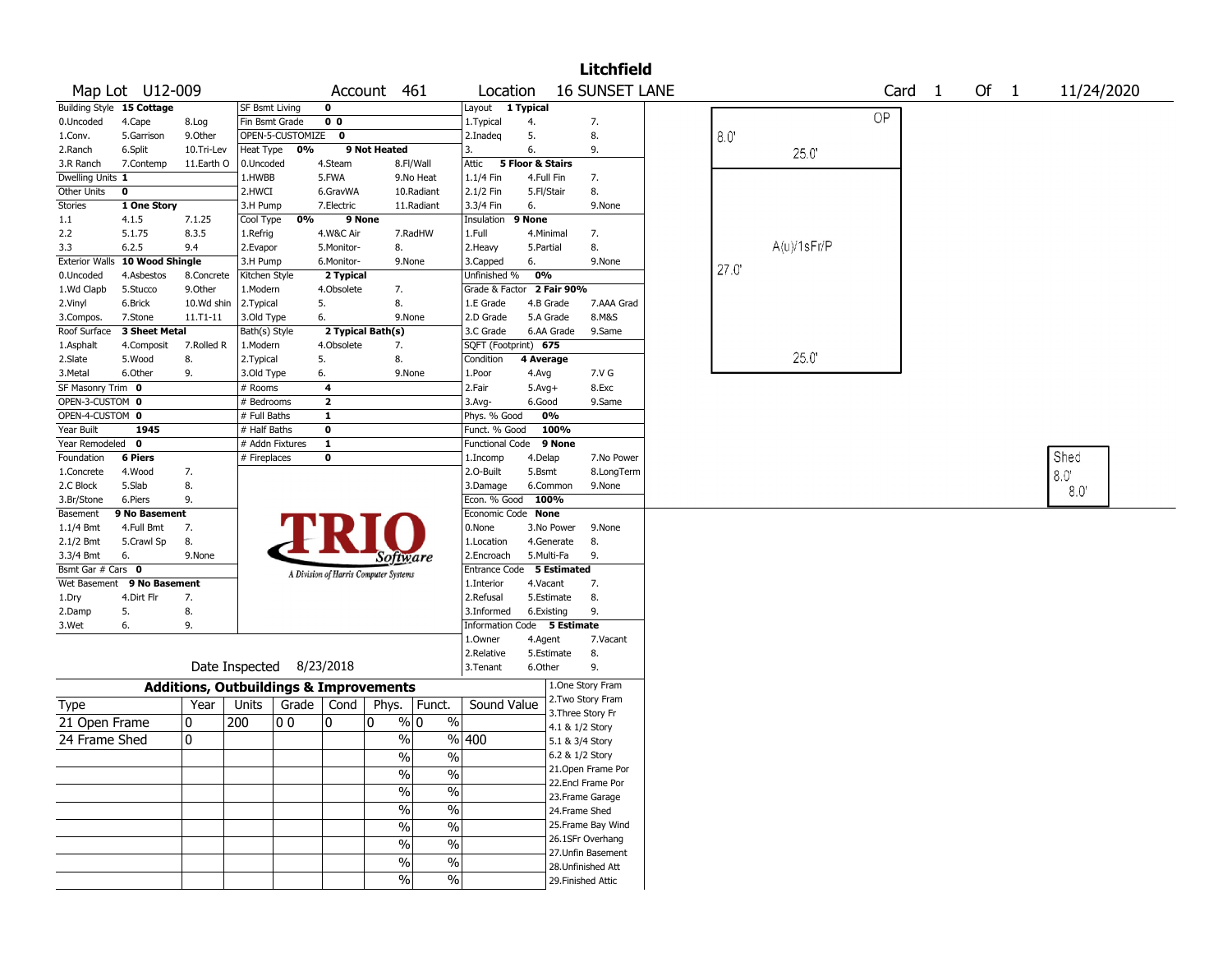|                   | Map Lot U12-010          | Account 577 | Location                     |                      | <b>22 SUNSET LANE</b>                         |                                     |                   |                          | Card <sub>1</sub>    | Of $1$                 |                                                      | 11/24/2020                           |
|-------------------|--------------------------|-------------|------------------------------|----------------------|-----------------------------------------------|-------------------------------------|-------------------|--------------------------|----------------------|------------------------|------------------------------------------------------|--------------------------------------|
| FARR, CLIFFORD    |                          |             |                              | <b>Property Data</b> |                                               |                                     |                   | <b>Assessment Record</b> |                      |                        |                                                      |                                      |
| 14 OAK STREET     |                          |             | Neighborhood 203 Sunset Lane |                      |                                               | Year                                | Land              |                          | <b>Buildings</b>     |                        | Exempt                                               | Total                                |
|                   | TOPSHAM ME 04086         |             |                              |                      |                                               | 2007                                |                   | 69,784                   |                      | 51,217                 | 0                                                    | 121,001                              |
|                   |                          |             | Tree Growth Year             | $\mathbf 0$          |                                               | 2008                                |                   | 69,784                   |                      | 51,217                 | ŋ                                                    | 121,001                              |
|                   |                          |             | X Coordinate<br>Y Coordinate |                      | 0<br>$\mathbf 0$                              | 2009                                |                   | 102,284                  |                      | 54,160                 | 5,700                                                | 150,744                              |
| B2283P277         |                          |             | Zone/Land Use                | 18 Sand Pond         |                                               |                                     |                   |                          |                      |                        |                                                      |                                      |
|                   |                          |             |                              |                      |                                               | 2010                                |                   | 102,284                  |                      | 49,045                 | 6,000                                                | 145,329                              |
|                   |                          |             | Secondary Zone               |                      |                                               | 2011                                |                   | 105,884                  |                      | 62,403                 | 6,000                                                | 162,287                              |
|                   |                          |             |                              |                      |                                               | 2012                                |                   | 102,284                  |                      | 62,403                 | 0                                                    | 164,687                              |
|                   |                          |             | Topography 2 Rolling         |                      |                                               | 2013                                |                   | 102,284                  |                      | 62,403                 | 0                                                    | 164,687                              |
|                   |                          |             | 1.Level                      | 4.Below St           | 7.Res Protec                                  | 2014                                |                   | 102,284                  |                      | 62,403                 | 0                                                    | 164,687                              |
|                   |                          |             | 2.Rolling<br>3.Above St      | 5.Low<br>6.Swampy    | 8.<br>9.                                      | 2015                                |                   | 102,284                  |                      | 62,403                 | 0                                                    | 164,687                              |
|                   |                          |             | Utilities                    | 8 Lake/Pond          | $\overline{\mathbf{z}}$                       | 2016                                |                   | 102,284                  |                      | 62,403                 | 0                                                    | 164,687                              |
|                   |                          |             | 1.Public                     | 4.Dr Well            | <b>Cesspool/Holding</b><br>Tank<br>7.Cesspool | 2017                                |                   | 102,284                  |                      | 62,403                 | 0                                                    | 164,687                              |
|                   |                          |             | 2. Water                     | 5.Dug Well           | 8.Lake/Pond                                   | 2018                                |                   | 102,284                  |                      | 62,403                 | 0                                                    | 164,687                              |
|                   |                          |             | 3.Sewer                      | 6.Septic             | 9.None                                        | 2019                                |                   | 121,300                  |                      | 48,400                 | 0                                                    | 169,700                              |
|                   |                          |             | <b>Street</b>                | 3 Gravel             |                                               | 2020                                |                   | 121,300                  |                      | 48,400                 | 0                                                    | 169,700                              |
|                   |                          |             | 1.Paved                      | 4.Proposed           | 7.                                            |                                     |                   |                          | <b>Land Data</b>     |                        |                                                      |                                      |
|                   |                          |             | 2.Semi Imp<br>3.Gravel       | 5.R/O/W<br>6.        | 8.<br>9.None                                  | <b>Front Foot</b>                   |                   |                          | <b>Effective</b>     |                        | <b>Influence</b>                                     | <b>Influence</b>                     |
|                   |                          |             |                              |                      | 0                                             | 11.1-100                            | <b>Type</b><br>11 | Frontage<br>100          | Depth<br>0           | <b>Factor</b><br>100 % | Code<br>0                                            | <b>Codes</b><br>1.Unimproved         |
|                   | Inspection Witnessed By: |             |                              |                      | $\mathbf 0$                                   | 12.101-200                          |                   |                          |                      |                        | $\overline{\frac{9}{6}}$                             | 2. Excess Frtg                       |
|                   |                          |             |                              | <b>Sale Data</b>     |                                               | $13.201+$<br>14.                    |                   |                          |                      |                        | $\overline{\frac{9}{6}}$<br>$\overline{\frac{9}{6}}$ | 3. Topography<br>4.Size/Shape        |
| X                 |                          | Date        | Sale Date                    |                      |                                               | 15.                                 |                   |                          |                      |                        | $\overline{\frac{9}{6}}$                             | 5.Access                             |
| No./Date          | Description              | Date Insp.  | Price<br>Sale Type           |                      |                                               |                                     |                   |                          |                      |                        | %<br>%                                               | 6.Restriction<br>7. Right of Way     |
|                   |                          |             | 1.Land                       | 4.MFG UNIT           | 7.                                            | <b>Square Foot</b>                  |                   |                          | <b>Square Feet</b>   |                        |                                                      | 8.View/Environ                       |
|                   |                          |             | 2.L & B                      | 5.0ther              | 8.                                            | 16.Regular Lot                      |                   |                          |                      |                        | $\frac{9}{6}$<br>%                                   | 9.Fract Share<br><b>Acres</b>        |
|                   |                          |             | 3.Building                   | 6.                   | 9.                                            | 17.Secondary Lot<br>18. Excess Land |                   |                          |                      |                        | $\frac{9}{6}$                                        | 30. Frontage 1                       |
|                   |                          |             | Financing                    |                      |                                               | 19.Condominium                      |                   |                          |                      |                        | $\overline{\frac{9}{6}}$                             | 31. Frontage 2                       |
| Notes:            |                          |             | 1.Convent                    | 4.Seller             | 7.                                            | 20.Miscellaneous                    |                   |                          |                      |                        | $\frac{9}{6}$                                        | 32.Tillable<br>33.Tillable           |
|                   |                          |             | 2.FHA/VA                     | 5.Private<br>6.Cash  | 8.                                            |                                     |                   |                          |                      |                        | %<br>%                                               | 34.Softwood F&O                      |
|                   |                          |             | 3.Assumed                    |                      | 9.Unknown                                     | Fract. Acre                         |                   |                          | <b>Acreage/Sites</b> |                        |                                                      | 35. Mixed Wood F&O                   |
|                   |                          |             | Validity                     |                      |                                               | 21. Houselot (Frac                  | 21                |                          | 0.24                 | 100                    | %<br>0                                               | 36.Hardwood F&O                      |
|                   |                          |             | 1.Valid                      | 4.Split              | 7.Renovate                                    | 22.Baselot(Fract)                   | 44                |                          | 0.70                 | $50 - 9$               | $\overline{\mathfrak{o}}$                            | 37.Softwood TG                       |
|                   |                          |             | 2.Related                    | 5.Partial            | 8.Other                                       | 23.                                 |                   |                          |                      |                        | $\overline{\frac{9}{6}}$                             | 38. Mixed Wood TG                    |
|                   |                          |             | 3.Distress                   | 6.Exempt             | 9.                                            | Acres                               |                   |                          |                      |                        | $\overline{\frac{9}{6}}$                             | 39.Hardwood TG<br>40. Wasteland      |
|                   |                          |             | Verified                     |                      |                                               | 24. Houselot<br>25.Baselot          |                   |                          |                      |                        | $\frac{9}{6}$                                        | 41.Gravel Pit                        |
|                   |                          |             | 1.Buyer                      | 4.Agent              | 7.Family                                      | 26.Rear 1                           |                   |                          |                      |                        | $\overline{\frac{9}{6}}$<br>%                        | 42. Mobile Home Si                   |
|                   |                          |             | 2.Seller                     | 5.Pub Rec            | 8.Other                                       |                                     |                   |                          |                      |                        |                                                      | 43.Camp Site                         |
|                   |                          |             |                              |                      |                                               | 27. Rear 2                          |                   |                          |                      |                        |                                                      |                                      |
| <b>Litchfield</b> |                          |             | 3.Lender                     | 6.MLS                | 9.                                            | 28.Rear 3<br>29. Rear 4             |                   |                          | <b>Total Acreage</b> | 0.24                   |                                                      | 44.Lot Improvemen<br>45.Access Right |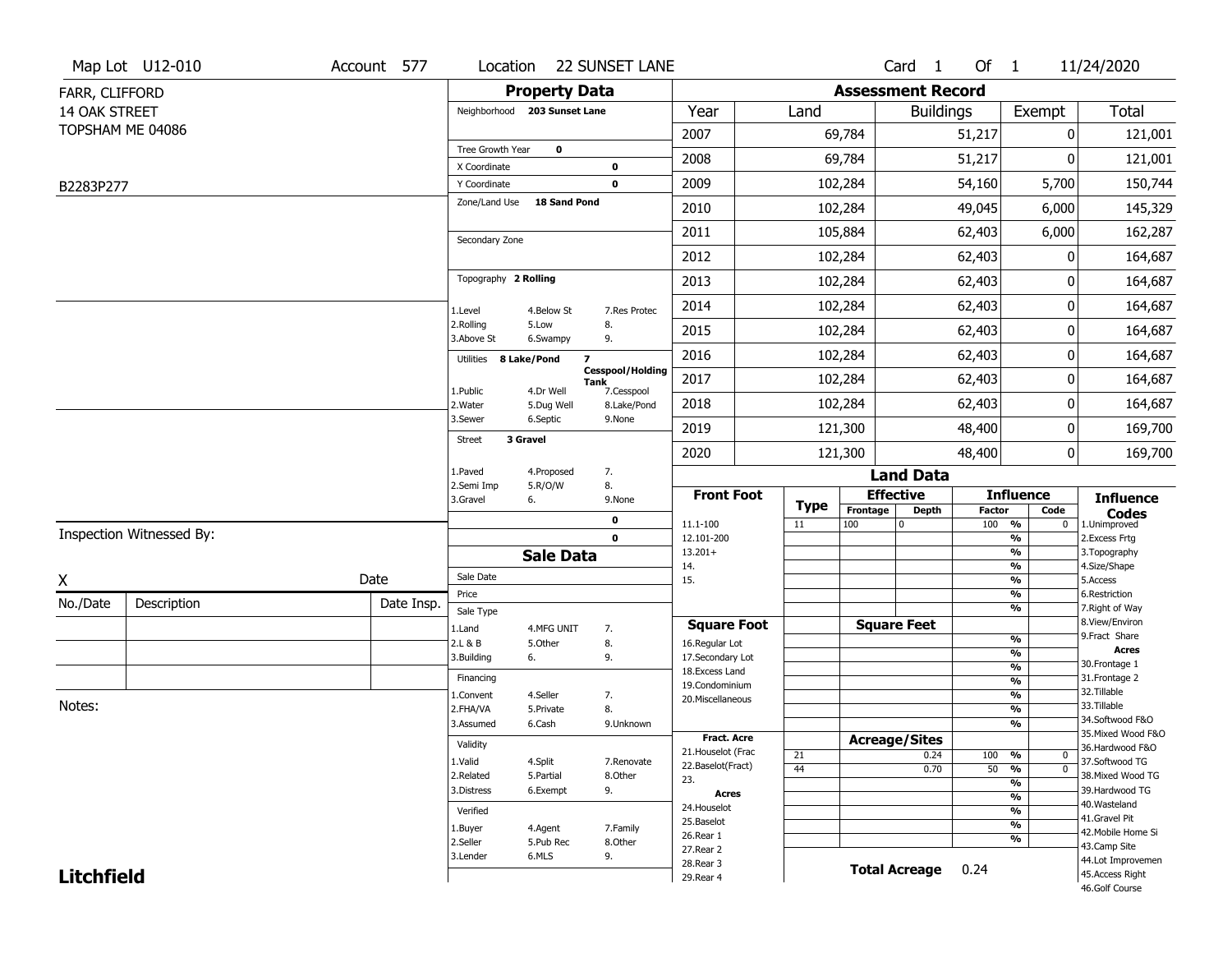|                         |                                       |                                                   |                       |                  |                                       |                   |                          |                                    |              |                 | <b>Litchfield</b>  |      |      |                   |           |        |            |  |
|-------------------------|---------------------------------------|---------------------------------------------------|-----------------------|------------------|---------------------------------------|-------------------|--------------------------|------------------------------------|--------------|-----------------|--------------------|------|------|-------------------|-----------|--------|------------|--|
|                         | Map Lot U12-010                       |                                                   |                       |                  |                                       | Account 577       |                          | Location                           |              |                 | 22 SUNSET LANE     |      |      | Card <sub>1</sub> |           | Of $1$ | 11/24/2020 |  |
|                         | Building Style 15 Cottage             |                                                   | <b>SF Bsmt Living</b> |                  | 288                                   |                   |                          | Layout 1 Typical                   |              |                 |                    |      |      |                   |           |        |            |  |
| 0.Uncoded               | 4.Cape                                | 8.Log                                             | Fin Bsmt Grade        |                  | 2 100                                 |                   |                          | 1.Typical                          | 4.           |                 | 7.                 |      |      |                   |           |        |            |  |
| 1.Conv.                 | 5.Garrison                            | 9.Other                                           |                       | OPEN-5-CUSTOMIZE | $\mathbf 0$                           |                   |                          | 2.Inadeg                           | 5.           |                 | 8.                 |      | Shed |                   |           |        |            |  |
| 2.Ranch                 | 6.Split                               | 10.Tri-Lev                                        | Heat Type             | 0%               |                                       | 9 Not Heated      |                          | 3.                                 | 6.           |                 | 9.                 |      |      |                   |           |        |            |  |
| 3.R Ranch               | 7.Contemp                             | 11.Earth O                                        | 0.Uncoded             |                  | 4.Steam                               |                   | 8.Fl/Wall                | Attic                              | 9 None       |                 |                    |      |      |                   |           |        |            |  |
| Dwelling Units 1        |                                       |                                                   | 1.HWBB                |                  | 5.FWA                                 |                   | 9.No Heat                | 1.1/4 Fin                          | 4.Full Fin   |                 | 7.                 | 12.0 |      |                   |           |        |            |  |
| Other Units<br>Stories  | 0<br>1 One Story                      |                                                   | 2.HWCI                |                  | 6.GravWA<br>7.Electric                |                   | 10.Radiant<br>11.Radiant | 2.1/2 Fin                          | 5.Fl/Stair   |                 | 8.<br>9.None       |      |      |                   |           |        |            |  |
| 1.1                     | 4.1.5                                 | 7.1.25                                            | 3.H Pump<br>Cool Type | 0%               |                                       | 9 None            |                          | 3.3/4 Fin<br>Insulation            | 6.<br>9 None |                 |                    |      | 16.0 |                   |           |        |            |  |
| 2.2                     | 5.1.75                                | 8.3.5                                             | 1.Refrig              |                  | 4.W&C Air                             |                   | 7.RadHW                  | 1.Full                             | 4.Minimal    |                 | 7.                 |      |      |                   |           |        | OP/WD      |  |
| 3.3                     | 6.2.5                                 | 9.4                                               | 2.Evapor              |                  | 5.Monitor-                            | 8.                |                          | 2. Heavy                           | 5.Partial    |                 | 8.                 |      |      |                   |           |        |            |  |
| <b>Exterior Walls</b>   | <b>12 Board and Batting</b>           |                                                   | 3.H Pump              |                  | 6.Monitor-                            |                   | 9.None                   | 3.Capped                           | 6.           |                 | 9.None             |      |      |                   |           |        |            |  |
| 0.Uncoded               | 4.Asbestos                            | 8.Concrete                                        | Kitchen Style         |                  | 2 Typical                             |                   |                          | Unfinished %                       | 0%           |                 |                    |      |      |                   |           |        |            |  |
| 1.Wd Clapb              | 5.Stucco                              | 9.0ther                                           | 1.Modern              |                  | 4.Obsolete                            | 7.                |                          | Grade & Factor 2 Fair 105%         |              |                 |                    |      |      |                   |           |        |            |  |
| 2.Vinyl                 | 6.Brick                               | 10.Wd shin                                        | 2.Typical             |                  | 5.                                    | 8.                |                          | 1.E Grade                          |              | 4.B Grade       | 7.AAA Grad         |      |      |                   |           |        |            |  |
| 3.Compos.               | 7.Stone                               | 11.T1-11                                          | 3.Old Type            |                  | 6.                                    |                   | 9.None                   | 2.D Grade                          |              | 5.A Grade       | 8.M&S              |      |      |                   |           |        |            |  |
| Roof Surface            | 1 Asphalt Shingles                    |                                                   | Bath(s) Style         |                  |                                       | 2 Typical Bath(s) |                          | 3.C Grade                          |              | 6.AA Grade      | 9.Same             |      |      |                   | <b>WD</b> |        |            |  |
| 1.Asphalt               | 4.Composit                            | 7.Rolled R                                        | 1.Modern              |                  | 4.Obsolete                            | 7.                |                          | SQFT (Footprint) 480               |              |                 |                    |      |      |                   |           |        |            |  |
| 2.Slate                 | 5.Wood                                | 8.                                                | 2.Typical             |                  | 5.                                    | 8.                |                          | Condition                          | 6 Good       |                 |                    |      |      |                   |           |        | 1sFr/P     |  |
| 3.Metal                 | 6.Other                               | 9.                                                | 3.Old Type            |                  | 6.                                    |                   | 9.None                   | 1.Poor                             | 4.Avg        |                 | 7.V G              |      |      |                   |           |        |            |  |
| SF Masonry Trim 0       |                                       |                                                   | $#$ Rooms             |                  | $\overline{\mathbf{z}}$               |                   |                          | 2.Fair                             | $5.Avg+$     |                 | 8.Exc              |      |      | <b>WD</b>         |           | 20.0'  |            |  |
| OPEN-3-CUSTOM 0         |                                       |                                                   | # Bedrooms            |                  | 3                                     |                   |                          | 3.Avg-                             | 6.Good       |                 | 9.Same             |      |      |                   |           |        |            |  |
| OPEN-4-CUSTOM 0         |                                       |                                                   | # Full Baths          |                  | $\mathbf 0$                           |                   |                          | Phys. % Good                       |              | 0%              |                    |      |      |                   |           |        |            |  |
| Year Built              | 1945                                  |                                                   | # Half Baths          |                  | $\mathbf{1}$                          |                   |                          | Funct. % Good                      |              | 100%            |                    |      |      | 12.0              |           |        |            |  |
| Year Remodeled 1995     |                                       |                                                   |                       | # Addn Fixtures  | $\mathbf 0$                           |                   |                          | <b>Functional Code</b>             |              | 9 None          |                    |      |      |                   |           |        |            |  |
| Foundation              | 4 Wood                                |                                                   | # Fireplaces          |                  | 0                                     |                   |                          | 1.Incomp                           | 4.Delap      |                 | 7.No Power         |      |      |                   | 8.0       |        | 24.0       |  |
| 1.Concrete              | 4.Wood                                | 7.                                                |                       |                  |                                       |                   |                          | 2.O-Built                          | 5.Bsmt       |                 | 8.LongTerm         |      |      |                   |           |        |            |  |
| 2.C Block               | 5.Slab                                | 8.                                                |                       |                  |                                       |                   |                          | 3.Damage                           |              | 6.Common        | 9.None             |      |      |                   |           |        |            |  |
| 3.Br/Stone              | 6.Piers<br>$\overline{21/2}$ Basement | 9.                                                |                       |                  |                                       |                   |                          | Econ. % Good<br>Economic Code None | 100%         |                 |                    |      |      |                   |           |        |            |  |
| Basement<br>$1.1/4$ Bmt | 4.Full Bmt                            | 7.                                                |                       |                  |                                       |                   |                          | 0.None                             |              | 3.No Power      | 9.None             |      |      |                   |           |        |            |  |
| 2.1/2 Bmt               | 5.Crawl Sp                            | 8.                                                |                       |                  |                                       |                   |                          | 1.Location                         |              | 4.Generate      | 8.                 |      |      |                   |           |        |            |  |
| 3.3/4 Bmt               | 6.                                    | 9.None                                            |                       |                  |                                       |                   |                          | 2.Encroach                         |              | 5.Multi-Fa      | 9.                 |      |      |                   |           |        |            |  |
| Bsmt Gar # Cars 0       |                                       |                                                   |                       |                  |                                       |                   | Sottware                 | Entrance Code 5 Estimated          |              |                 |                    |      |      |                   |           |        |            |  |
| Wet Basement            | 2 Damp Basement                       |                                                   |                       |                  | A Division of Harris Computer Systems |                   |                          | 1.Interior                         | 4.Vacant     |                 | 7.                 |      |      |                   |           |        |            |  |
| 1.Dry                   | 4.Dirt Flr                            | 7.                                                |                       |                  |                                       |                   |                          | 2.Refusal                          |              | 5.Estimate      | 8.                 |      |      |                   |           |        |            |  |
| 2.Damp                  | 5.                                    | 8.                                                |                       |                  |                                       |                   |                          | 3.Informed                         |              | 6.Existing      | 9.                 |      |      |                   |           |        |            |  |
| 3.Wet                   | 6.                                    | 9.                                                |                       |                  |                                       |                   |                          | Information Code 5 Estimate        |              |                 |                    |      |      |                   |           |        |            |  |
|                         |                                       |                                                   |                       |                  |                                       |                   |                          | 1.Owner                            | 4.Agent      |                 | 7.Vacant           |      |      |                   |           |        |            |  |
|                         |                                       |                                                   |                       |                  |                                       |                   |                          | 2.Relative                         |              | 5.Estimate      | 8.                 |      |      |                   |           |        |            |  |
|                         |                                       |                                                   | Date Inspected        |                  | 8/23/2018                             |                   |                          | 3. Tenant                          | 6.Other      |                 | 9.                 |      |      |                   |           |        |            |  |
|                         |                                       | <b>Additions, Outbuildings &amp; Improvements</b> |                       |                  |                                       |                   |                          |                                    |              |                 | 1.One Story Fram   |      |      |                   |           |        |            |  |
| <b>Type</b>             |                                       | Year                                              | Units                 | Grade   Cond     |                                       | Phys.             | Funct.                   | Sound Value                        |              |                 | 2. Two Story Fram  |      |      |                   |           |        |            |  |
| 21 Open Frame           |                                       | 0                                                 | 240                   | 00               | 10                                    | 0                 | % 0<br>$\%$              |                                    |              |                 | 3. Three Story Fr  |      |      |                   |           |        |            |  |
|                         |                                       | 0                                                 |                       |                  |                                       | 0                 | $\frac{9}{0}$ 0          |                                    |              | 4.1 & 1/2 Story |                    |      |      |                   |           |        |            |  |
| 68 Wood Deck/s          |                                       |                                                   | 352                   | 00               | 10                                    |                   | $\frac{0}{0}$            |                                    |              | 5.1 & 3/4 Story |                    |      |      |                   |           |        |            |  |
| 61 Canopy/s             |                                       | 0                                                 | $\overline{96}$       | 00               | ١o                                    | 0                 | $\frac{0}{0}$<br>$\%$ 0  |                                    |              | 6.2 & 1/2 Story |                    |      |      |                   |           |        |            |  |
| 24 Frame Shed           |                                       | 0                                                 | 192                   | 00               | 10                                    | 0                 | % 0<br>$\%$              |                                    |              |                 | 21. Open Frame Por |      |      |                   |           |        |            |  |
|                         |                                       |                                                   |                       |                  |                                       |                   | $\frac{1}{2}$<br>$\%$    |                                    |              |                 | 22.Encl Frame Por  |      |      |                   |           |        |            |  |
|                         |                                       |                                                   |                       |                  |                                       |                   | $\frac{1}{2}$<br>$\%$    |                                    |              |                 | 23. Frame Garage   |      |      |                   |           |        |            |  |
|                         |                                       |                                                   |                       |                  |                                       |                   |                          |                                    |              | 24.Frame Shed   | 25. Frame Bay Wind |      |      |                   |           |        |            |  |
|                         |                                       |                                                   |                       |                  |                                       |                   | $\%$<br>$\frac{0}{0}$    |                                    |              |                 | 26.1SFr Overhang   |      |      |                   |           |        |            |  |
|                         |                                       |                                                   |                       |                  |                                       |                   | $\%$<br>$\%$             |                                    |              |                 | 27.Unfin Basement  |      |      |                   |           |        |            |  |
|                         |                                       |                                                   |                       |                  |                                       |                   | $\%$<br>$\%$             |                                    |              |                 | 28. Unfinished Att |      |      |                   |           |        |            |  |
|                         |                                       |                                                   |                       |                  |                                       |                   | $\%$<br>$\%$             |                                    |              |                 | 29. Finished Attic |      |      |                   |           |        |            |  |
|                         |                                       |                                                   |                       |                  |                                       |                   |                          |                                    |              |                 |                    |      |      |                   |           |        |            |  |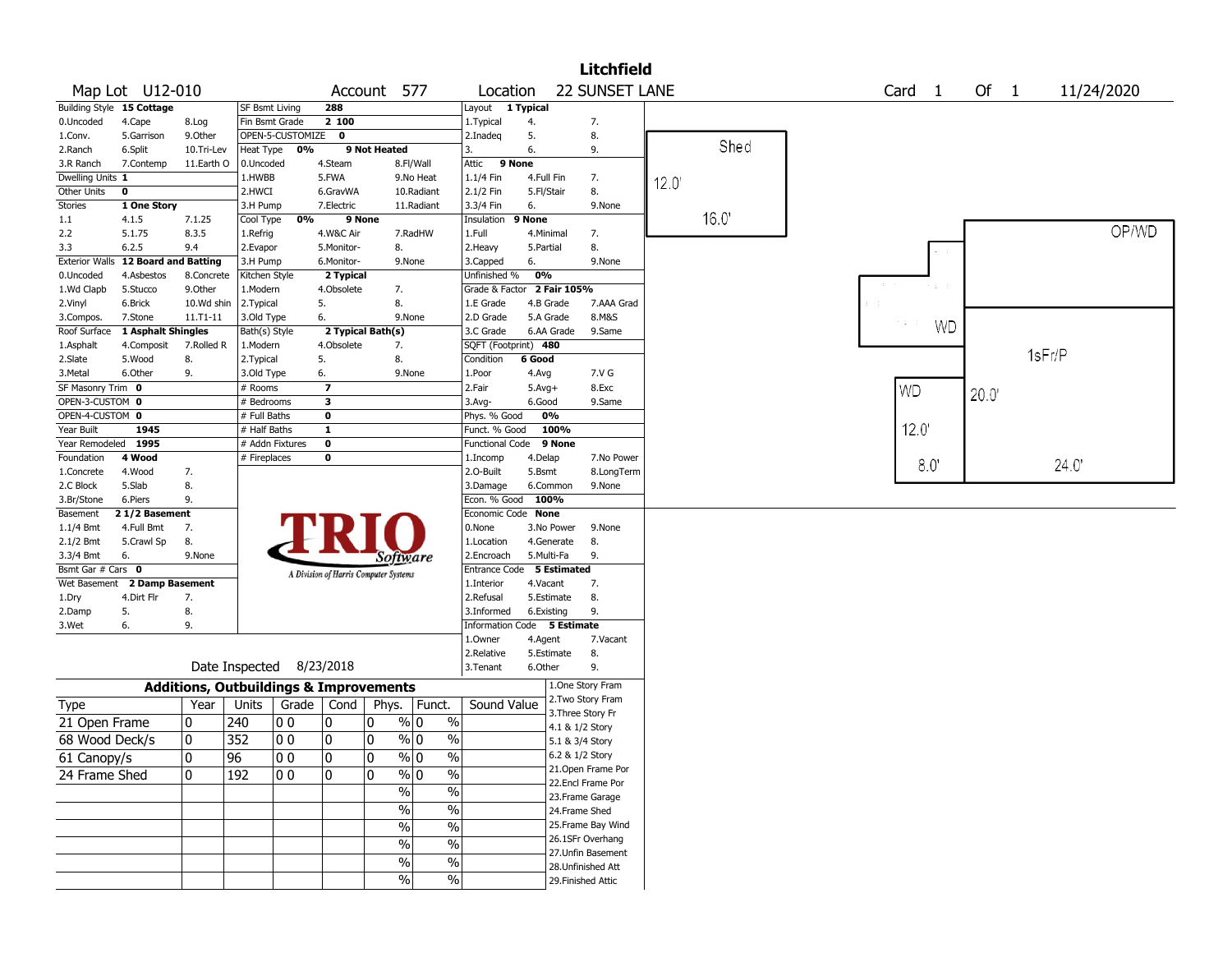|                   | Map Lot U12-011          | Account 1446 | Location                     |                         | <b>26 SUNSET LANE</b>     |                                     |             |                          | Card <sub>1</sub>    | Of $1$        |                                           | 11/24/2020                           |
|-------------------|--------------------------|--------------|------------------------------|-------------------------|---------------------------|-------------------------------------|-------------|--------------------------|----------------------|---------------|-------------------------------------------|--------------------------------------|
|                   | RCF INVESTMENT TRUST,    |              |                              | <b>Property Data</b>    |                           |                                     |             | <b>Assessment Record</b> |                      |               |                                           |                                      |
| P.O. BOX 265      |                          |              | Neighborhood 203 Sunset Lane |                         |                           | Year                                | Land        |                          | <b>Buildings</b>     |               | Exempt                                    | <b>Total</b>                         |
|                   | LITCHFIELD ME 04350      |              |                              |                         |                           | 2007                                |             | 81,460                   |                      | 53,503        | 0                                         | 134,963                              |
|                   |                          |              | Tree Growth Year             | $\mathbf 0$             |                           | 2008                                |             | 81,460                   |                      | 53,503        | 0                                         | 134,963                              |
| B4379P280         |                          |              | X Coordinate<br>Y Coordinate |                         | 0<br>$\mathbf 0$          | 2009                                |             | 118,335                  |                      | 45,438        | 0                                         | 163,773                              |
|                   |                          |              | Zone/Land Use                | <b>18 Sand Pond</b>     |                           | 2010                                |             | 118,335                  |                      | 45,359        | 0                                         | 163,694                              |
|                   |                          |              |                              |                         |                           |                                     |             |                          |                      |               | 0                                         |                                      |
|                   |                          |              | Secondary Zone               |                         |                           | 2011                                |             | 121,935                  |                      | 66,003        |                                           | 187,938                              |
|                   |                          |              |                              |                         |                           | 2012                                |             | 121,935                  |                      | 66,003        | 0                                         | 187,938                              |
|                   |                          |              | Topography 2 Rolling         |                         |                           | 2013                                |             | 121,935                  |                      | 66,003        | 0                                         | 187,938                              |
|                   |                          |              | 1.Level                      | 4.Below St              | 7.Res Protec              | 2014                                |             | 121,935                  |                      | 66,003        | 0                                         | 187,938                              |
|                   |                          |              | 2.Rolling<br>3.Above St      | 5.Low<br>6.Swampy       | 8.<br>9.                  | 2015                                |             | 121,935                  |                      | 66,003        | 0                                         | 187,938                              |
|                   |                          |              | 4 Drilled Well<br>Utilities  |                         | <b>6 Septic System</b>    | 2016                                |             | 121,935                  |                      | 66,003        | 0                                         | 187,938                              |
|                   |                          |              |                              |                         |                           | 2017                                |             | 121,935                  |                      | 66,003        | 0                                         | 187,938                              |
|                   |                          |              | 1.Public<br>2. Water         | 4.Dr Well<br>5.Dug Well | 7.Cesspool<br>8.Lake/Pond | 2018                                |             | 121,935                  |                      | 66,003        | 0                                         | 187,938                              |
|                   |                          |              | 3.Sewer                      | 6.Septic                | 9.None                    | 2019                                |             | 158,000                  |                      | 77,700        | 0                                         | 235,700                              |
|                   |                          |              | 3 Gravel<br><b>Street</b>    |                         |                           | 2020                                |             | 158,000                  |                      | 77,700        | 0                                         | 235,700                              |
|                   |                          |              | 1.Paved                      | 4.Proposed              | 7.                        |                                     |             |                          | <b>Land Data</b>     |               |                                           |                                      |
|                   |                          |              | 2.Semi Imp<br>3.Gravel<br>6. | 5.R/O/W                 | 8.<br>9.None              | <b>Front Foot</b>                   |             | <b>Effective</b>         |                      |               | <b>Influence</b>                          | <b>Influence</b>                     |
|                   |                          |              |                              |                         | 0                         | 11.1-100                            | <b>Type</b> | Frontage                 | <b>Depth</b>         | <b>Factor</b> | Code<br>$\frac{9}{6}$                     | <b>Codes</b><br>1.Unimproved         |
|                   | Inspection Witnessed By: |              |                              |                         | $\mathbf{0}$              | 12.101-200                          |             |                          |                      |               | $\frac{9}{6}$                             | 2. Excess Frtg                       |
|                   |                          |              |                              | <b>Sale Data</b>        |                           | $13.201+$<br>14.                    |             |                          |                      |               | $\overline{\frac{9}{6}}$<br>$\frac{9}{6}$ | 3. Topography<br>4.Size/Shape        |
| X                 |                          | Date         | Sale Date                    |                         |                           | 15.                                 |             |                          |                      |               | $\frac{9}{6}$                             | 5.Access                             |
| No./Date          | Description              | Date Insp.   | Price<br>Sale Type           |                         |                           |                                     |             |                          |                      |               | $\frac{9}{6}$<br>$\frac{9}{6}$            | 6.Restriction<br>7. Right of Way     |
|                   |                          |              | 1.Land                       | 4.MFG UNIT              | 7.                        | <b>Square Foot</b>                  |             | <b>Square Feet</b>       |                      |               |                                           | 8.View/Environ                       |
|                   |                          |              | 2.L & B                      | 5.Other                 | 8.                        | 16.Regular Lot                      |             |                          |                      |               | $\frac{9}{6}$                             | 9.Fract Share<br>Acres               |
|                   |                          |              | 3.Building<br>6.             |                         | 9.                        | 17.Secondary Lot<br>18. Excess Land |             |                          |                      |               | %<br>$\frac{9}{6}$                        | 30. Frontage 1                       |
|                   |                          |              | Financing                    |                         |                           | 19.Condominium                      |             |                          |                      |               | $\frac{9}{6}$                             | 31. Frontage 2                       |
| Notes:            |                          |              | 1.Convent                    | 4.Seller                | 7.                        | 20.Miscellaneous                    |             |                          |                      |               | $\frac{9}{6}$                             | 32.Tillable<br>33.Tillable           |
|                   |                          |              | 2.FHA/VA<br>3.Assumed        | 5.Private<br>6.Cash     | 8.                        |                                     |             |                          |                      |               | $\frac{9}{6}$<br>$\frac{9}{6}$            | 34.Softwood F&O                      |
|                   |                          |              |                              |                         | 9.Unknown                 | <b>Fract. Acre</b>                  |             | <b>Acreage/Sites</b>     |                      |               |                                           | 35. Mixed Wood F&O                   |
|                   |                          |              | Validity                     |                         |                           | 21. Houselot (Frac                  | 21          |                          | 0.35                 | 100           | %<br>0                                    | 36.Hardwood F&O                      |
|                   |                          |              | 1.Valid                      | 4.Split                 | 7.Renovate                | 22.Baselot(Fract)                   | 44          |                          | 1.00                 | 100           | $\overline{0}$<br>%                       | 37.Softwood TG                       |
|                   |                          |              | 2.Related<br>3.Distress      | 5.Partial<br>6.Exempt   | 8.Other<br>9.             | 23.                                 |             |                          |                      |               | $\overline{\frac{9}{6}}$                  | 38. Mixed Wood TG<br>39.Hardwood TG  |
|                   |                          |              |                              |                         |                           | Acres                               |             |                          |                      |               | $\frac{9}{6}$                             | 40. Wasteland                        |
|                   |                          |              | Verified                     |                         |                           | 24. Houselot                        |             |                          |                      |               | $\frac{9}{6}$                             | 41.Gravel Pit                        |
|                   |                          |              |                              |                         |                           |                                     |             |                          |                      |               |                                           |                                      |
|                   |                          |              | 1.Buyer                      | 4.Agent                 | 7.Family                  | 25.Baselot<br>26.Rear 1             |             |                          |                      |               | $\overline{\frac{9}{6}}$                  | 42. Mobile Home Si                   |
|                   |                          |              | 2.Seller                     | 5.Pub Rec               | 8.Other                   | 27. Rear 2                          |             |                          |                      |               | $\frac{9}{6}$                             | 43.Camp Site                         |
| <b>Litchfield</b> |                          |              | 3.Lender                     | 6.MLS                   | 9.                        | 28. Rear 3<br>29. Rear 4            |             |                          | <b>Total Acreage</b> | 0.35          |                                           | 44.Lot Improvemen<br>45.Access Right |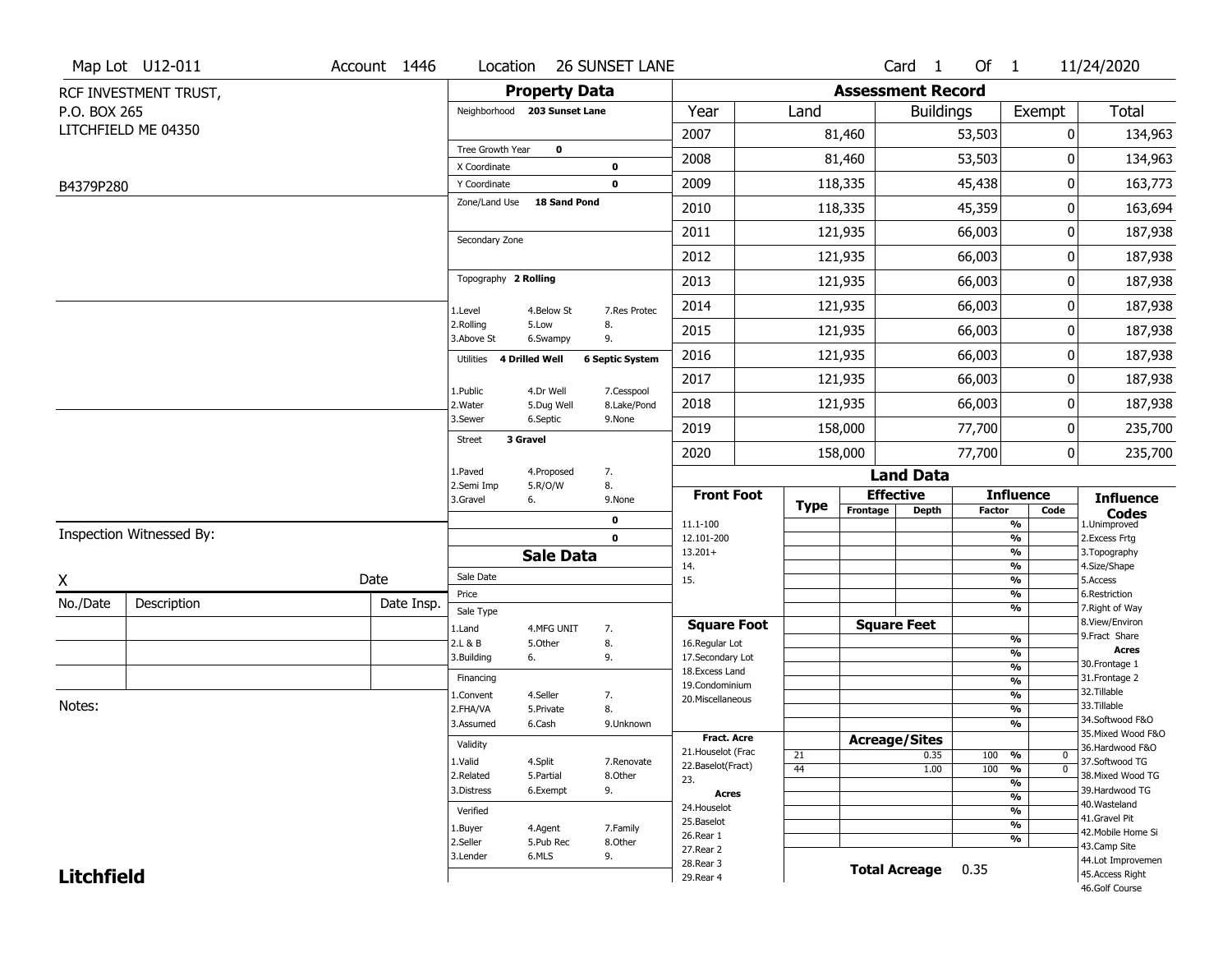|                                  |                 |              |                                                   |                                       |                                    |                      |                            | <b>Litchfield</b>                    |       |      |                |                |                |                |            |  |
|----------------------------------|-----------------|--------------|---------------------------------------------------|---------------------------------------|------------------------------------|----------------------|----------------------------|--------------------------------------|-------|------|----------------|----------------|----------------|----------------|------------|--|
|                                  | Map Lot U12-011 |              |                                                   |                                       | Account 1446                       | Location             |                            | <b>26 SUNSET LANE</b>                |       |      | Card           | -1             | Of 1           |                | 11/24/2020 |  |
| <b>Building Style 15 Cottage</b> |                 |              | <b>SF Bsmt Living</b>                             | 276                                   |                                    | Layout 1 Typical     |                            |                                      |       |      |                | $32.0^{\circ}$ |                |                |            |  |
| 0.Uncoded                        | 4.Cape          | 8.Log        | Fin Bsmt Grade                                    | 2 100                                 |                                    | 1. Typical           | 4.                         | 7.                                   |       |      | <b>WD</b>      |                |                |                |            |  |
| 1.Conv.                          | 5.Garrison      | 9.Other      | OPEN-5-CUSTOMIZE                                  | 0                                     |                                    | 2.Inadeg             | 5.                         | 8.                                   |       |      |                |                |                | $12.0^{\circ}$ |            |  |
| 2.Ranch                          | 6.Split         | 10.Tri-Lev   | 100%<br>Heat Type                                 |                                       | 3 Heat Pump                        | 3.                   | 6.                         | 9.                                   |       |      |                |                | $22.0^{\circ}$ |                |            |  |
| 3.R Ranch                        | 7.Contemp       | 11.Earth O   | 0.Uncoded                                         | 4.Steam                               | 8.Fl/Wall                          | Attic                | 9 None                     |                                      |       |      |                |                |                |                |            |  |
| Dwelling Units 1                 |                 |              | 1.HWBB                                            | 5.FWA                                 | 9.No Heat                          | 1.1/4 Fin            | 4.Full Fin                 | 7.                                   |       |      |                |                | $22.0^{\circ}$ | $7.0^{\circ}$  |            |  |
| Other Units                      | $\mathbf 0$     |              | 2.HWCI                                            | 6.GravWA                              | 10.Radiant                         | 2.1/2 Fin            | 5.Fl/Stair                 | 8.                                   |       |      |                |                |                |                |            |  |
| Stories                          | 1 One Story     |              | 3.H Pump                                          | 7.Electric                            | 11.Radiant                         | 3.3/4 Fin            | 6.                         | 9.None                               |       |      |                |                |                |                |            |  |
| 1.1                              | 4.1.5           | 7.1.25       | 0%<br>Cool Type                                   | 9 None                                |                                    | Insulation           | 1 Full                     |                                      |       |      |                |                |                |                |            |  |
| 2.2                              | 5.1.75          | 8.3.5        | 1.Refrig                                          | 4.W&C Air                             | 7.RadHW                            | 1.Full               | 4.Minimal                  | 7.                                   |       |      | $51.0^{\circ}$ |                | 1sFr/P         |                |            |  |
| 3.3                              | 6.2.5           | 9.4          | 2.Evapor                                          | 5.Monitor-                            | 8.                                 | 2. Heavy             | 5.Partial                  | 8.                                   |       |      |                |                |                |                |            |  |
| <b>Exterior Walls</b>            | 2 Vinyl         |              | 3.H Pump                                          | 6.Monitor-                            | 9.None                             | 3.Capped             | 6.                         | 9.None                               |       |      | 39.0' 39.0'    |                |                |                |            |  |
| 0.Uncoded                        | 4.Asbestos      | 8.Concrete   | Kitchen Style                                     | 2 Typical                             |                                    | Unfinished %         | 0%                         |                                      |       |      |                |                |                | $32.0^{\circ}$ |            |  |
| 1.Wd Clapb                       | 5.Stucco        | 9.0ther      | 1.Modern                                          | 4.Obsolete                            | 7.                                 |                      | Grade & Factor 2 Fair 110% |                                      |       |      |                |                |                |                |            |  |
| 2.Vinyl                          | 6.Brick         | 10.Wd shin   | 2. Typical                                        | 5.                                    | 8.                                 | 1.E Grade            | 4.B Grade                  | 7.AAA Grad                           |       |      |                |                |                |                |            |  |
| 3.Compos.                        | 7.Stone         | $11.71 - 11$ | 3.Old Type                                        | 6.                                    | 9.None                             | 2.D Grade            | 5.A Grade                  | 8.M&S                                |       |      |                |                |                |                |            |  |
| Roof Surface                     | 3 Sheet Metal   |              | Bath(s) Style                                     | 2 Typical Bath(s)                     |                                    | 3.C Grade            | 6.AA Grade                 | 9.Same                               |       |      |                |                |                |                |            |  |
| 1.Asphalt                        | 4.Composit      | 7.Rolled R   | 1.Modern                                          | 4.Obsolete                            | 7.                                 | SQFT (Footprint) 890 |                            |                                      |       |      | 10.0"          |                | 23.0           |                |            |  |
| 2.Slate                          | 5.Wood          | 8.           | 2. Typical                                        | 5.                                    | 8.                                 | Condition            | 6 Good                     |                                      |       |      |                |                |                |                |            |  |
| 3.Metal                          | 6.Other         | 9.           | 3.Old Type                                        | 6.                                    | 9.None                             | 1.Poor               | 4.Avg                      | 7.V G                                |       |      |                |                |                |                |            |  |
| SF Masonry Trim 0                |                 |              | # Rooms                                           | $\mathbf 0$                           |                                    | 2.Fair               | $5.Avg+$                   | 8.Exc                                |       |      |                |                |                |                |            |  |
| OPEN-3-CUSTOM 0                  |                 |              | # Bedrooms                                        | 0                                     |                                    | 3.Avg-               | 6.Good                     | 9.Same                               |       |      |                |                |                |                |            |  |
| OPEN-4-CUSTOM 0                  |                 |              | # Full Baths                                      | $\mathbf{1}$                          |                                    | Phys. % Good         | 0%                         |                                      |       |      |                |                |                |                |            |  |
| Year Built                       | 1950            |              | # Half Baths                                      | $\mathbf 0$                           |                                    | Funct. % Good        | 100%                       |                                      |       |      |                |                |                |                |            |  |
| Year Remodeled                   | 2000            |              | # Addn Fixtures                                   | $\mathbf 0$                           |                                    | Functional Code      | 9 None                     |                                      |       |      |                |                |                |                |            |  |
| Foundation                       | 4 Wood          |              | # Fireplaces                                      | 0                                     |                                    | 1.Incomp             | 4.Delap                    | 7.No Power                           |       |      |                |                |                |                |            |  |
| 1.Concrete                       | 4.Wood          | 7.           |                                                   |                                       |                                    | 2.O-Built            | 5.Bsmt                     | 8.LongTerm                           | Patio |      |                |                |                |                |            |  |
| 2.C Block                        | 5.Slab          | 8.           |                                                   |                                       |                                    | 3.Damage             | 6.Common                   | 9.None                               |       |      | $10.0^{\circ}$ |                |                |                |            |  |
| 3.Br/Stone                       | 6.Piers         | 9.           |                                                   |                                       |                                    | Econ. % Good 100%    |                            |                                      |       | 26.0 |                |                |                |                |            |  |
| Basement                         | 3 3/4 Basement  |              |                                                   |                                       |                                    | Economic Code None   |                            |                                      |       |      |                |                |                |                |            |  |
| $1.1/4$ Bmt                      | 4.Full Bmt      | 7.           |                                                   |                                       |                                    | 0.None               | 3.No Power                 | 9.None                               |       |      |                |                |                |                |            |  |
| 2.1/2 Bmt                        | 5.Crawl Sp      | 8.           |                                                   |                                       |                                    | 1.Location           | 4.Generate                 | 8.                                   |       |      |                |                |                |                |            |  |
| 3.3/4 Bmt                        | 6.              | 9.None       |                                                   |                                       | Software                           | 2.Encroach           | 5.Multi-Fa                 | 9.                                   |       |      |                |                |                |                |            |  |
| Bsmt Gar # Cars 0                |                 |              |                                                   | A Division of Harris Computer Systems |                                    | Entrance Code        |                            | <b>3 Information Only</b>            |       |      |                |                |                |                |            |  |
| Wet Basement                     | 1 Dry Basement  |              |                                                   |                                       |                                    | 1.Interior           | 4.Vacant                   | 7.                                   |       |      |                |                |                |                |            |  |
| 1.Dry                            | 4.Dirt Flr      | 7.           |                                                   |                                       |                                    | 2.Refusal            | 5.Estimate                 | 8.                                   |       |      |                |                |                |                |            |  |
| 2.Damp                           | 5.              | 8.           |                                                   |                                       |                                    | 3.Informed           | 6.Existing                 | 9.                                   |       |      |                |                |                |                |            |  |
| 3.Wet                            | 6.              | 9.           |                                                   |                                       |                                    |                      | Information Code 1 Owner   |                                      |       |      |                |                |                |                |            |  |
|                                  |                 |              |                                                   |                                       |                                    | 1.0wner              | 4.Agent                    | 7.Vacant                             |       |      |                |                |                |                |            |  |
|                                  |                 |              |                                                   |                                       |                                    | 2.Relative           | 5.Estimate                 | 8.                                   |       |      |                |                |                |                |            |  |
|                                  |                 |              | Date Inspected 8/23/2018                          |                                       |                                    | 3. Tenant            | 6.Other                    | 9.                                   |       |      |                |                |                |                |            |  |
|                                  |                 |              | <b>Additions, Outbuildings &amp; Improvements</b> |                                       |                                    |                      |                            | 1.One Story Fram                     |       |      |                |                |                |                |            |  |
| Type                             |                 | Year         | Units<br>Grade                                    | Cond                                  | Phys.   Funct.                     | Sound Value          |                            | 2. Two Story Fram                    |       |      |                |                |                |                |            |  |
| 26 1SFr Overhang                 |                 | 10           | 30<br>00                                          | 0                                     | $\%$<br>% 0<br>10                  |                      |                            | 3. Three Story Fr<br>4.1 & 1/2 Story |       |      |                |                |                |                |            |  |
| 68 Wood Deck/s                   |                 | 0            | 774<br>00                                         | 10                                    | $\%$ 0<br>$\%$<br>10               |                      |                            | 5.1 & 3/4 Story                      |       |      |                |                |                |                |            |  |
| 60 Patio                         |                 | 2000         | 286<br>2 100                                      | 14                                    | ١o<br>$\sqrt[9]{\frac{100}{90}}$ % |                      |                            | 6.2 & 1/2 Story                      |       |      |                |                |                |                |            |  |
|                                  |                 |              |                                                   |                                       |                                    |                      |                            | 21. Open Frame Por                   |       |      |                |                |                |                |            |  |
|                                  |                 |              |                                                   |                                       | $\%$<br>$\%$                       |                      |                            | 22.Encl Frame Por                    |       |      |                |                |                |                |            |  |
|                                  |                 |              |                                                   |                                       | $\%$<br>$\%$                       |                      |                            | 23. Frame Garage                     |       |      |                |                |                |                |            |  |
|                                  |                 |              |                                                   |                                       | $\frac{0}{6}$<br>$\%$              |                      |                            | 24.Frame Shed                        |       |      |                |                |                |                |            |  |
|                                  |                 |              |                                                   |                                       | $\sqrt{2}$<br>$\%$                 |                      |                            | 25. Frame Bay Wind                   |       |      |                |                |                |                |            |  |
|                                  |                 |              |                                                   |                                       |                                    |                      |                            | 26.1SFr Overhang                     |       |      |                |                |                |                |            |  |
|                                  |                 |              |                                                   |                                       | $\sqrt{2}$<br>$\%$                 |                      |                            | 27. Unfin Basement                   |       |      |                |                |                |                |            |  |
|                                  |                 |              |                                                   |                                       | $\sqrt{6}$<br>$\%$                 |                      |                            | 28. Unfinished Att                   |       |      |                |                |                |                |            |  |
|                                  |                 |              |                                                   |                                       | $\sqrt{6}$<br>$\%$                 |                      |                            | 29. Finished Attic                   |       |      |                |                |                |                |            |  |
|                                  |                 |              |                                                   |                                       |                                    |                      |                            |                                      |       |      |                |                |                |                |            |  |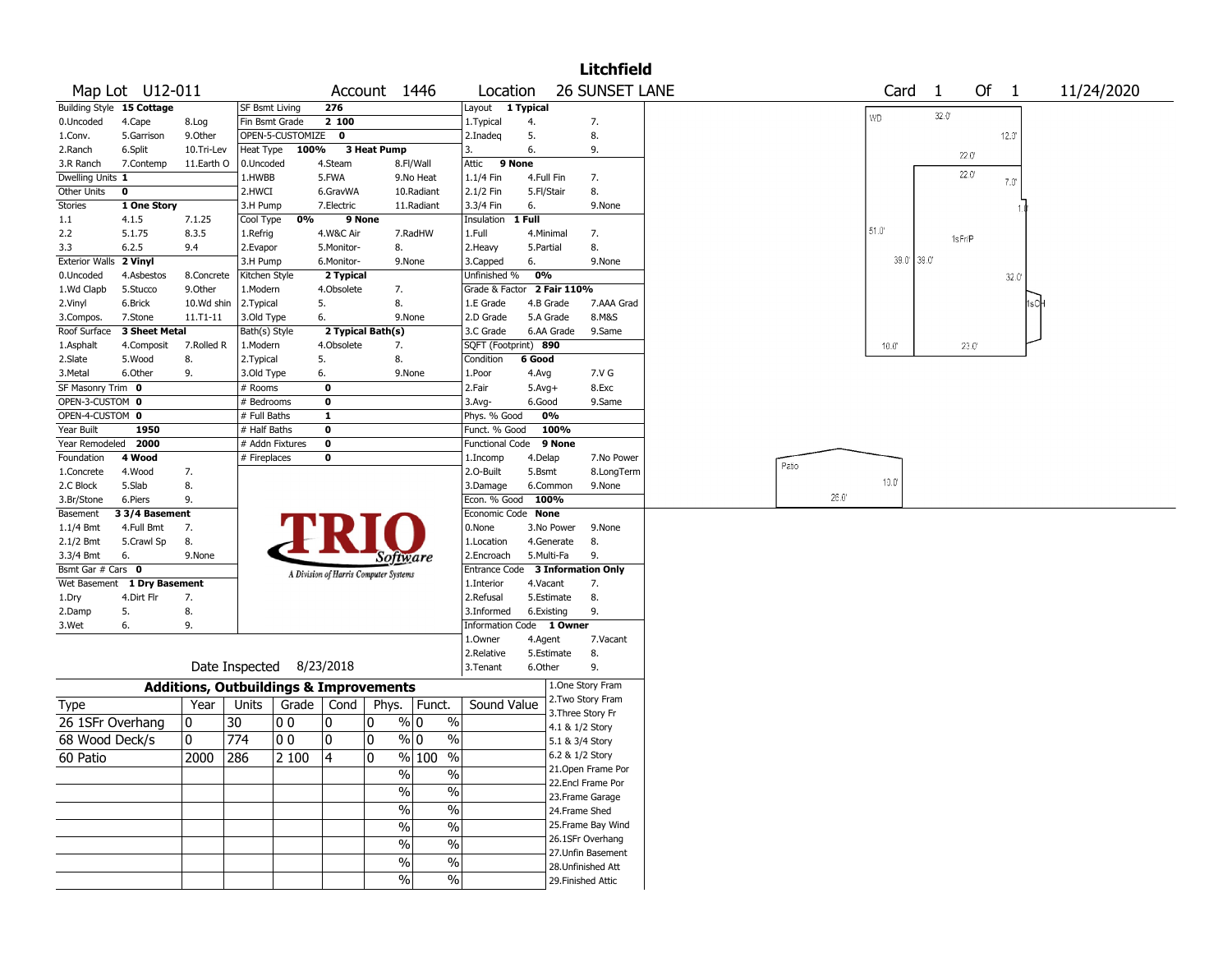|                               | Map Lot U12-012                           | Account 1316 | Location                      |                        | 29 SUNSET LANE         |                                         |          |                          | Card <sub>1</sub> | Of $1$        |                                                      | 11/24/2020                        |
|-------------------------------|-------------------------------------------|--------------|-------------------------------|------------------------|------------------------|-----------------------------------------|----------|--------------------------|-------------------|---------------|------------------------------------------------------|-----------------------------------|
|                               | THE SHARON HOLE TRUST                     |              |                               | <b>Property Data</b>   |                        |                                         |          | <b>Assessment Record</b> |                   |               |                                                      |                                   |
|                               | HOLE, SHARON & GEOFFREY H. (TRUSTEES)     |              | Neighborhood 203 Sunset Lane  |                        |                        | Year                                    | Land     |                          | <b>Buildings</b>  |               | Exempt                                               | <b>Total</b>                      |
|                               | 22 HURRICANE RIDGE                        |              |                               |                        |                        | 2007                                    |          | 19,788                   |                   | 33,145        | 0                                                    | 52,933                            |
|                               | HARPSWELL ME 04079                        |              | Tree Growth Year              | $\mathbf 0$            |                        | 2008                                    |          | 19,788                   |                   | 33,145        | U                                                    | 52,933                            |
|                               |                                           |              | X Coordinate                  |                        | $\mathbf 0$            |                                         |          |                          |                   |               |                                                      |                                   |
|                               | B5925P299 B8866P240 B11842P254 B12649P260 |              | Y Coordinate<br>Zone/Land Use | <b>11 Residential</b>  | $\mathbf 0$            | 2009                                    |          | 23,688                   |                   | 39,181        | 0                                                    | 62,869                            |
| <b>Previous Owner</b>         | DOYON SHELLEY M, GIAMPA CHERYL            |              |                               |                        |                        | 2010                                    |          | 23,688                   |                   | 31,065        | 0                                                    | 54,753                            |
|                               | <b>FELTIS SHARLENE P</b>                  |              | Secondary Zone                |                        |                        | 2011                                    |          | 26,688                   |                   | 27,769        | 0                                                    | 54,457                            |
|                               | C/O CHERYL GIAMPA                         |              |                               |                        |                        | 2012                                    |          | 26,688                   |                   | 27,769        | 0                                                    | 54,457                            |
|                               | STRATHAM NH 03885                         |              | Topography 2 Rolling          |                        |                        | 2013                                    |          | 26,688                   |                   | 27,769        | 0                                                    | 54,457                            |
|                               | Sale Date: 7/07/2017                      |              |                               |                        |                        | 2014                                    |          | 26,688                   |                   | 27,769        | 0                                                    | 54,457                            |
| Previous Owner<br>GRADY, MARY |                                           |              | 1.Level<br>2.Rolling          | 4.Below St<br>5.Low    | 7.Res Protec<br>8.     |                                         |          |                          |                   |               |                                                      |                                   |
| P O BOX 161                   |                                           |              | 3.Above St                    | 6.Swampy               | 9.                     | 2015                                    |          | 26,688                   |                   | 27,769        | 0                                                    | 54,457                            |
|                               |                                           |              | 4 Drilled Well<br>Utilities   |                        | <b>6 Septic System</b> | 2016                                    |          | 26,688                   |                   | 27,769        | 0                                                    | 54,457                            |
|                               | WHITEFIELD ME 04353                       |              | 1.Public                      | 4.Dr Well              | 7.Cesspool             | 2017                                    |          | 26,688                   |                   | 27,769        | 0                                                    | 54,457                            |
|                               | Sale Date: 4/12/2006                      |              | 2. Water                      | 5.Dug Well             | 8.Lake/Pond            | 2018                                    |          | 26,688                   |                   | 27,769        | 0                                                    | 54,457                            |
|                               |                                           |              | 3.Sewer                       | 6.Septic               | 9.None                 | 2019                                    |          | 56,100                   |                   | 55,200        | 0                                                    | 111,300                           |
|                               |                                           |              | <b>Street</b><br>3 Gravel     |                        |                        | 2020                                    |          | 56,100                   |                   | 100,100       | 0                                                    | 156,200                           |
|                               |                                           |              | 1.Paved                       | 4.Proposed             | 7.                     |                                         |          |                          | <b>Land Data</b>  |               |                                                      |                                   |
|                               |                                           |              | 2.Semi Imp                    | 5.R/O/W                | 8.                     | <b>Front Foot</b>                       |          | <b>Effective</b>         |                   |               | <b>Influence</b>                                     |                                   |
|                               |                                           |              | 3.Gravel<br>6.                |                        | 9.None                 |                                         | Type     | Frontage                 | Depth             | <b>Factor</b> | Code                                                 | <b>Influence</b><br><b>Codes</b>  |
|                               | <b>Inspection Witnessed By:</b>           |              |                               |                        | 0<br>$\mathbf 0$       | 11.1-100<br>12.101-200                  |          |                          |                   |               | %<br>$\overline{\frac{9}{6}}$                        | 1.Unimproved<br>2. Excess Frtg    |
|                               |                                           |              |                               | <b>Sale Data</b>       |                        | $13.201+$                               |          |                          |                   |               | $\overline{\frac{9}{6}}$                             | 3. Topography                     |
| X                             |                                           | Date         | Sale Date                     |                        | 7/07/2017              | 14.<br>15.                              |          |                          |                   |               | $\overline{\frac{9}{6}}$<br>$\overline{\frac{9}{6}}$ | 4.Size/Shape<br>5.Access          |
|                               |                                           |              | Price                         |                        | 68,000                 |                                         |          |                          |                   |               | %                                                    | 6.Restriction                     |
| No./Date                      | Description                               | Date Insp.   | Sale Type                     | 2 Land & Buildings     |                        |                                         |          |                          |                   |               | $\overline{\frac{9}{6}}$                             | 7. Right of Way<br>8.View/Environ |
|                               |                                           |              | 1.Land<br>2.L & B             | 4.MFG UNIT<br>5.Other  | 7.<br>8.               | <b>Square Foot</b><br>16.Regular Lot    |          | <b>Square Feet</b>       |                   |               | %                                                    | 9. Fract Share                    |
|                               |                                           |              | 6.<br>3.Building              |                        | 9.                     | 17.Secondary Lot                        |          |                          |                   |               | %                                                    | <b>Acres</b><br>30. Frontage 1    |
|                               |                                           |              | Financing                     | 9 Unknown              |                        | 18. Excess Land<br>19.Condominium       |          |                          |                   |               | %<br>$\overline{\frac{9}{6}}$                        | 31. Frontage 2                    |
| Notes:                        |                                           |              | 1.Convent                     | 4.Seller               | 7.                     | 20.Miscellaneous                        |          |                          |                   |               | $\overline{\frac{9}{6}}$                             | 32.Tillable<br>33.Tillable        |
|                               | 2/14/20 Vac. call comp. +MVR. Add WD      |              | 2.FHA/VA<br>3.Assumed         | 5.Private<br>6.Cash    | 8.<br>9.Unknown        |                                         |          |                          |                   |               | %<br>%                                               | 34.Softwood F&O                   |
|                               |                                           |              | Validity                      | 1 Arms Length Sale     |                        | <b>Fract. Acre</b>                      |          | <b>Acreage/Sites</b>     |                   |               |                                                      | 35. Mixed Wood F&O                |
|                               |                                           |              | 1.Valid                       | 4.Split                | 7.Renovate             | 21. Houselot (Frac<br>22.Baselot(Fract) | 21       |                          | 0.26              | 100           | %<br>0                                               | 36.Hardwood F&O<br>37.Softwood TG |
|                               |                                           |              | 2.Related                     | 5.Partial              | 8.Other                | 23.                                     | 44<br>45 |                          | 1.00<br>1.00      | 100<br>100    | $\overline{0}$<br>%<br>$\overline{0}$<br>%           | 38. Mixed Wood TG                 |
|                               |                                           |              | 3.Distress                    | 6.Exempt               | 9.                     | Acres                                   |          |                          |                   |               | %                                                    | 39.Hardwood TG<br>40.Wasteland    |
|                               |                                           |              | Verified                      | <b>5 Public Record</b> |                        | 24. Houselot<br>25.Baselot              |          |                          |                   |               | %<br>$\overline{\frac{9}{6}}$                        | 41.Gravel Pit                     |
|                               |                                           |              | 1.Buyer<br>2.Seller           | 4.Agent<br>5.Pub Rec   | 7.Family<br>8.Other    | 26.Rear 1                               |          |                          |                   |               | %                                                    | 42. Mobile Home Si                |
|                               |                                           |              |                               |                        |                        |                                         |          |                          |                   |               |                                                      | 43.Camp Site                      |
|                               |                                           |              | 3.Lender                      | 6.MLS                  | 9.                     | 27. Rear 2                              |          |                          |                   |               |                                                      | 44.Lot Improvemen                 |
| <b>Litchfield</b>             |                                           |              |                               |                        |                        | 28. Rear 3<br>29. Rear 4                |          | <b>Total Acreage</b>     |                   | 0.26          |                                                      | 45.Access Right<br>46.Golf Course |